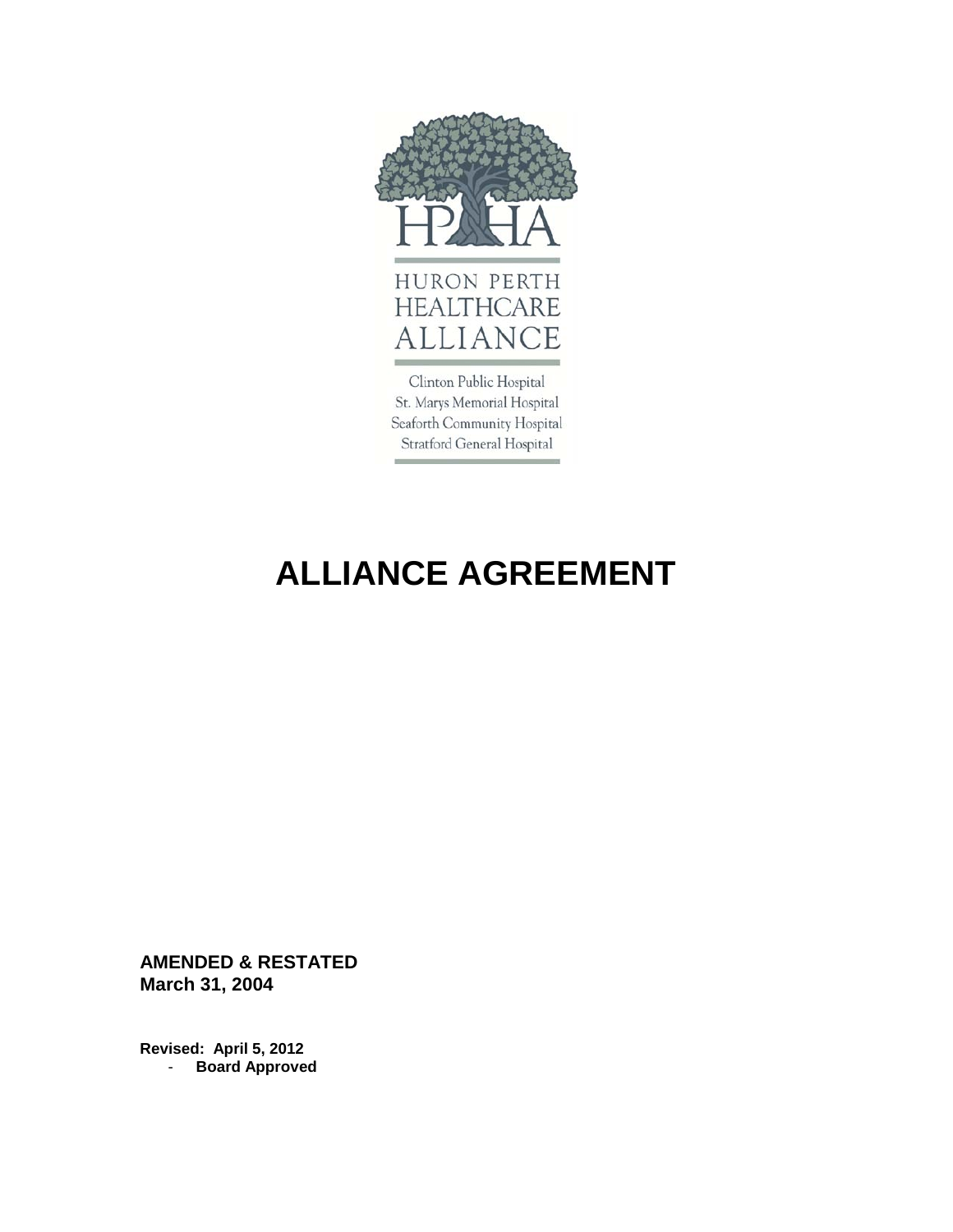# **TABLE OF CONTENTS**

| <b>ARTICLE 1.</b> |                                                                        |  |
|-------------------|------------------------------------------------------------------------|--|
| 1.01              |                                                                        |  |
| 1.02              |                                                                        |  |
| <b>ARTICLE 2.</b> |                                                                        |  |
|                   |                                                                        |  |
| 2.01              |                                                                        |  |
| 2.02              |                                                                        |  |
| 2.03              |                                                                        |  |
| 2.04              |                                                                        |  |
| 2.05              |                                                                        |  |
| 2.06              |                                                                        |  |
| <b>ARTICLE 3.</b> |                                                                        |  |
| 3.01              |                                                                        |  |
| 3.02              |                                                                        |  |
| 3.03              |                                                                        |  |
| 3.04              |                                                                        |  |
| 3.05              |                                                                        |  |
| 3.06              |                                                                        |  |
| 3.07              |                                                                        |  |
| 3.08              |                                                                        |  |
| 3.09              |                                                                        |  |
| 3.10              |                                                                        |  |
| 3.11              |                                                                        |  |
| 3.12              |                                                                        |  |
| 3.13              | ROLE OF EACH HOSPITAL'S CORPORATE MEMBERSHIP IN ALLIANCE GOVERNANCE 17 |  |
| 3.14              |                                                                        |  |
| <b>ARTICLE 4.</b> |                                                                        |  |
| 4.01              |                                                                        |  |
| 4.02              |                                                                        |  |
| 4.03              |                                                                        |  |
| 4.04              |                                                                        |  |
| <b>ARTICLE 5.</b> |                                                                        |  |
| 5.01              |                                                                        |  |
| 5.02              |                                                                        |  |
| 5.03              |                                                                        |  |
| 5.04              |                                                                        |  |
|                   |                                                                        |  |
| <b>ARTICLE 6.</b> |                                                                        |  |
| 6.01              |                                                                        |  |
| 6.02              |                                                                        |  |
| 6.03              |                                                                        |  |
| 6.04              |                                                                        |  |
| <b>ARTICLE 7.</b> | COVENANTS, REPRESENTATIONS AND WARRANTIES OF THE HOSPITALS             |  |
|                   |                                                                        |  |
| 7.01              |                                                                        |  |
| 7.02              |                                                                        |  |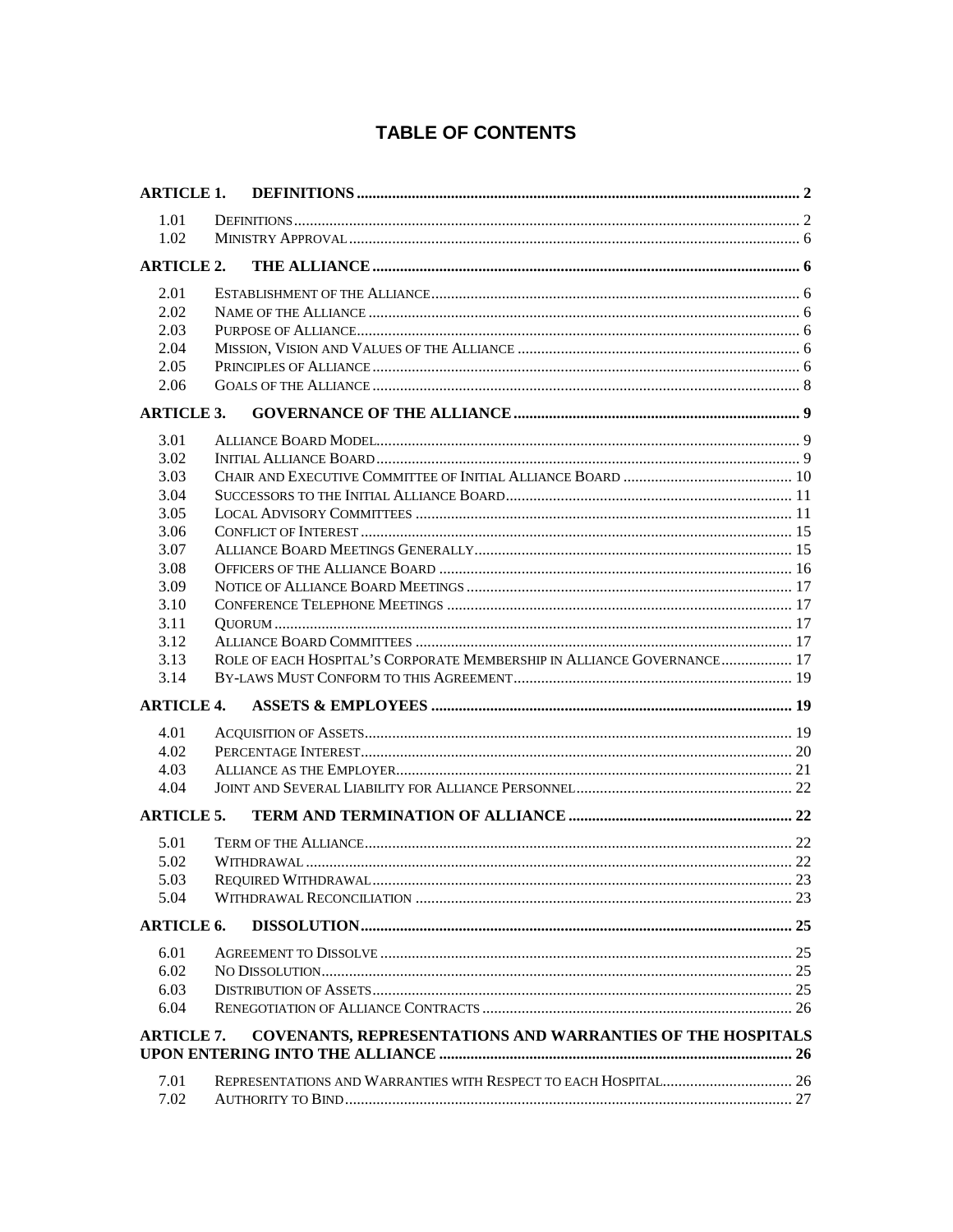| 7.03                                                        |                                                                           |  |
|-------------------------------------------------------------|---------------------------------------------------------------------------|--|
| <b>ARTICLE 8.</b>                                           |                                                                           |  |
| 8.01                                                        |                                                                           |  |
| <b>ARTICLE 9.</b><br><b>FINANCING</b>                       | CAPITAL AND INTERCORPORATE ACCOUNTS; THIRD PARTY<br>28                    |  |
| 9.01<br>9.02<br>9.03<br>9.04<br>9.05                        | WITHDRAWAL FROM CAPITAL AND CAPITAL ACCOUNT LIMITED BY THIS AGREEMENT  29 |  |
| <b>ARTICLE 10.</b>                                          | ALLOCATION OF NET REVENUES (DEFICIT) OF THE HOSPITALS 29                  |  |
| 10.01                                                       |                                                                           |  |
| <b>ARTICLE 11.</b>                                          |                                                                           |  |
| 11.01<br>11.02<br>11.03<br>11.04<br>11.05<br>11.06<br>11.07 |                                                                           |  |
| <b>ARTICLE 12.</b>                                          |                                                                           |  |
| 12.01                                                       |                                                                           |  |
| 12.02                                                       |                                                                           |  |
| <b>ARTICLE 13.</b>                                          |                                                                           |  |
| 13.01                                                       |                                                                           |  |
| 13.02                                                       |                                                                           |  |
| 13.03                                                       |                                                                           |  |
| <b>ARTICLE 14.</b>                                          |                                                                           |  |
| 14.01<br>14.02<br>14.03<br>14.04                            |                                                                           |  |
| 14.05                                                       |                                                                           |  |
| 14.06<br>14.07                                              |                                                                           |  |
| 14.08                                                       |                                                                           |  |
| 14.09                                                       |                                                                           |  |
| 14.10                                                       |                                                                           |  |
| 14.11                                                       |                                                                           |  |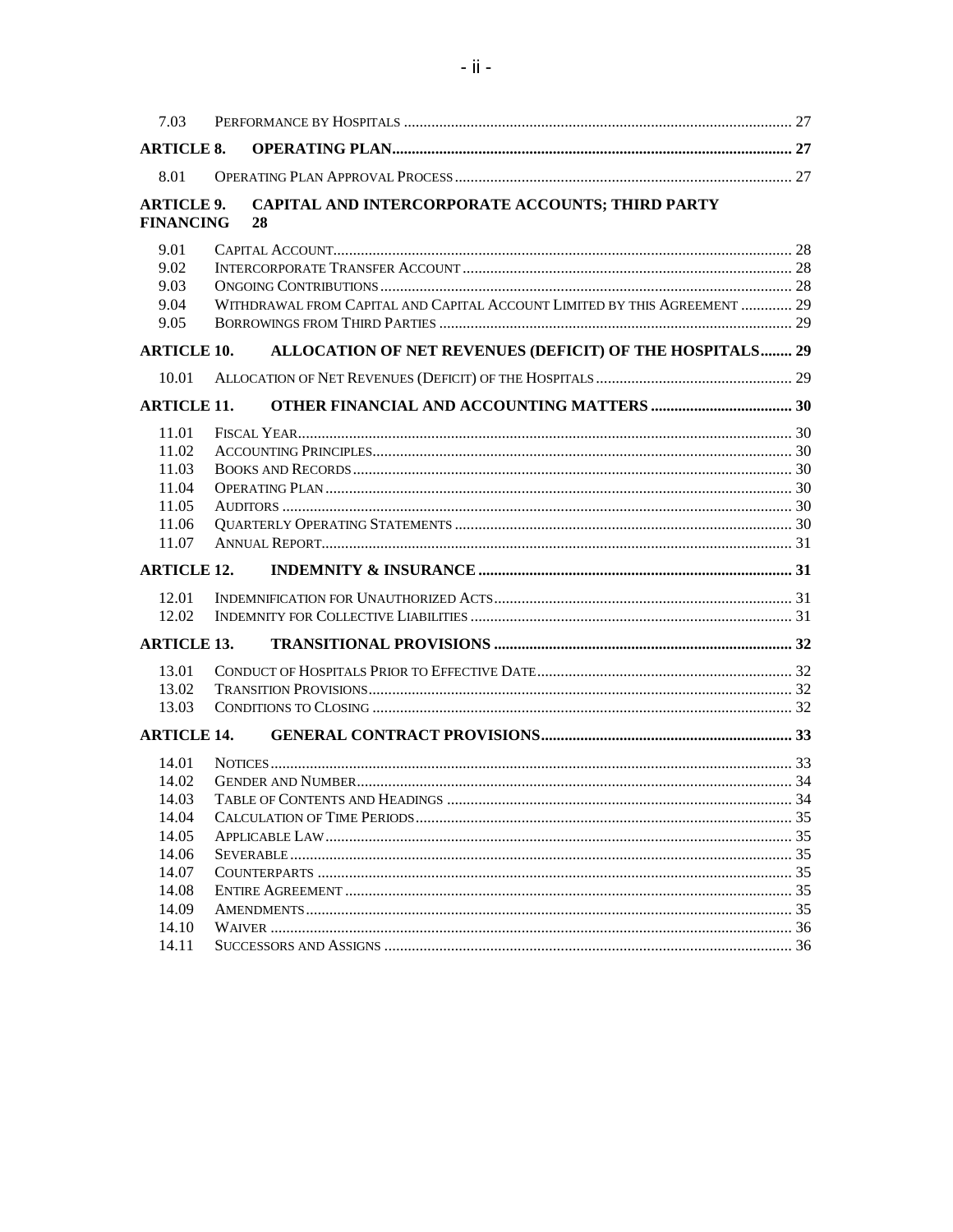#### **AMENDED & RESTATED ALLIANCE AGREEMENT**

Dated this April 23, 2003 (the "Signing Date") and amended and restated as of March 31, 2004, with all such amendments being effective as of the Effective Date,

A M O N G:

### **THE CLINTON PUBLIC HOSPITAL ("Clinton")**

a corporation incorporated under the laws of the Province of Ontario

- and -

**ST. MARYS MEMORIAL HOSPITAL ("St. Marys")** a corporation incorporated under the laws of the Province of **Ontario** 

- and -

**SEAFORTH COMMUNITY HOSPITAL ("Seaforth")** a corporation incorporated under the laws of the Province of **Ontario** 

- and -

**STRATFORD GENERAL HOSPITAL ("Stratford")** a corporation incorporated under the laws of the Province of **Ontario** 

#### **Background**

A. The Hospitals wish to form an alliance upon the terms and conditions in this Agreement to ensure coordinated planning of health care services in the communities served by the Hospitals through a single administration, Chief Executive Officer, board and staff, and through collaboration, joint planning, sharing of resources and developing links with other local and regional health care and social service agencies.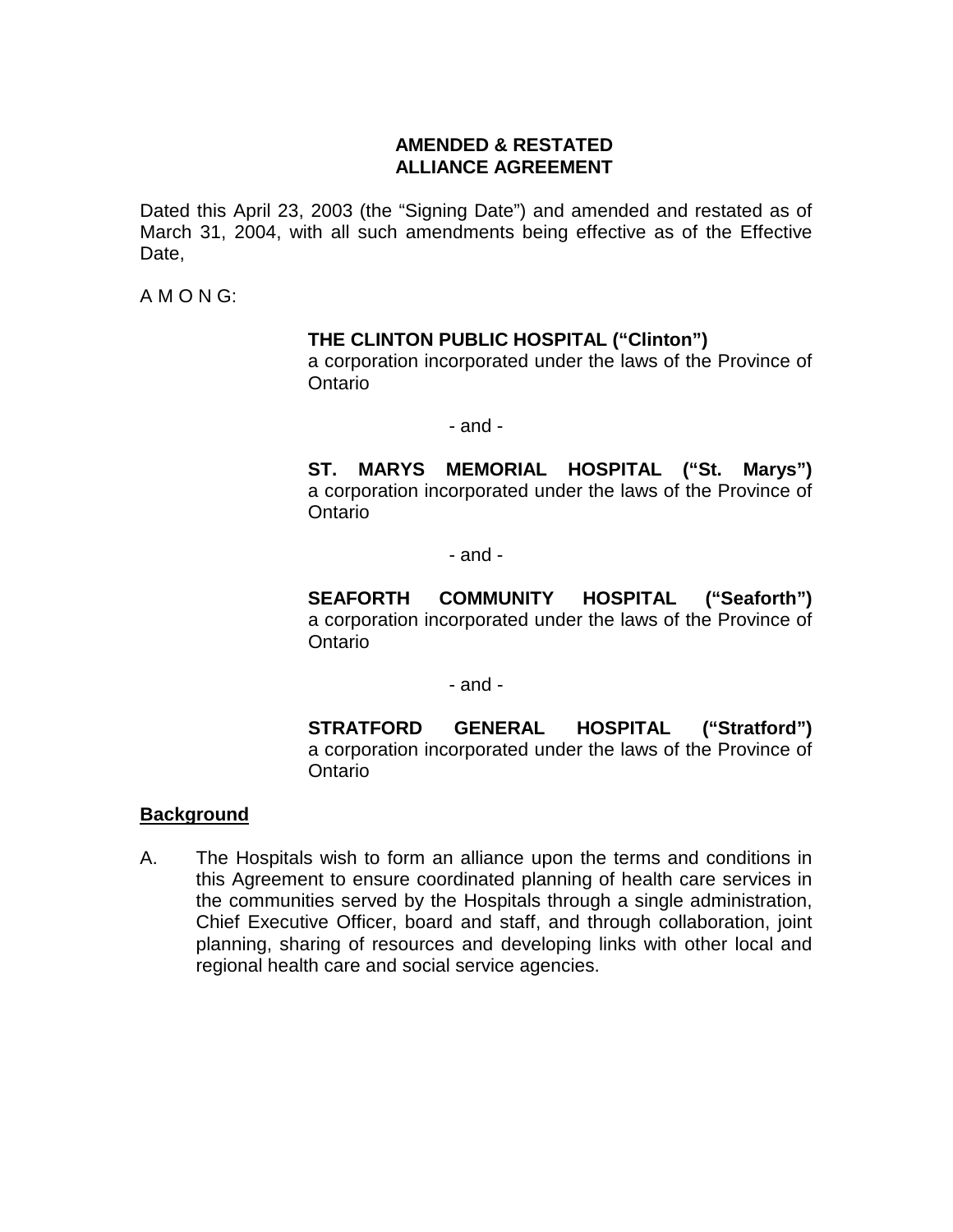- B. The Hospitals are, together with Alexandra and Marine General Hospital (Goderich), Listowel Memorial Hospital (Listowel), South Huron Hospital (Exeter), and Wingham and District Hospital (Wingham), members of the Ministry-mandated Rural and Northern Hospital Network #10, and are committed to working as a network.
- C. The Hospitals wish to amend this Agreement to more accurately reflect the Hospitals' practice in acquiring property and employing personnel under this Agreement.

**FOR VALUE RECEIVED, the parties agree as follows:** 

#### <span id="page-4-0"></span>**ARTICLE 1. DEFINITIONS**

# <span id="page-4-1"></span>**1.01 Definitions**

Unless the context otherwise requires, the terms defined in this Agreement shall for all purposes have the meanings set forth below:

- (a) "Agreement" means this Agreement, including the following schedules attached to this Agreement:
	- (i) Schedule A: "Conflict of Interest Policy for Alliance Board";
	- (ii) Schedule B: "Endowment and Trust Funds of Hospitals on Effective Date";
	- (iii) Schedule C: "Liens on Assets and Real Property";
	- (iv) Schedule D: "Mission, Vision and Values of the Alliance",

all as amended from time to time;

- (b) "Alliance" means the Alliance formed by this Agreement under the name to be determined by the Alliance board from time to time;
- (c) "Alliance Personnel" has the meaning given to it in Section [4.03;](#page-23-0)
- (d) "Assets" means the capital equipment, material tangible assets, and cash owned by the Hospitals on the Effective Date;
- (e) "Business Day" means Monday through Friday, excluding statutory holidays;
- (f) "Capital Account" is defined in Section [9.01;](#page-30-1)
- (g) "DHC" means the Grey Bruce Huron Perth District Health Council or its successors;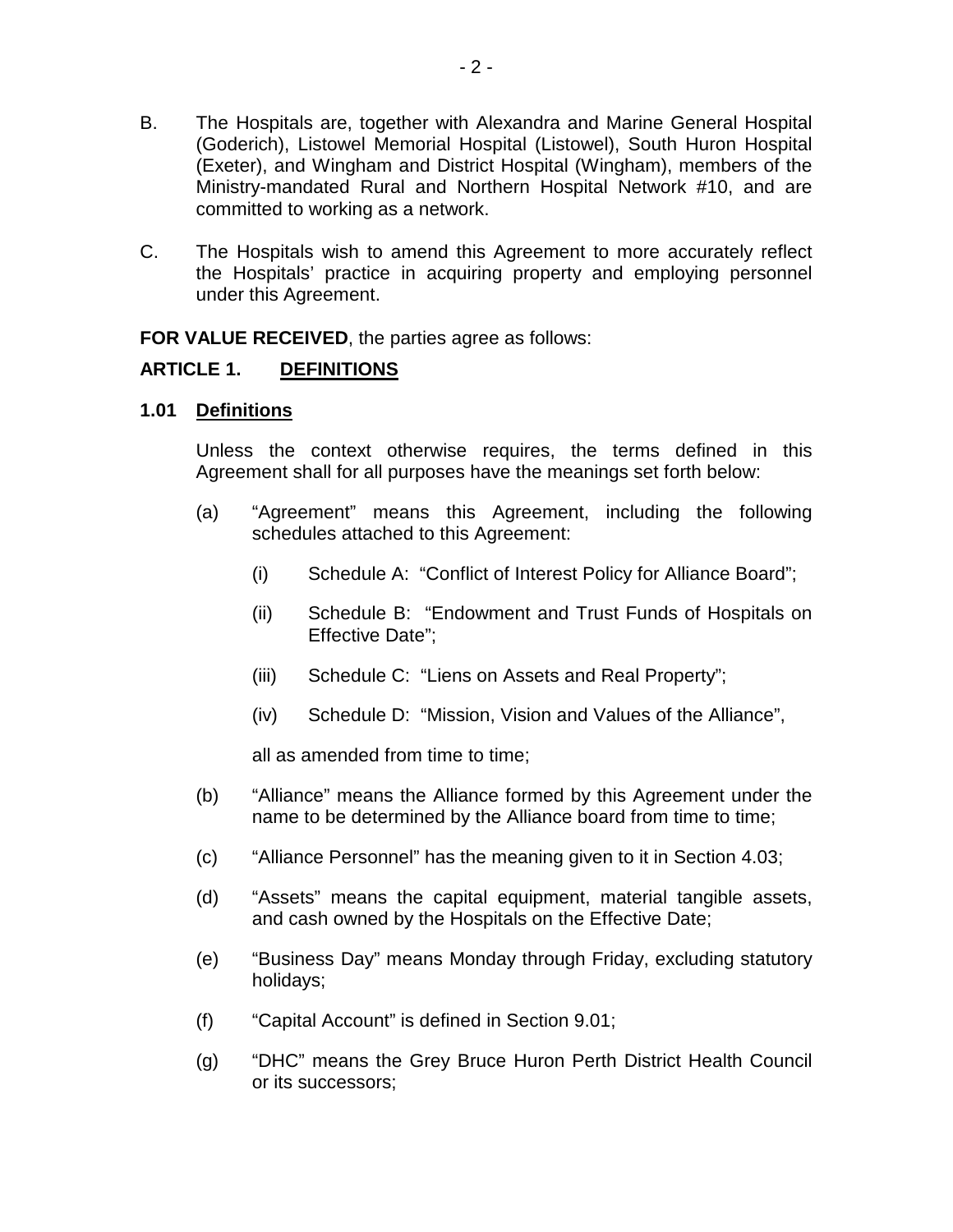- (h) "Effective Date" means June 30, 2003;
- (i) "Event of Default" means, when used in relation to a Hospital, that:
	- (i) the Hospital shall have defaulted, for any reason other than Unavoidable Delay, in the observance or performance of any of its material covenants and obligations under or by virtue of this Agreement, including failure of the Hospital's corporate membership to confirm or approve actions taken by the Alliance board, and
		- (A) if such default can with due diligence be cured within sixty (60) days, such Hospital does not cure such default within sixty (60) days after receipt of a notice from the Alliance board or from any other Hospital asking it to cure such default, or
		- (B) if such default cannot with due diligence be cured within sixty (60) days, such Hospital does not promptly commence and proceed with due diligence to cure such default after receipt of a notice from the Alliance board or from any other Hospital asking it to cure such default; or
	- (ii) any representation or warranty made by the Hospital in this Agreement is found to be incorrect or incomplete; or
	- (iii) the Hospital has committed an Event of Insolvency;
- (j) "Event of Insolvency" means, when used in relation to a Hospital, that:
	- (i) a resolution is passed by a Site Committee or an order made for the winding-up, liquidation or dissolution of such Hospital;
	- (ii) a petition by a Site Committee or a third party is filed for the winding-up, liquidation, revocation or dissolution of such Hospital unless the petition is being disputed in good faith by appropriate proceedings and such proceedings effectively postpone enforcement of the petition;
	- (iii) such Hospital's Site Committee decides to make an assignment for the benefit of its creditors;
	- (iv) such Hospital becomes bankrupt or, as an insolvent debtor, the Hospital's Site Committee takes the benefit of any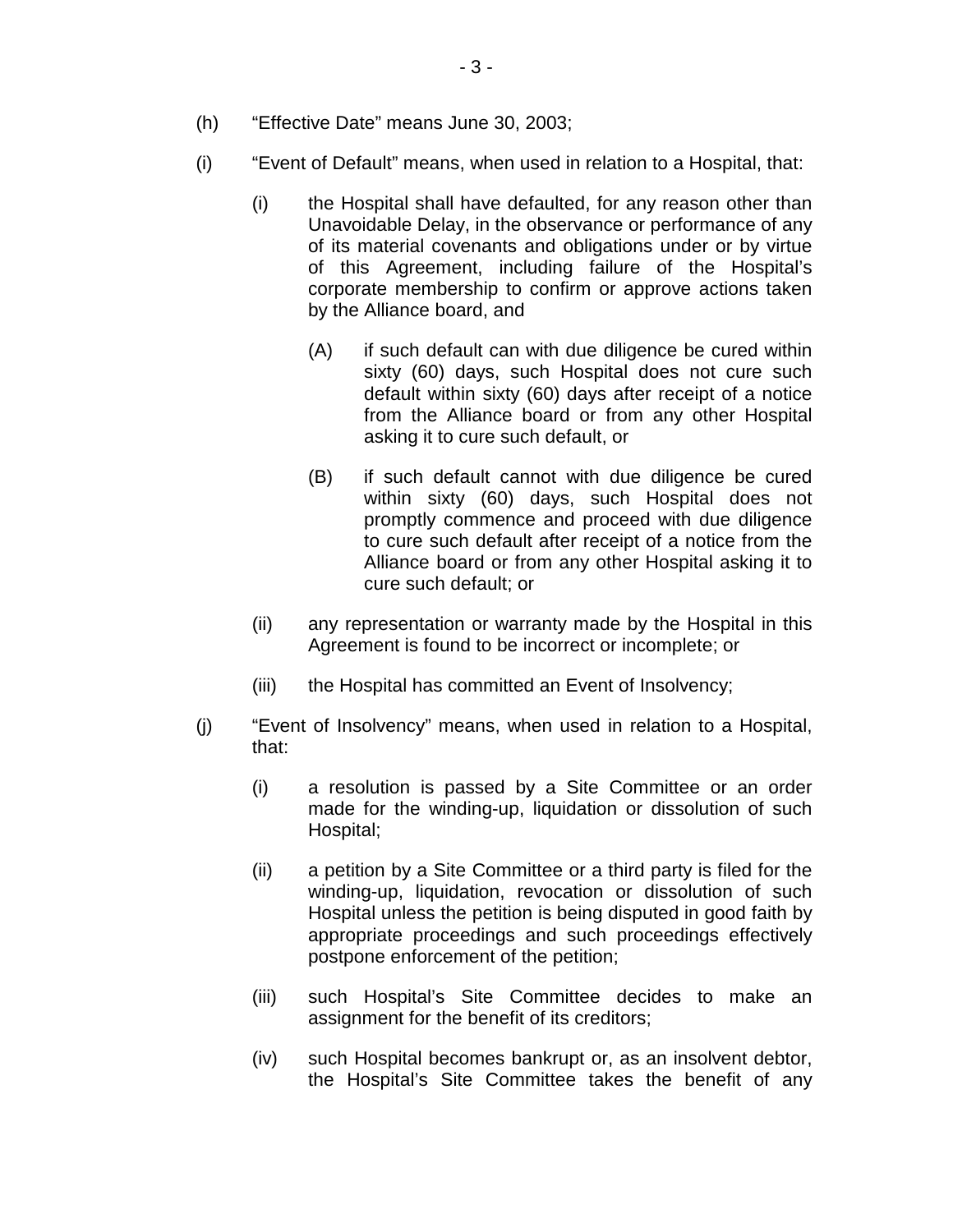statute now or hereafter in force for bankrupt or insolvent debtors; or

- (v) a receiver or other officer with like powers is appointed for such Hospital for a substantial part of its assets or with respect to such Hospital's Percentage Interest, unless the appointment of such receiver or other officer with like powers is being disputed in good faith;
- (k) "Fiscal Year" means the twelve (12) month fiscal period of the Alliance ending on the 31st day of March in each year;
- (l) "Funded Hospital Equipment" is defined in Section [4.01\(c\)\(iii\);](#page-22-1)
- (m) "GAAP" means generally accepted accounting principles as established by the Canadian Institute of Chartered Accountants;
- (n) "Hospital" means each of Clinton, St. Marys, Seaforth, and Stratford, and "Hospitals" means all of them;
- (o) "including" means including without limitation;
- (p) "Intercorporate Transfer Account" is defined in Section [9.02;](#page-30-2)
- (q) "local advisory committee" is defined in Section [3.05;](#page-13-1)
- (r) "Ministry" means the Ontario Ministry of Health and Long-Term Care;
- (s) "Ministry Direction" means a binding direction from the Ministry (or other body with authority to issue such a binding direction) to a Hospital to cease its operations or to cease participating in the Alliance;
- (t) "MIS" means the Management Information System as developed by CIHI (the Canadian Institute for Health Information);
- (u) "OHRS" means the Ontario Hospital Reporting System as developed by the Ministry;
- (v) "Operating Plan" means a financial plan to be prepared for the Alliance each fiscal year for the approval of the Alliance board, outlining the Alliance's proposed expenditures and revenues;
- (w) "Percentage Interest" means the interest of each of the Hospitals in the Alliance, expressed as the percentage set out opposite the Hospital's name in Section [4.02,](#page-22-0) which percentage may be altered only in accordance with the terms hereof;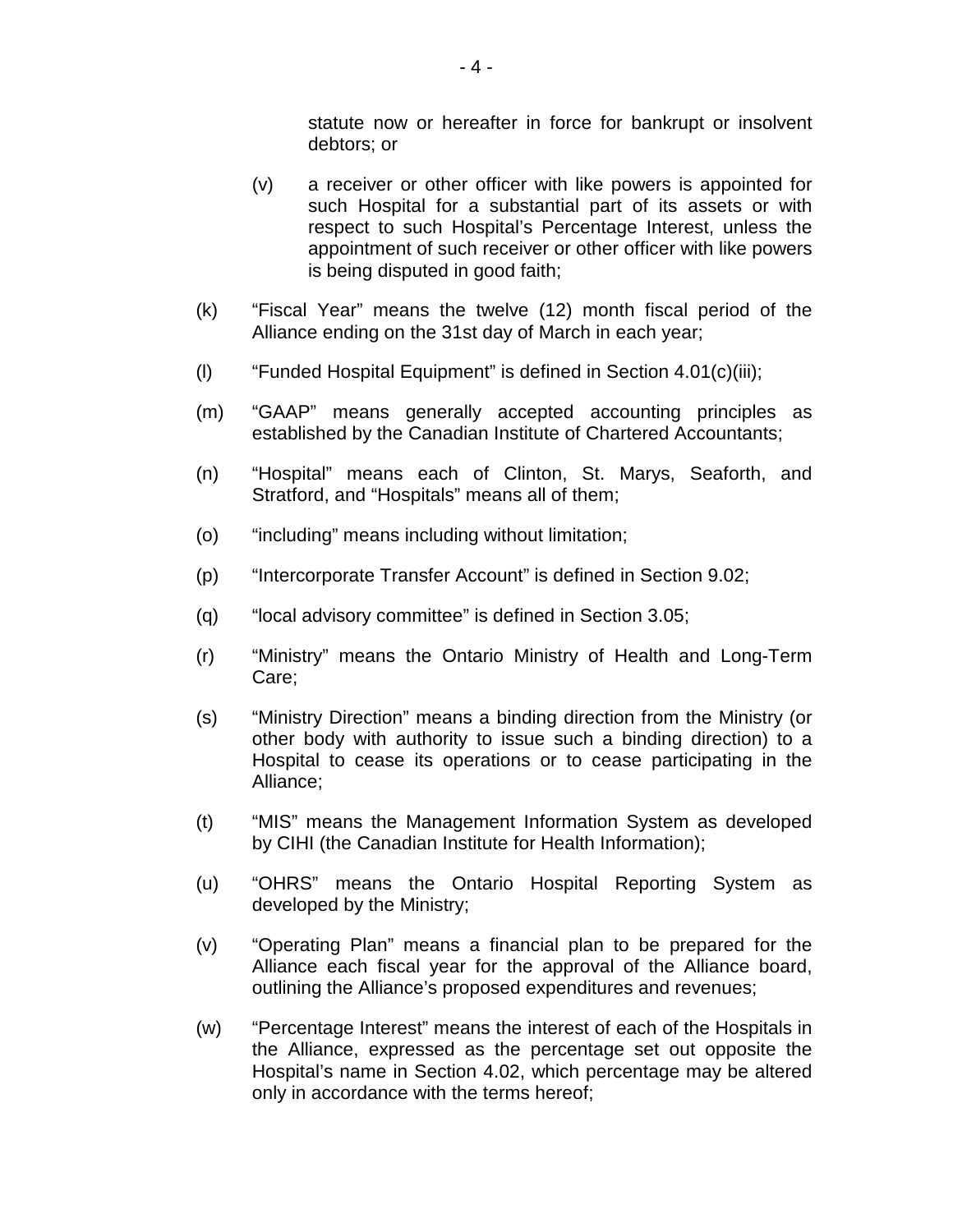- (x) "Professional Staff" means those physicians, dentists, midwives and extended class nurses who are granted privileges by the Alliance board to practice medicine, dentistry, midwifery, or extended class nursing, respectively, at the Hospital's facility;
- (y) "Real Property" means land and buildings owned or leased by the Hospitals on the Effective Date;
- (z) "Rural and Northern Healthcare Framework" means the policy framework released by the Ministry in June 1997, as amended from time to time, designed to provide guidance to Ontario's district health councils, hospitals, other healthcare agencies and the Health Services Restructuring Commission on how best to achieve hospital restructuring in rural and northern communities while maintaining and improving access to care and making the best use of financial and human resources;
- (aa) "Rural and Northern Hospital Network #10" is defined in Recital B;
- (bb) "Signing Date" is defined on the first page of this Agreement;
- (cc) "Site Chief" means the physician with active staff privileges at a Hospital that has primary accountability to the Alliance's Chief of Staff for quality of care at that Hospital site;
- (dd) "Site Committee" is defined in Schedule A "Conflict of Interest Policy for Alliance Board";
- (ee) "Supermajority Vote" means that:
	- (i) at least seven (7) days' prior notice of the subject matter to be discussed has been given to all Alliance board members; and
	- (ii) at least two-thirds (2/3) of the Alliance board members eligible to vote and present at a meeting held to consider the matter vote affirmatively; and
- (ff) "Unavoidable Delay" means a delay in the performance of an act or compliance with a covenant caused by an act of God, fire, strike, lockout, inability to obtain or delay (which is not reasonably within the control of the party obliged to perform or comply) in obtaining material, equipment or transport, inability to obtain or delay (which is not reasonably within the control of the party obliged to perform or comply) in obtaining governmental approvals, permits, licences or allocations, restrictive laws or governmental regulations, or any other cause, whether of the kind specifically enumerated above or not, which is not reasonably within the control of the party obliged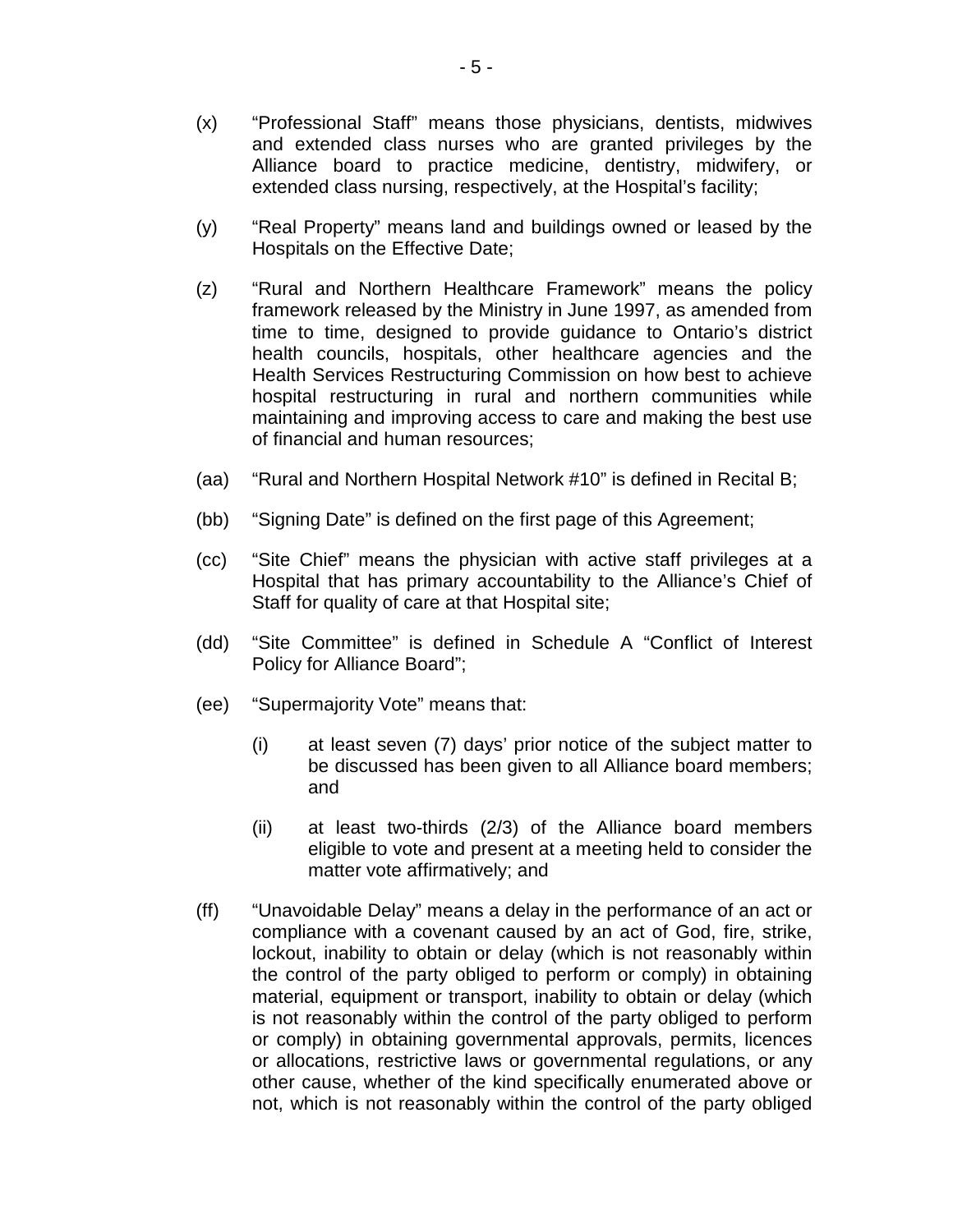to comply or perform, but does not mean a delay caused by lack of funds or other financial reasons of a party.

### <span id="page-8-0"></span>**1.02 Ministry Approval**

The Hospitals acknowledge and agree that if the Ministry's approval to this Agreement is required under section 4 of the *Public Hospitals Act* (Ontario), this Agreement shall be conditional upon obtaining such approval.

#### <span id="page-8-1"></span>**ARTICLE 2. THE ALLIANCE**

### <span id="page-8-2"></span>**2.01 Establishment of the Alliance**

The Hospitals agree to constitute and form an alliance under and pursuant to the laws of the Province of Ontario for the purposes and scope described in this Agreement.

#### <span id="page-8-3"></span>**2.02 Name of the Alliance**

The Alliance shall carry on business under the name or names as the Alliance board may determine from time to time.

#### <span id="page-8-4"></span>**2.03 Purpose of Alliance**

The purpose of the Alliance is to identify, co-ordinate, administer and implement the integration of administrative and patient services delivered by the parties to the Alliance in order to maintain and improve the delivery and quality of health care services in the communities served by the Alliance.

#### <span id="page-8-5"></span>**2.04 Mission, Vision and Values of the Alliance**

- (a) The mission, vision and values of the Alliance is set out in Schedule D, which mission, vision and values may be amended from time to time by the Alliance board.
- (b) The Alliance board will revisit the Alliance's mission, vision and values at least every three (3) years and, where necessary or advisable, make appropriate changes.

#### <span id="page-8-6"></span>**2.05 Principles of Alliance**

Each of the Hospitals understands and is committed to the following principles that are the fundamental basis of this Agreement: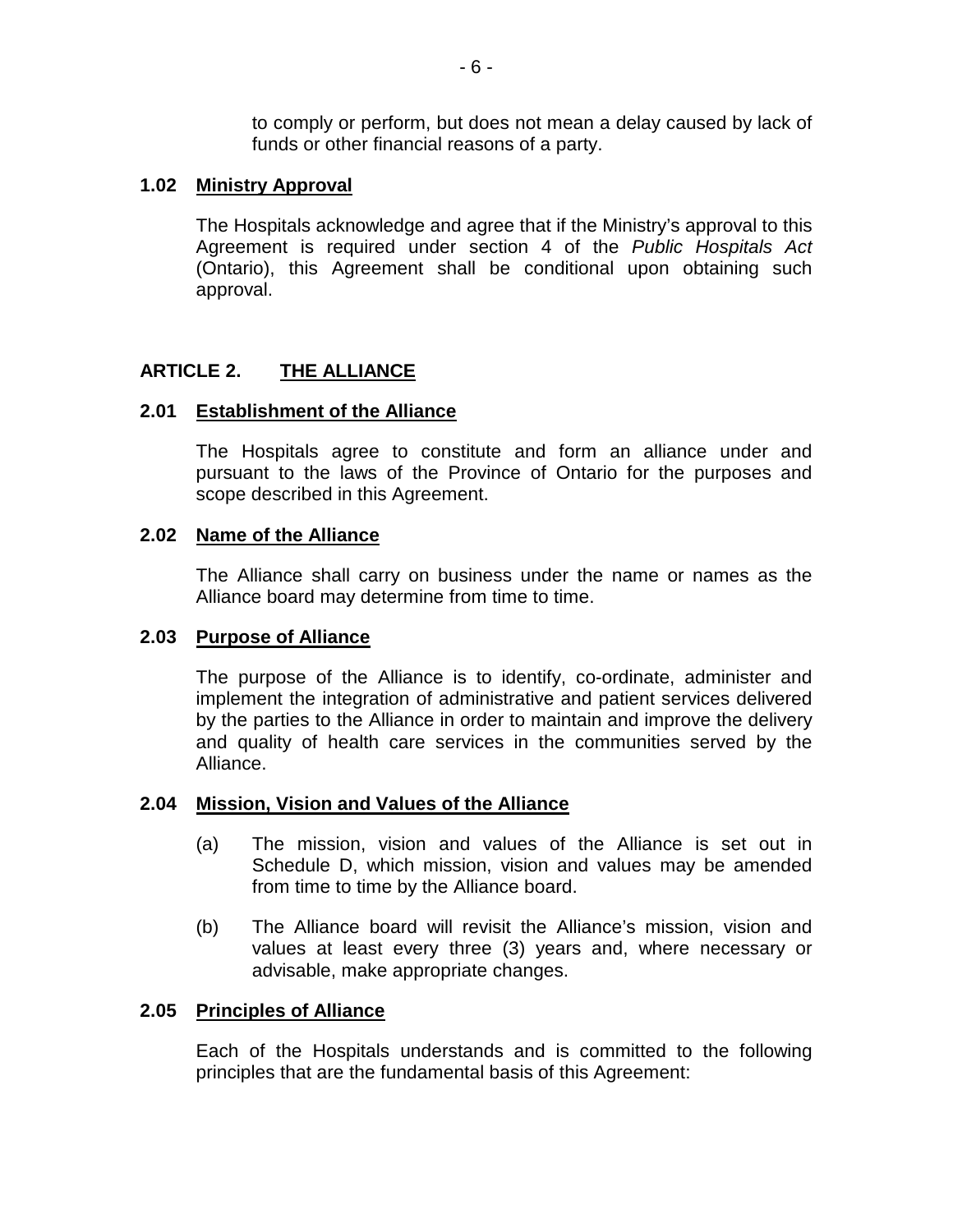- (a) Each Hospital will maintain its own corporate existence and corporate membership.
- (b) Each Hospital will retain ownership of the Real Property and the Assets that it owns on the Effective Date, including the endowment or trust funds held by the Hospitals on the Effective Date (as more particularly described in Schedule B).
- (c) Nothing in this Agreement or in the creation or operation of the Alliance is intended to impact on the autonomy of the Hospital's existing foundations and auxiliaries.
- (d) The Alliance will be governed by an Alliance board model as described in this Agreement.
- (e) The Alliance will have one Chief Executive Officer, one administration, and one staff.
- (f) The Hospitals will work together, and encourage their Professional Staffs to work together, to attain the goal of an integrated Professional Staff.
- (g) All Hospital budgets will be pooled in order that the Alliance board can create one Operating Plan for the Alliance. The Hospitals recognize that the Ministry currently requires separate reporting under separate hospital numbers, despite the Hospitals' participation in the Alliance.
- (h) The Hospitals will provide health care services on a cooperative basis and to do all things necessary or desirable to give effect to this Agreement.
- (i) The Hospitals remain committed to work with the other members of Rural and Northern Hospital Network #10 to fulfill the Network's obligations as set out in the Rural and Northern Hospital Network Report to Network #10.
- (j) No new hospital or entity may be added to this Alliance unless:
	- (i) the Alliance board approves the addition of the new party by a Supermajority Vote of the Alliance board; and
	- (ii) the party agrees to become a party to this Agreement by written amendment, assuming the same responsibilities and entitlements as the existing Alliance members;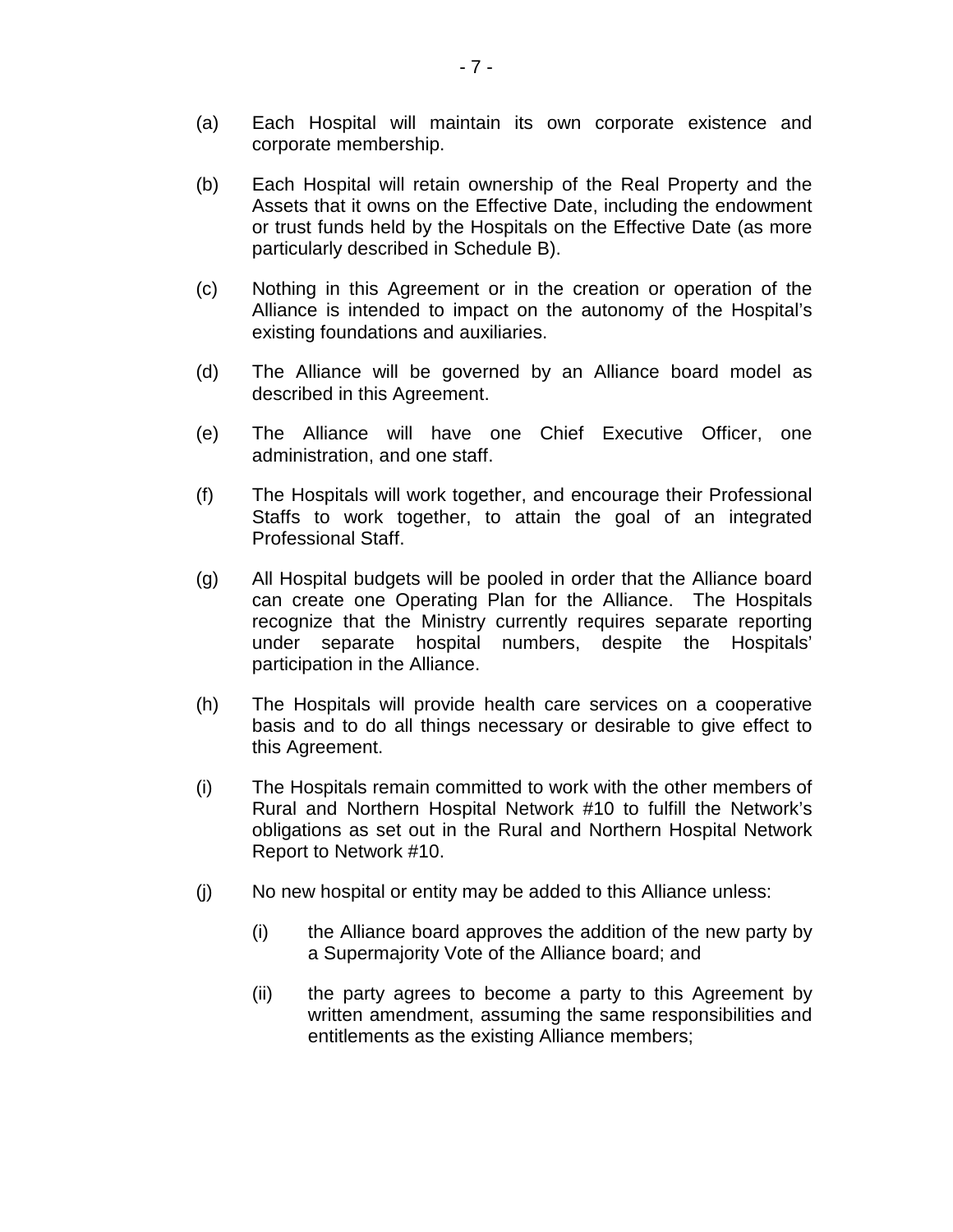- (k) Resource allocation decisions, including with respect to the sizing and siting of clinical services and programs within the Alliance, should be made by the Alliance board:
	- (i) in the best interests of the Alliance and of the communities served by the Alliance;
	- (ii) after consultation with key stakeholders (including the local advisory committee) where the resource allocation decision is likely to have a significant impact on a particular hospital site;
	- (iii) after considering reasonable alternative strategies, together with the potential impact of such alternative strategies; and
	- (iv) after considering that sustainability of the four separate hospital sites is important and health care should be provided, optimally, in each of the Hospital's communities.

#### <span id="page-10-0"></span>**2.06 Goals of the Alliance**

- (a) The Hospitals agree that, for the first two (2) years of the Alliance, the following shall be their primary short-term goals:
	- (i) integration of the staff of the Hospitals under a single administration and leadership, to best utilize the full potential of all staff and to reduce duplication, most immediately in the following services, which is a priority for the Alliance:
		- (A) finance/payroll;
		- (B) information technology/information systems;
		- (C) purchasing;
		- (D) health information services;
		- (E) dietary;
		- (F) housekeeping;
		- (G) maintenance;
		- (H) security;
		- (I) pharmacy;
		- (J) rehabilitation; and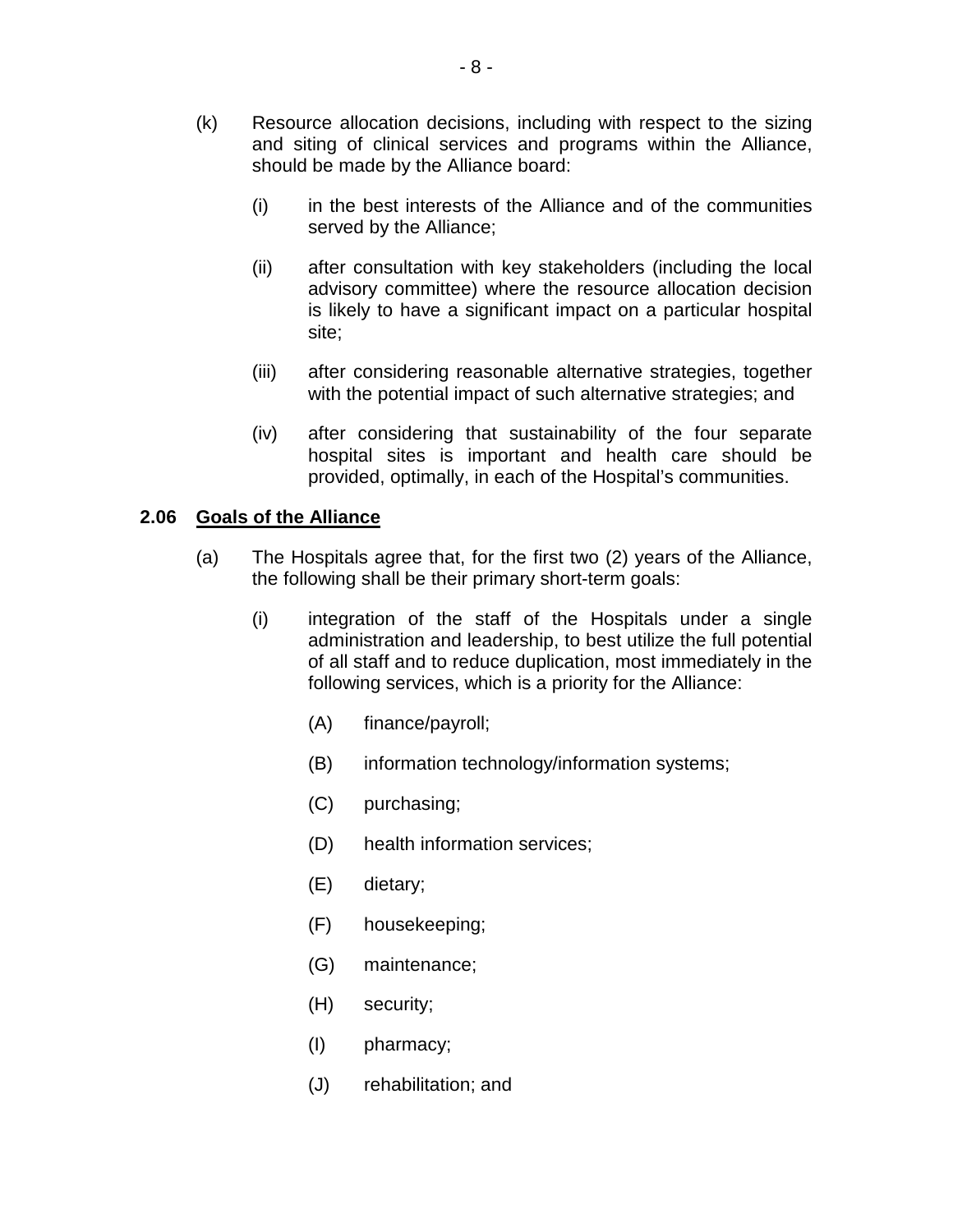- (K) diagnostic services;
- (ii) development and implementation of common human resources and clinical policies and procedures governing all Alliance staff;
- (iii) integration of the Professional Staffs and clinical staffs of the Hospitals;
- (iv) creation of new full-time employment opportunities within the Alliance that will increase the ability of the Alliance to recruit and retain staff and Professional Staff;
- (v) preparation of an integrated Operational Plan for the Alliance and allocation of Alliance resources to maximize efficiencies and funding opportunities;
- (vi) entering into an agreement with Rural and Northern Hospital Network #10 to reflect the Alliance's endorsement of and participation in the Network; and
- (vii) sizing and siting the clinical services and programs offered by the Alliance, following which the Alliance will work with Rural and Northern Hospital Network #10 to size and site clinical services and programs across the Network.
- (b) The Alliance board will review and revise these goals before the second anniversary of the Alliance.

#### <span id="page-11-0"></span>**ARTICLE 3. GOVERNANCE OF THE ALLIANCE**

#### <span id="page-11-1"></span>**3.01 Alliance Board Model**

- (a) The Alliance will be governed by an Alliance board. In this model, each Hospital corporation will have the same board, including the same elected and ex officio directors, as outlined more particularly in Section 3.02, as it may be amended from time to time.
- (b) The Alliance board shall govern and oversee the management of the Alliance and each of the Hospitals and shall be responsible for appointing and reviewing the performance of the Chief Executive Officer and the Chief of Staff of the Alliance.

#### <span id="page-11-2"></span>**3.02 Initial Alliance Board**

The initial Alliance board will be composed as follows: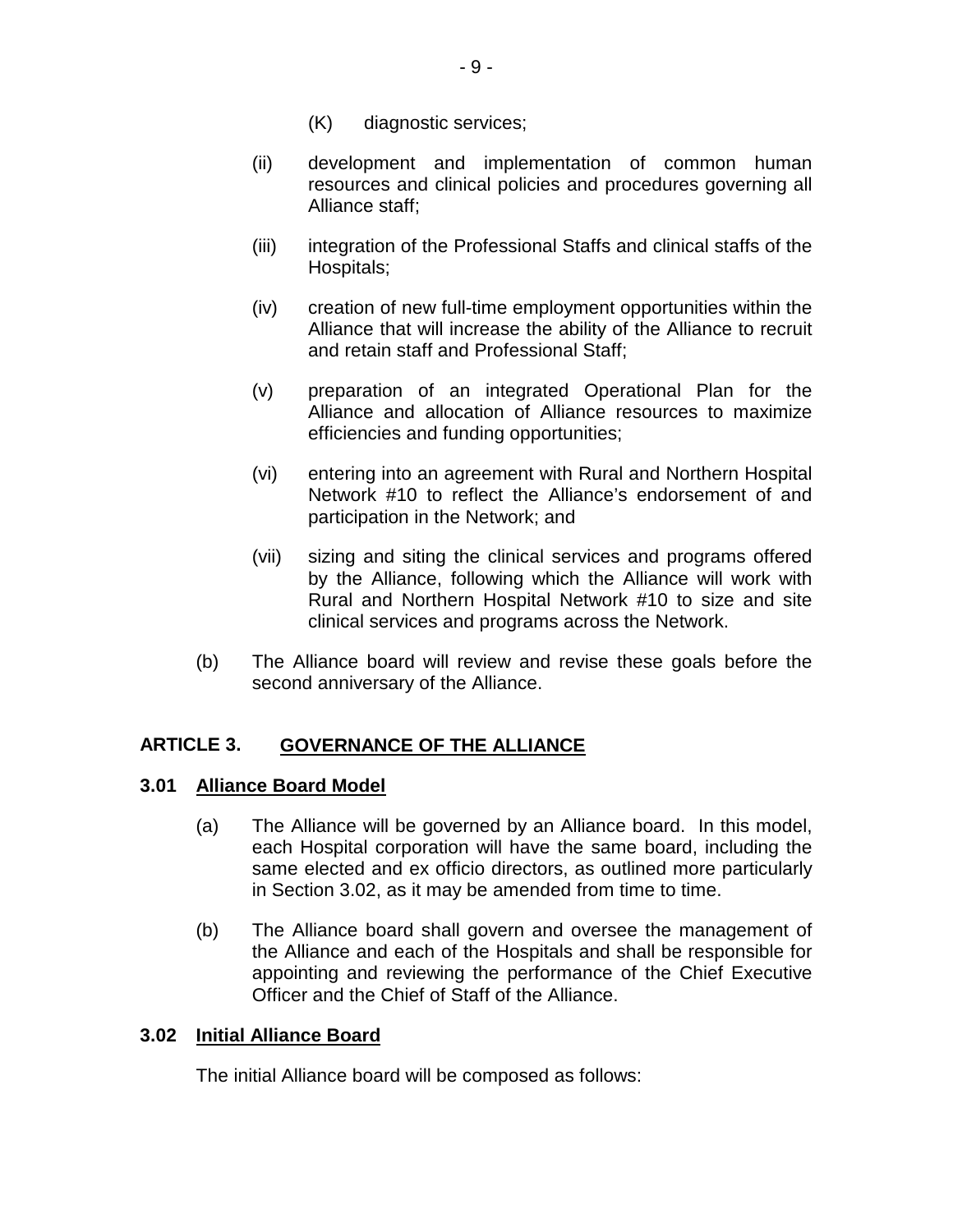- (a) eleven (11) elected directors, selected as follows:
	- (i) two (2) directors selected by the Clinton board, as it exists prior to the Effective Date;
	- (ii) two (2) directors selected by the St. Marys board, as it exists prior to the Effective Date;
	- (iii) two (2) directors selected by the Seaforth board, as it exists prior to the Effective Date;
	- (iv) three (3) directors selected by the Stratford board, as it exists prior to the Effective Date; and
	- (v) two (2) directors selected by the Stratford board, as it exists prior to the Effective Date, as regional representatives of the primary catchment area served by Stratford; and
- (b) six (6) ex officio physicians as required by the *Public Hospitals Act* (Ontario), as follows:
	- (i) one (1) Chief of Staff appointed by the Alliance board for all four (4) Hospitals;
	- (ii) four (4) Site Chiefs (one per Hospital), responsible for quality of care at each Hospital and accountable to the Chief of Staff. At all Hospitals except Stratford, the Site Chief will also serve as the President of the Medical Staff and will be elected by the Medical Staff at each Hospital, subject to confirmation by the Alliance board. At Stratford the Site Chief will also serve as the Vice-President of the Medical Staff, elected by the Medical Staff; and
	- (iii) the President of the Medical Staff of Stratford.

#### <span id="page-12-0"></span>**3.03 Chair and Executive Committee of Initial Alliance Board**

- (a) The Alliance board will elect a Chair from amongst its members to serve a one (1) year term. The Chair shall not serve more than three (3) consecutive years as Chair; provided that, after a one (1) year's absence from the Alliance board, a person may be elected again to the office of Chair.
- (b) The initial Alliance board shall elect an initial Executive Committee from amongst its members consisting of:
	- (i) one representative from each of the communities in which the member Hospitals are located; and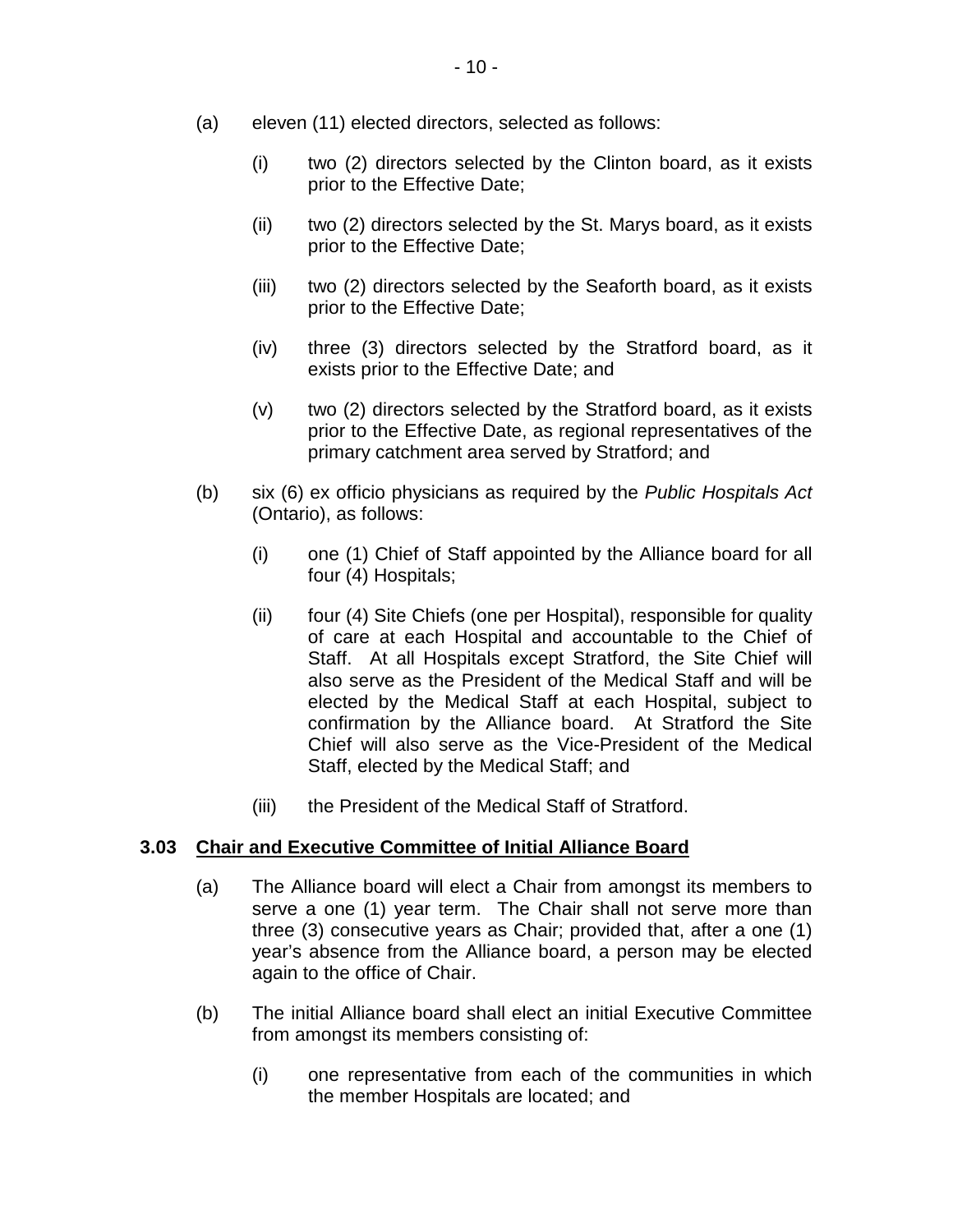(ii) the Chief of Staff.

### <span id="page-13-0"></span>**3.04 Successors to the Initial Alliance Board**

- (a) The Alliance board will determine a process to ensure that at least four (4) elected directors retire from the Alliance board each year.
- (b) To determine the persons who will succeed the initial Alliance board members, a Governance Committee will be struck by the Alliance board to review all nominations and select, for recommendation to the Alliance board, the candidates who best meet the Alliance board's needs. The Governance Committee will ensure that it seeks nominations from the local advisory committees, which will be given particular consideration, and from the memberships of each of the Hospitals.
- (c) The Alliance board will ensure that the regional representation of the elected directors, as reflected by the initial Alliance board, is carried forward into subsequent boards, being:
	- (i) two (2) directors from the catchment area served by the Clinton hospital;
	- (ii) two (2) directors from the catchment area served by the St. Marys hospital;
	- (iii) two (2) directors from the catchment area served by the Seaforth hospital;
	- (iv) three (3) directors from the catchment area served by the Stratford hospital; and
	- (v) two (2) directors to serve as regional representatives of the primary catchment area served by Stratford.
- (d) The Alliance board will present a slate of candidates (i.e., the same number of candidates as vacancies) for acclamation to the annual general meeting of each Hospital board.
- (e) All new Alliance board members will be required to participate in orientation programs as determined by the Alliance board from time to time.

### <span id="page-13-1"></span>**3.05 Local Advisory Committees**

(a) Each Hospital will create and maintain a Local Advisory Committee for three primary purposes: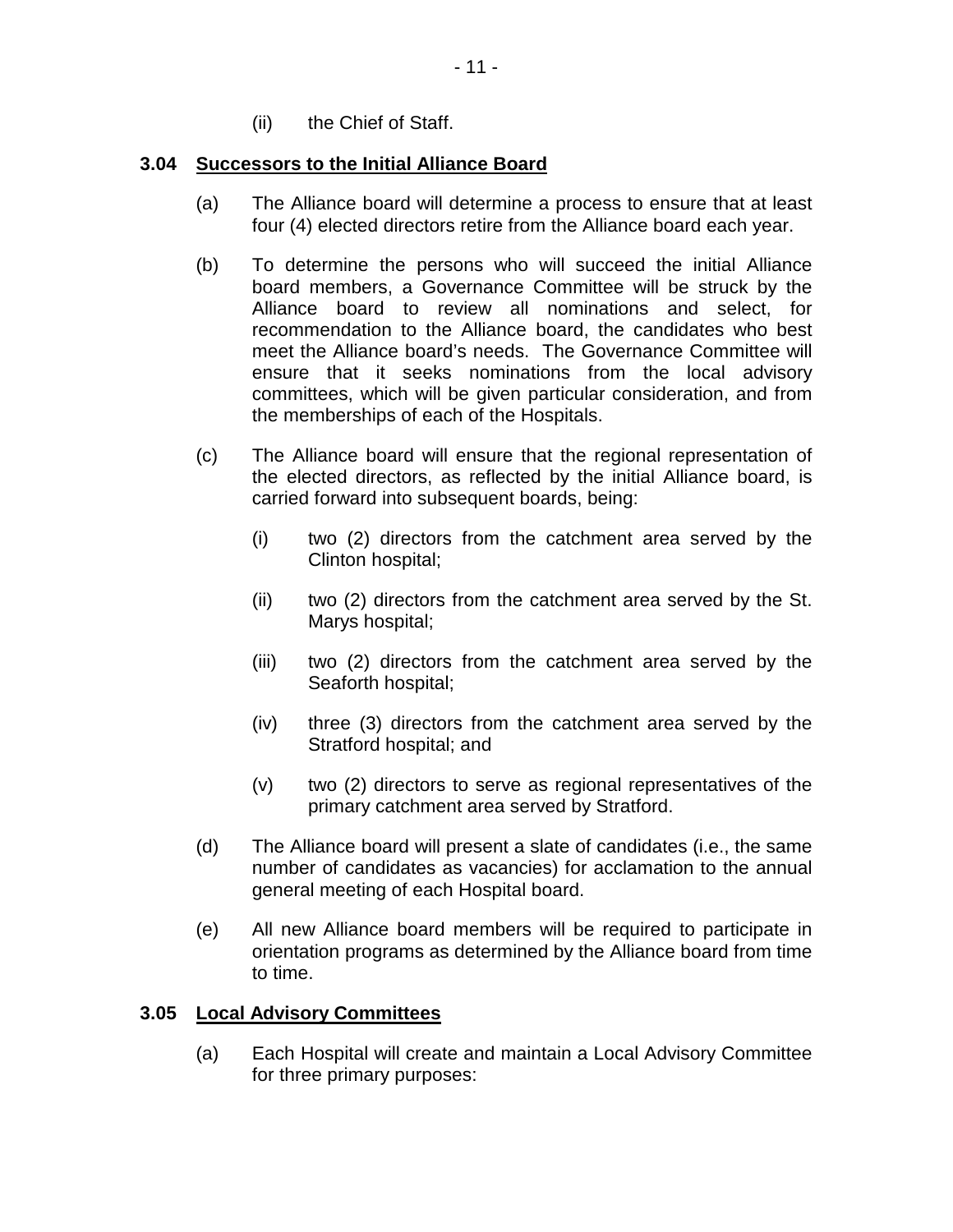- (i) to provide input and education to the Alliance board on issues of importance to the community served by the Hospital, including:
	- (A) providing advice and consultation in the development of the Alliance's mission, vision and values;
	- (B) providing advice and consultation in the development of the Alliance's strategic plan;
	- (C) providing advice and consultation on any Alliance board decision to add or eliminate services and programs at the local Hospital facility;
	- (D) providing advice and consultation on local community health and wellness issues;
	- (E) providing advice and consultation on strategies for recruiting and retaining Professional Staff resources in the local community;
	- (F) providing ad hoc recommendations as to whether it is in the Hospital's best interest to withdraw from the Alliance, provided that a recommendation that a Hospital withdraw from the Alliance can be made to the Alliance board a maximum of once every two (2) years per local advisory committee;
	- (G) attending strategic planning advances with the Alliance board;
	- (H) working with the Alliance board to organize information sessions held by the Alliance for the local community; and
	- (I) at the request of the Alliance board, assisting with the coordination of efforts in the local community among the Alliance and the local Hospital's auxiliary and foundation;
- (ii) to approve the disposition by the Alliance board of any Real Property that was owned by the Hospital on the Effective Date; and
- (iii) to serve as a training ground for future Alliance board members. To that end, the Governance Committee shall encourage each local advisory committee to nominate candidates whenever a vacancy on the Alliance board in the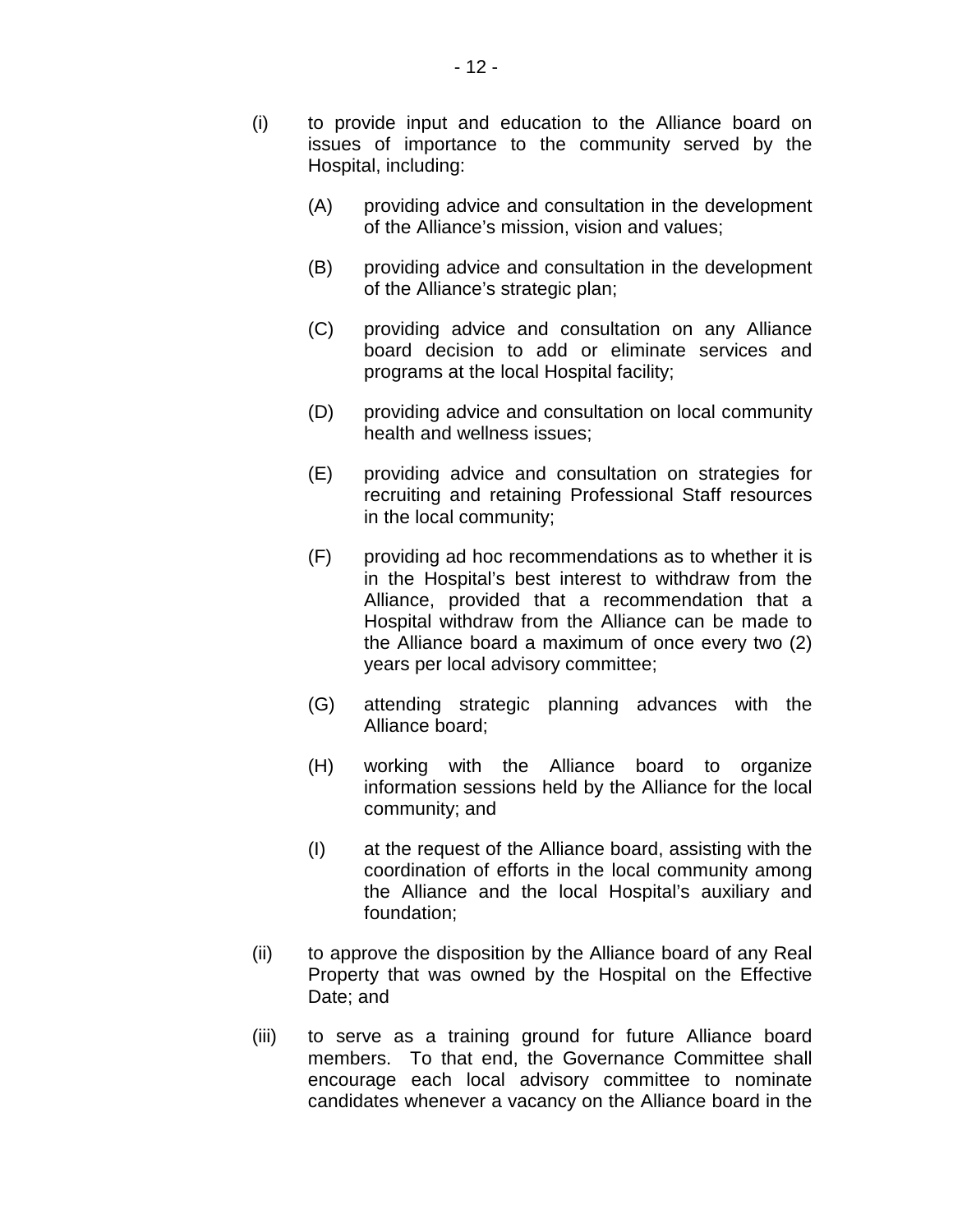local advisory committee's community arises, and the Governance Committee shall give particular consideration to such candidates.

- (b) Each local advisory committee shall be comprised of:
	- (i) three (3) to ten (10) community representatives, as determined by the committee;
	- (ii) ex officio representatives as follows:
		- (A) the Chair or designated representative of the Hospital foundation;
		- (B) the President or designated representative of the Hospital auxiliary;
		- (C) one (1) director from the Alliance Board of Directors who resides in (or near) the community;
		- (D) the Site Chief of the Hospital; and
		- (E) one (1) municipal representative of the sitting Council as determined by the local municipalities in the hospital's catchment area.
- (c) Local advisory committee members must attend 75% of meetings to retain their membership on the local advisory committee.
- (d) The Local advisory committee shall endeavour to ensure that at least one-third  $(1/3<sup>rd</sup>)$  of its community representatives retire from the local advisory committee each year. Except as required to commence the rotational retirements, members will serve for a term of three (3) years, up to a maximum term of nine (9) years. Where a new Alliance board member has served on a local advisory committee, that board member's period of service on the local advisory committee will not count towards his or her term limit as an Alliance board member.
- (e) The Alliance board shall ensure that each local advisory committee shall advertise annually in the local communities for interested persons to participate on the local advisory committee. Each local advisory committee shall recommend to the Alliance board the individuals to fill any vacancies arising on the local advisory committee, taking into account the skills, knowledge, experience and perspective of the candidates.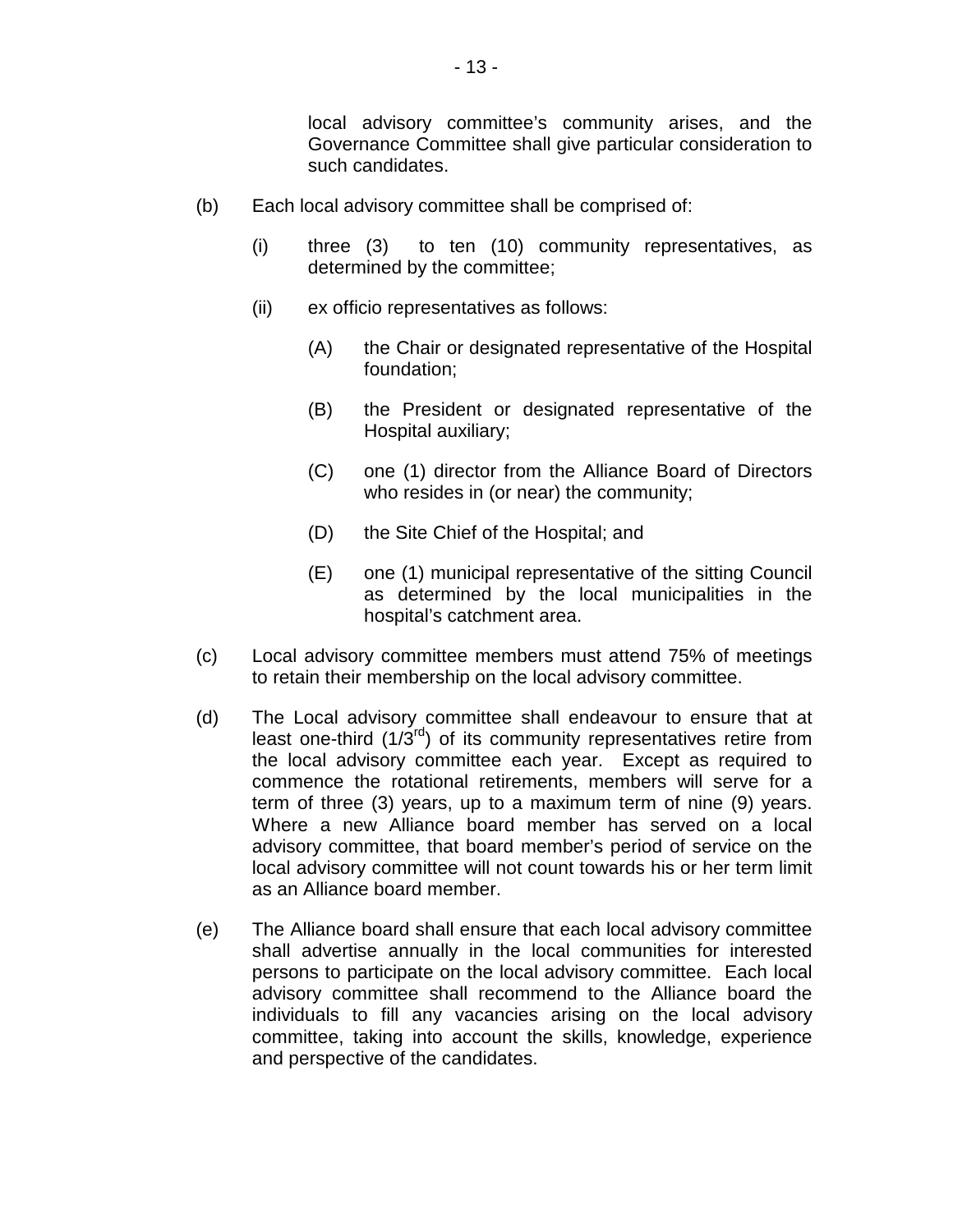- (f) The local advisory committee shall annually nominate members to participate on an Alliance board committee that the Alliance board has designated as requiring community representation. All such nominees are subject to approval by the Alliance board. Any local advisory committee member serving on an Alliance board committee shall have full voting rights on such committee but is not eligible to serve as the chair of such committee.
- (g) The local advisory committee shall endeavour to reach consensus when making decisions. Failing which, a majority vote shall be determinative, so long as the majority of the voting members are community representatives. Furthermore, the local advisory committee shall not transact business unless a majority of the community representatives is present.
- (h) Each local advisory committee shall:
	- (i) meet at least quarterly;
	- (ii) be entitled to receive regular reports from the Alliance board, in the form of minutes (other than *in-camera* minutes), briefs or executive summaries, and;
	- (iii) report to the Alliance board a maximum of four (4) times per year.
- (i) Participation by a person on a local advisory committee is conditional on the person signing an acknowledgement that s/he:
	- (i) is representing the best interests of the Hospital
	- (ii) is a fiduciary of the Hospital that the local advisory committee represents;
	- (iii) has read and understood the conflict of interest and confidentiality requirements of the Hospital's by-laws, which apply to all local advisory committee members; and
	- (iv) agrees to participate in the Alliance's Alliance board orientation and continuing education programs.
- (j) Where a local advisory committee member is asked to serve on an Alliance board committee (pursuant to paragraph (f)), participation by that local advisory committee member on that Alliance board committee is conditional on that individual signing an acknowledgement that:
	- (i) is representing the best interests of the Alliance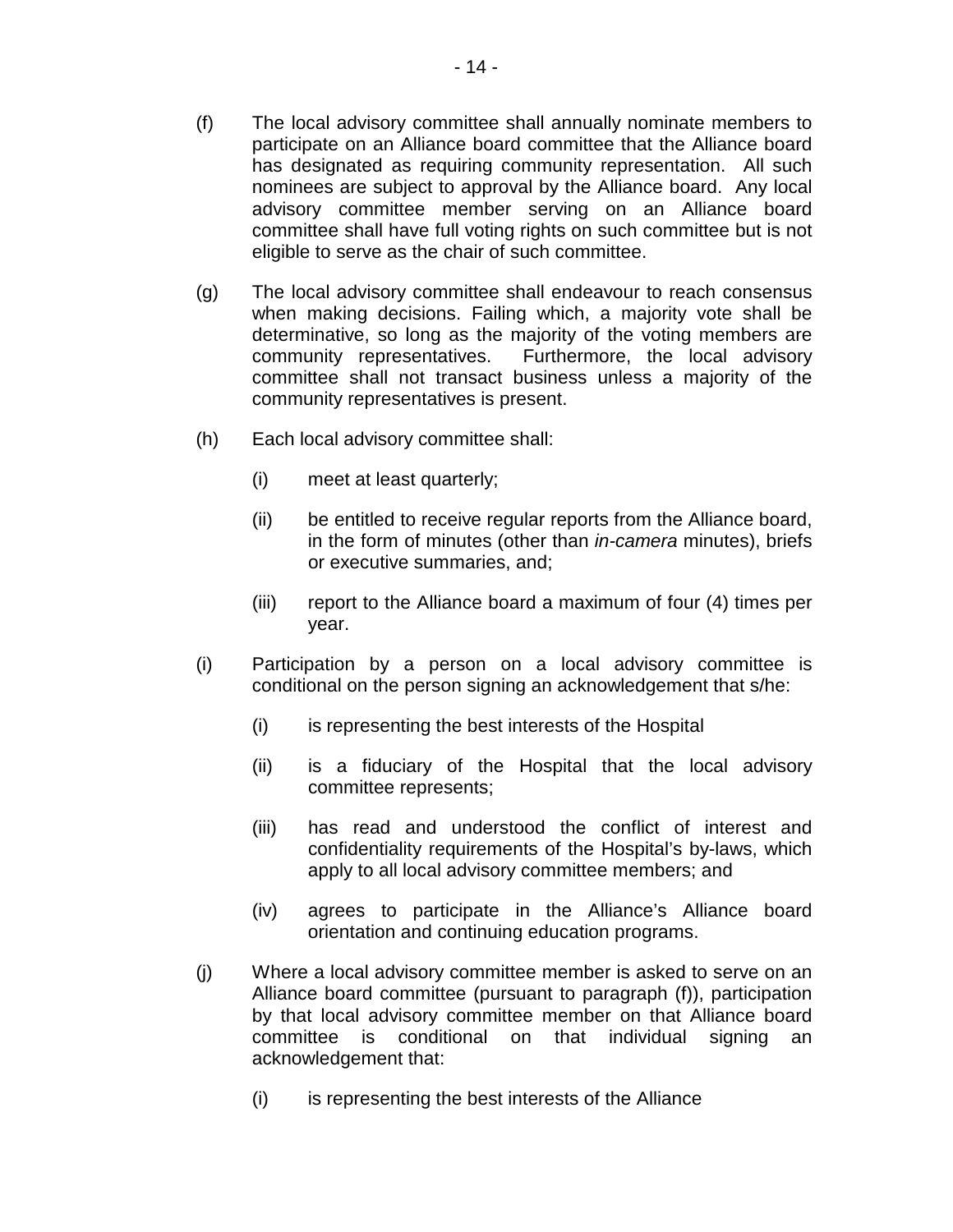- (ii) he or she is a fiduciary of the Alliance when serving on the Alliance board committee and must place the best interests of the Alliance above his or her own best interests; and
- (iii) he or she has read and understood the conflict of interest and confidentiality requirements of the Alliance by-laws, which apply to all Alliance board committee members.

### <span id="page-17-0"></span>**3.06 Conflict of Interest**

- (a) The Hospitals agree and acknowledge that the Alliance board will make its decisions in good faith, in the best interests of the Alliance and the communities served by the Hospitals. The best interests of the Alliance supersede and are paramount to the best interests of any one particular Hospital under this Agreement.
- (b) The Hospitals acknowledge that there may be limited circumstances in which the Alliance board members are faced with issues that have a significantly different impact on a particular Hospital, where that Hospital's interests may differ from the interests of the Alliance, including:
	- (i) the receipt by the Alliance board of advice from a local advisory committee that a Hospital should withdraw from the Alliance; or
	- (ii) the occurrence of an Event of Default by a Hospital.

In order to deal with such conflicts of interest, Schedule A is a conflict of interest policy that shall be adopted and followed by the Alliance board.

#### <span id="page-17-1"></span>**3.07 Alliance Board Meetings Generally**

- (a) The Alliance board shall meet at least six (6) times per year.
- (b) In addition to the six (6) regular Alliance board meetings, the Alliance board shall hold an open annual community meeting (which may be held in combination with the annual meeting of one or more Hospitals) in order to report to the Huron Perth community on the operations of the Alliance.
- (c) Special meetings of the Alliance board shall be called by the Secretary of the Alliance board on the written request of any of the following:
	- (i) the Chair of the Alliance board; or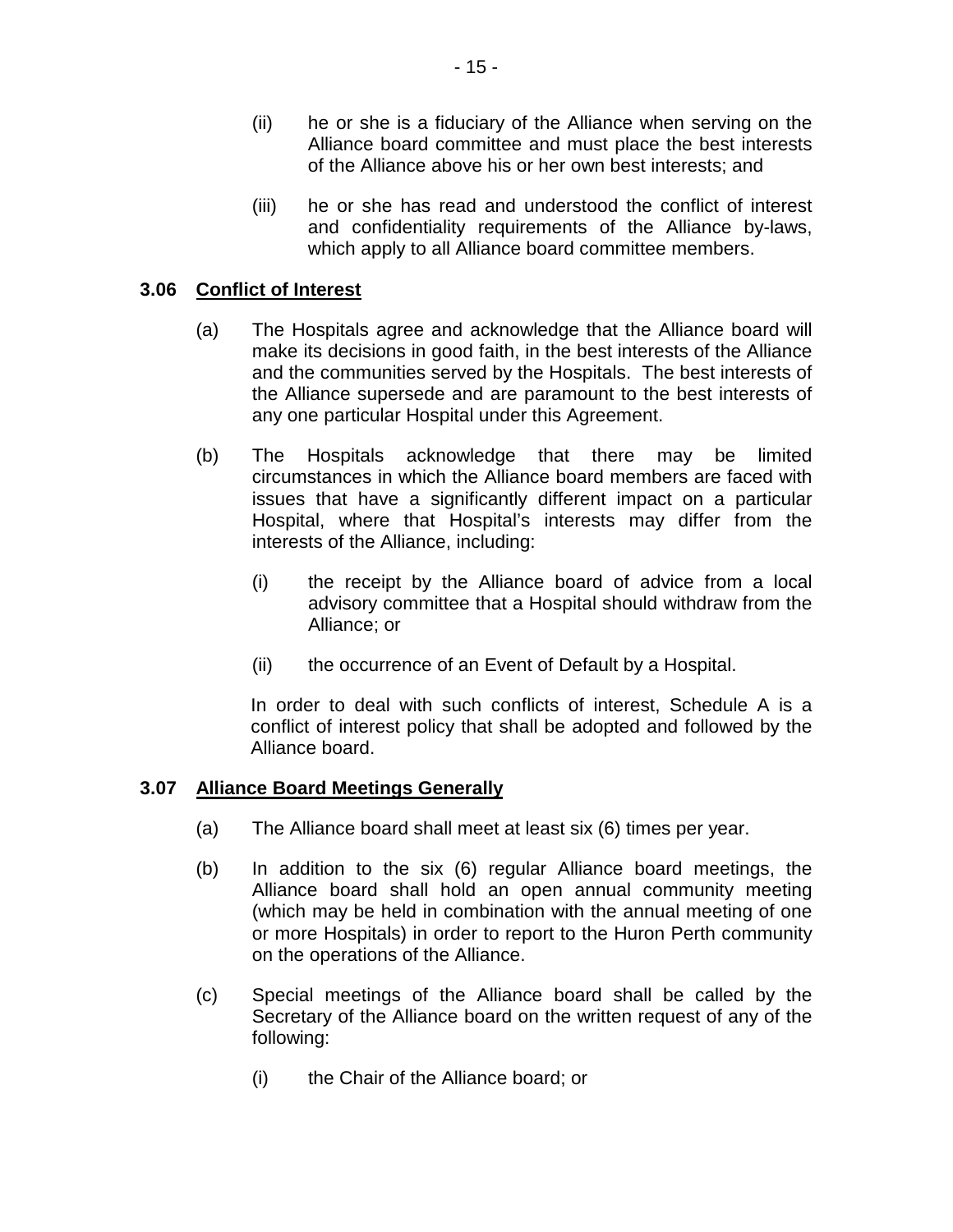- (ii) any three (3) directors.
- (d) The public may attend meetings of the Alliance board; however, the Alliance board may, at its discretion and without notice, hold all or part of any regular or special meeting of the Alliance board *in camera* if the subject matter under consideration involves:
	- (i) the disclosure of intimate, personal or financial information in respect of an employee or prospective employee of the Alliance; a member of the Professional Staff; a patient; or a director, officer or committee member of the Alliance or any Hospital;
	- (ii) the acquisition or disposition of real estate, including Real Property;
	- (iii) the deliberations or decisions in respect of negotiations with employees of the Alliance or members of the Professional Staff;
	- (iv) any legal proceeding or potential legal proceeding affecting the Alliance or one or more of the Hospitals;
	- (v) instructions given to or opinions received from professional advisors (e.g., lawyers, auditors, architects) to the Alliance or to any one or more of the Hospitals; or
	- (vi) such other matter deemed by the Chair of the Alliance board to be of a sensitive or confidential nature.

#### <span id="page-18-0"></span>**3.08 Officers of the Alliance Board**

- (a) On an annual basis, the Alliance board shall elect the following officers from amongst its elected directors:
	- (i) Chair;
	- (ii) Vice-Chair; and
	- (iii) Treasurer.
- (b) The Chief Executive Officer shall serve as the Secretary of the Alliance board, unless changed by resolution of the Alliance board.
- (c) The member of the Alliance board who is the most recent retired Chair of the Alliance board shall serve as Past Chair, if continuing on the Alliance board.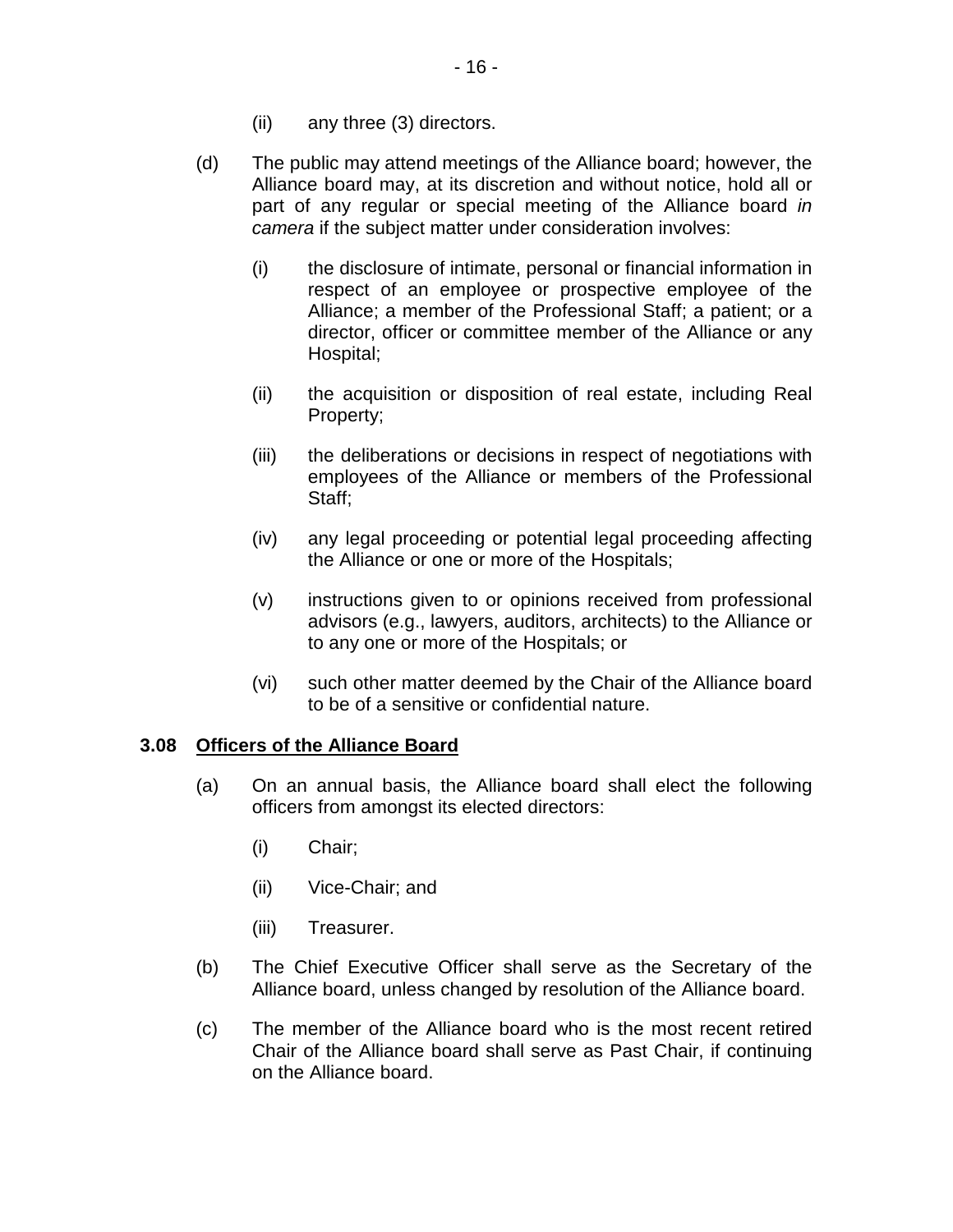# <span id="page-19-0"></span>**3.09 Notice of Alliance Board Meetings**

- (a) The Chair shall give each representative written notice of the time and place of each regular meeting of the Alliance board and a brief description of matters to be considered at least five (5) working days prior to the date of the meeting.
- (b) Notice of a special meeting of the Alliance board may be given by telephone and shall be given at least twenty-four (24) hours in advance of the meeting. The notice of a special meeting shall state the purpose for which it is called.

# <span id="page-19-1"></span>**3.10 Conference Telephone Meetings**

The Alliance board members may participate in a meeting of the Alliance board or of a committee of the Alliance board by means of telephone conference, videoconference, or electronic or other communication facilities as permit all persons participating in the meeting to communicate with each other simultaneously and instantaneously, and a person participating in such a meeting by such means is deemed to be present in person at the meeting.

### <span id="page-19-2"></span>**3.11 Quorum**

A quorum for a meeting of the Alliance board shall be a majority of the directors, provided there are at least six (6) elected directors present at the meeting.

### <span id="page-19-3"></span>**3.12 Alliance Board Committees**

The initial terms of reference of the Alliance board committees shall be included in an Alliance board committee policy, as amended by the Alliance board from time to time.

### <span id="page-19-4"></span>**3.13 Role of each Hospital's Corporate Membership in Alliance Governance**

- (a) Each Hospital corporation retains its corporate membership, as that membership exists on the Effective Date.
- (b) Each Hospital's corporate membership has the following powers at law (pursuant to the *Corporations Act* (Ontario) and the *Public Hospitals Act* (Ontario)):
	- (i) to elect the directors of the Hospital corporation (where there are more candidates than vacancies);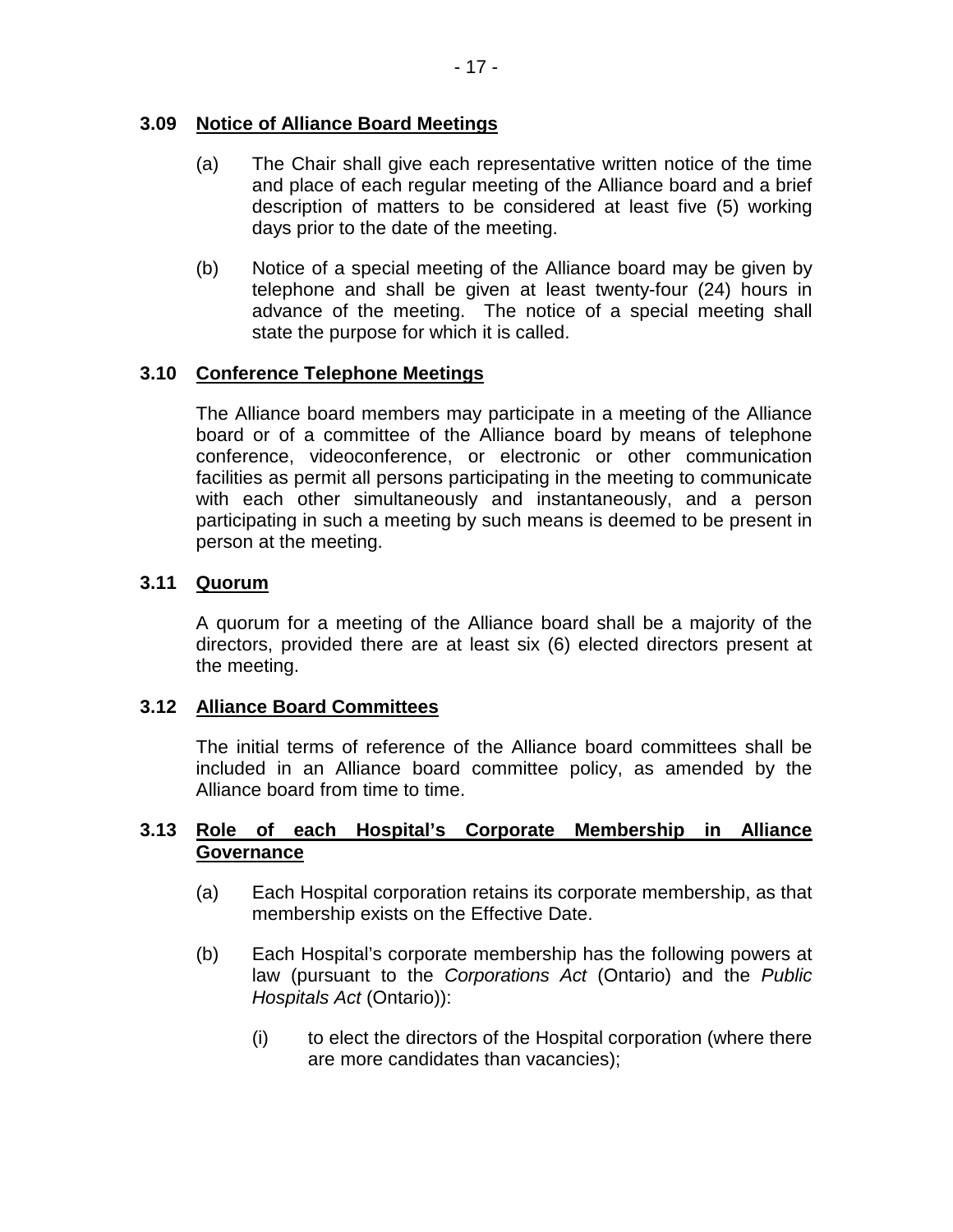- (ii) to receive the audited financial statements of the Hospital corporation at the annual meeting;
- (iii) to appoint the auditors of the Hospital corporation for the subsequent year;
- (iv) confirming new by-laws passed by the directors or amendments to the by-laws approved by the directors at the annual meeting;
- (v) to approve by special resolution certain special acts that are outside the ordinary course of business and that the Alliance board has already approved:
	- (A) authorizing the sale, lease or exchange of the undertaking of the Hospital corporation or any part thereof (as an entirety or substantially as an entirety);
	- (B) authorizing any by-law of the Hospital corporation relating to borrowing of money on the credit of the Hospital corporation or mortgaging or pledging the Hospital corporation's assets;
	- (C) removing a director from office prior to the expiration of the director's term, if the by-laws so allow;
	- (D) authorizing the removal of the Hospital corporation's auditor prior to the expiration of the auditor's term;
	- (E) authorizing an amalgamation agreement;
	- (F) authorizing a by-law providing for the division of corporate members or directors into groups;
	- (G) authorizing an application to the Lieutenant Governor for the issuance of supplementary letters patent extending, limiting or otherwise varying its objects, name or powers;
	- (H) approving a resolution changing the head office of the Hospital corporation;
	- (I) authorizing by-laws that allow a quorum for board meetings to be less than a majority of board members (but never less than 2/5ths of board members);
	- (J) authorizing by-laws that allow for the election of a chair by the directors and the duties of such a chair;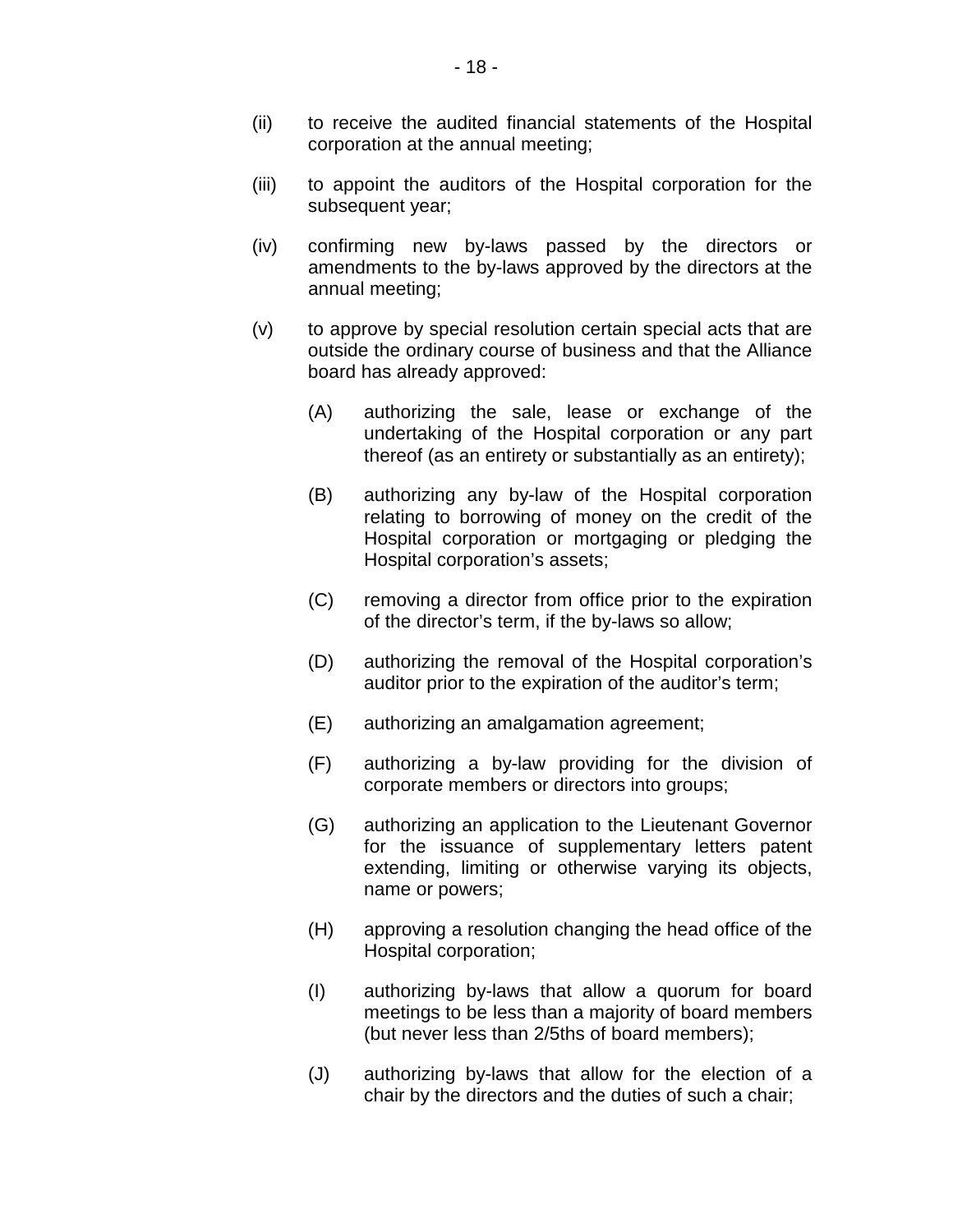- (K) authorizing a by-law providing for the disposition of the Hospital corporation's property on dissolution to charitable organizations or organizations whose objects are beneficial to the community; and
- (L) approving a resolution or by-laws increasing or decreasing the number of directors.
- (c) A "special resolution", as referenced in paragraph (b), is defined by the *Corporations Act* (Ontario) as a resolution passed by the directors and confirmed with or without variation by at least twothirds of the votes cast at a general meeting of the members of the corporation duly called for that purpose, or, in lieu of such confirmation, by the consent in writing of all the members entitled to vote at such meeting.
- (d) The Alliance board may amend the by-laws of any Hospital, subject to the requirements for approval or confirmation of such amendments by the members contained in the *Corporations Act* (Ontario).

# <span id="page-21-0"></span>**3.14 By-laws Must Conform to this Agreement**

- (a) Each Hospital agrees to amend its by-laws to reflect the governance model described in this Agreement.
- (b) Each Hospital agrees to ensure that it has the same provisions respecting removing directors from office and filling vacancies on the Alliance board.
- (c) Failure of a Hospital to amend its by-laws to reflect the governance model in this Agreement will be an "Event of Default". If a Hospital fails to amend its by-laws in order to implement the initial Alliance board for the Effective Date, the Alliance board (as necessarily restructured) will work with the defaulting Hospital to ensure it has administrative (e.g., Chief Executive Officer) services for a reasonable transition period until other arrangements can be put in place for the defaulting Hospital.

#### <span id="page-21-1"></span>**ARTICLE 4. ASSETS & EMPLOYEES**

#### <span id="page-21-3"></span><span id="page-21-2"></span>**4.01 Acquisition of Assets**

(a) The Alliance will own no assets, including real property. All assets will be owned individually or collectively by the Hospitals as outlined in this Section.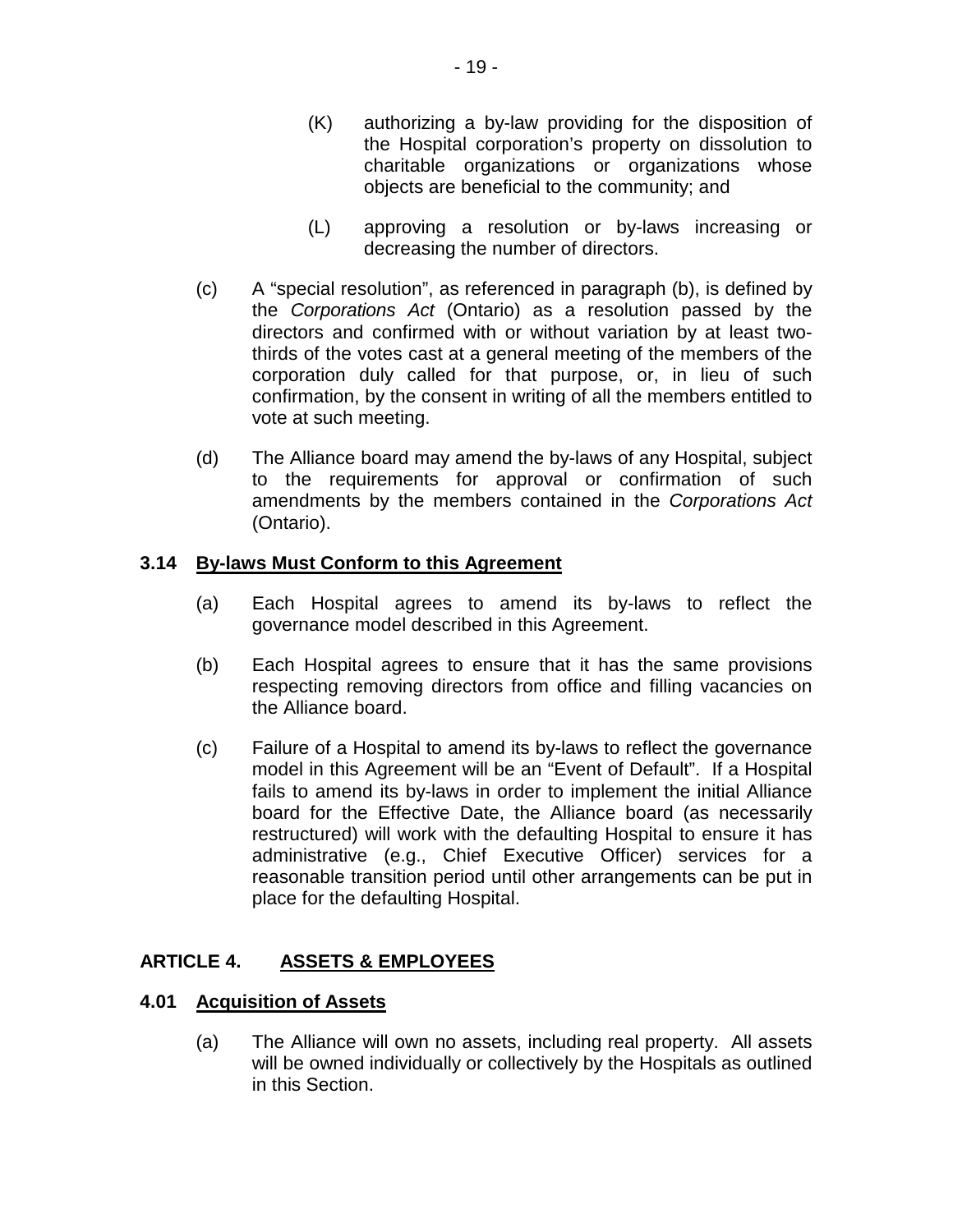- (b) Subject to paragraphs [\(c\)](#page-22-2) and [\(d\)](#page-22-3) below, the general rule is that all assets, including equipment, materials, buildings, capital improvements and/or real property acquired after the Effective Date shall be acquired by the Hospitals collectively, in accordance with their respective Percentage Interests, the ownership of which and liability for which shall be reflected on the Hospitals' respective books. The Hospitals will develop a policy relating to the purchasing of stock supplies on behalf of the Hospitals.
- <span id="page-22-2"></span>(c) The following assets shall be owned solely by an individual Hospital and not by the Hospitals collectively:
	- (i) endowment or trust funds acquired by or for a particular Hospital after the Effective Date;
	- (ii) any net revenues generated by such endowment or trust funds; and
	- (iii) any purchases after the Effective Date funded by Hospitalspecific endowment or trust funds (including purchases funded by a Hospital's foundation for that specific Hospital only using endowment or trust funds) (the "Funded Hospital Equipment").
- <span id="page-22-3"></span><span id="page-22-1"></span>(d) The Alliance board may decide, from time to time, that any particular asset will be acquired by one or more Hospitals and will not be owned collectively by all of the Hospitals as contemplated in paragraph (b). Ownership of the particular assets, and liability for the particular asset, will be reflected on the Hospitals' respective books accordingly.

# <span id="page-22-0"></span>**4.02 Percentage Interest**

- (a) Each Hospital's Percentage Interest in the Alliance shall be based on the following formula:
	- (i) a Hospital's proportionate share of the base funding provided by the Ministry as compared to the aggregate base funding provided by the Ministry to the Hospitals, calculated as of March 31, 2002;
	- (ii) "base funding" is defined as ongoing, year-to-year monetary commitments by the Ministry, excluding one-time funding given to a particular Hospital.
- (b) The Hospitals agree that this formula results in the following Percentage Interests: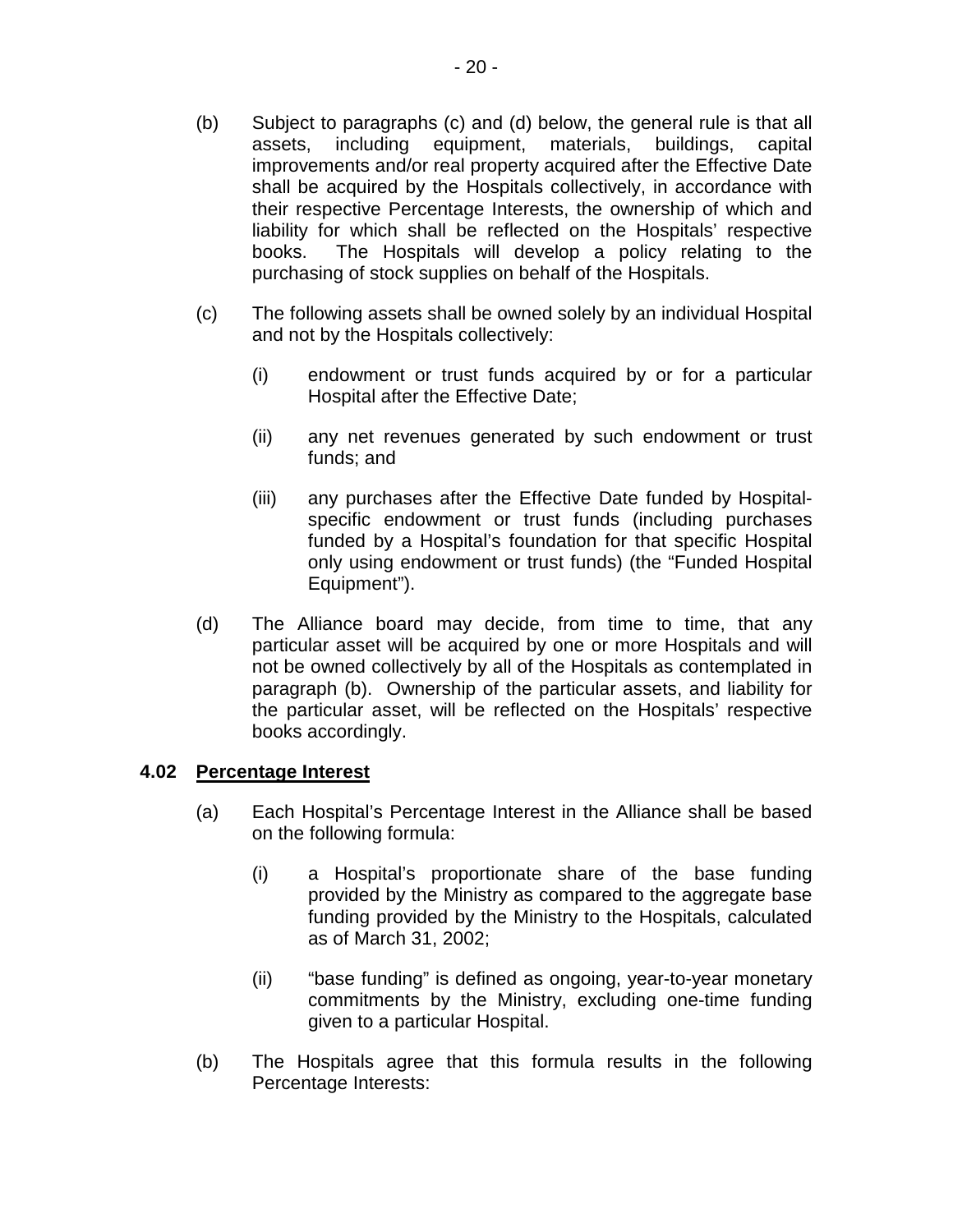- (i) Clinton: 11.5%
- (ii) St. Marys: 9.4%
- (iii) Seaforth: 8.8%
- (iv) Stratford: 70.3%.
- (c) Each Hospital acknowledges and agrees that, as of the Effective Date, its Percentage Interest generally determines the Hospital's share of assets and liabilities acquired or incurred collectively by the Hospitals under this Agreement, except as otherwise provided in Section [4.01.](#page-21-2)
- (d) A Hospital's Percentage Interest may be amended by the Alliance board from time to time. In the event that the Alliance adds or removes a member, the Alliance board shall recalculate each Alliance member's Percentage Interest.

#### <span id="page-23-0"></span>**4.03 Alliance as the Employer**

- (a) In order to facilitate the transfer of personnel between the Hospitals, the Alliance will, for labour relation purposes, become the employer, with a separate employer number, for all employees of each Hospital who:
	- (i) were employed by the Hospitals immediately prior to the Effective Date, and
	- (ii) are hired by the Alliance or any of the Hospitals on or subsequent to the Effective Date,

(collectively, the "Alliance Personnel").

- (b) For greater certainty, the Alliance will act solely as each Hospital's agent and nominee in retaining and employing Alliance Personnel.
- (c) The Alliance will assume the Alliance Personnel under paragraph (a)(i) on the same terms and conditions as they were employed by the Hospitals, including recognition of prior employment for all purposes, including without limitation with respect to vacation entitlement and notice of termination of employment, and including assuming the role of successor employer under all collective agreements.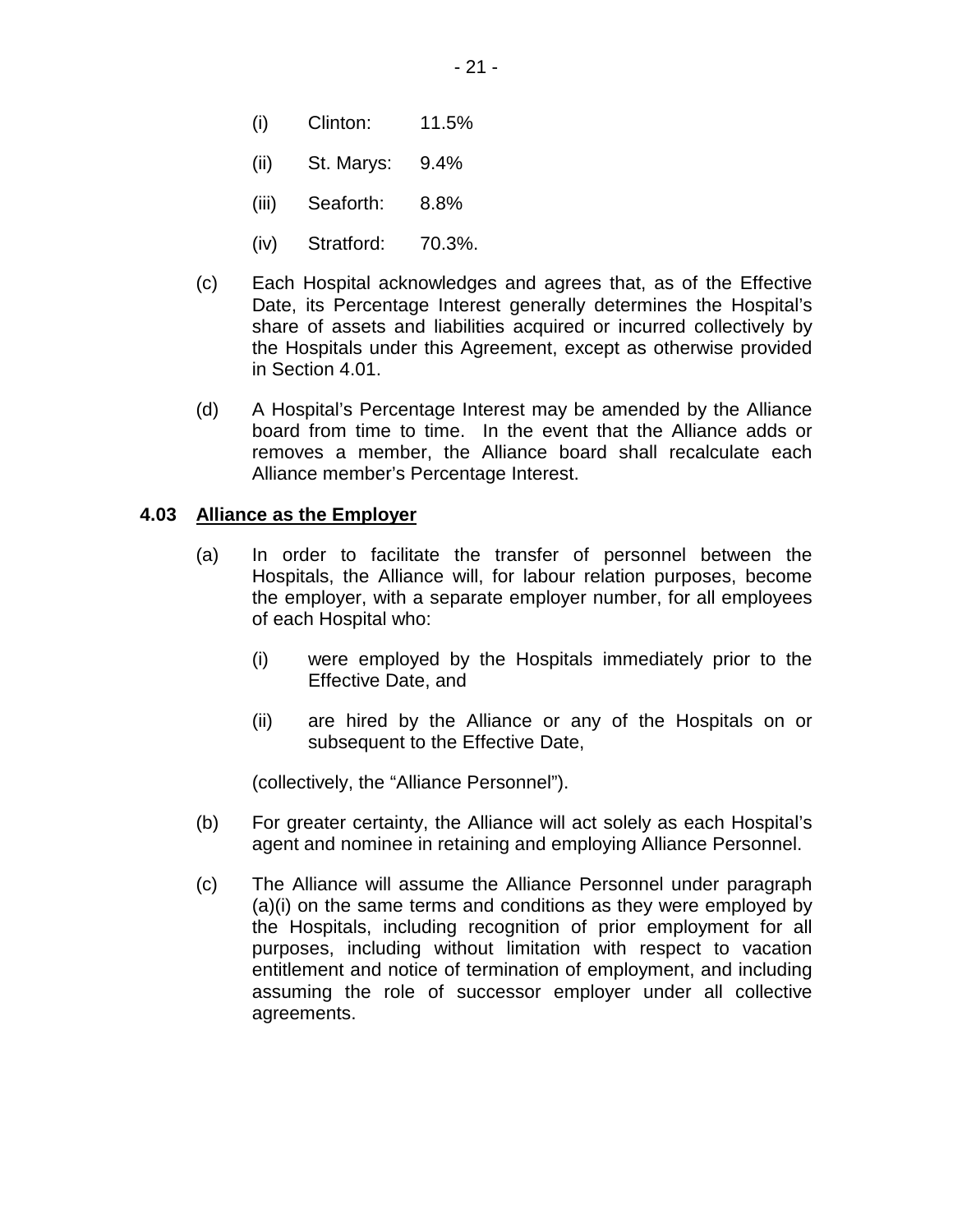#### <span id="page-24-0"></span>**4.04 Joint and Several Liability for Alliance Personnel**

- (a) The Hospitals agree to be jointly and severally liable for all obligations relating to or arising from the employment of the Alliance Personnel.
- (b) The Alliance board may develop a policy for allocating amongst the Hospitals liability for Alliance Personnel as they determine appropriate from time to time, which may include allocating liability based on the primary Hospital at which the Alliance Personnel perform their employment duties. Any decision of the Alliance board to allocate liability amongst the Hospitals under this paragraph shall not in any way limit the Hospitals' joint and several liability for the Alliance Personnel to third party claimants.
- (c) Each Hospital shall notify its insurer of the assumption by the Hospital of joint and several liability for the Alliance Personnel as provided in this Agreement and shall adjust its occurrence-based insurance coverage appropriately.

#### <span id="page-24-1"></span>**ARTICLE 5. TERM AND TERMINATION OF ALLIANCE**

#### <span id="page-24-2"></span>**5.01 Term of the Alliance**

The Alliance shall commence as of the Effective Date and continue until:

- (a) such time as the Alliance board agrees by a Supermajority Vote to terminate the Agreement and the Alliance, or
- (b) it is otherwise terminated by law.

### <span id="page-24-3"></span>**5.02 Withdrawal**

- (a) In the event any Hospital's Site Committee determines, pursuant to the conflict of interest policy (Schedule A) that it is in the best interests of the Hospital to withdraw from the Alliance, the Site Committee shall immediately report its decision to the Alliance board.
- (b) The withdrawing Hospital shall withdraw from the Alliance effective on the fiscal year end that follows the Site Committee's report to the Alliance board, provided that the fiscal year end is at least six (6) months after the date of such report.
- (c) The Alliance board (voting without the withdrawing Hospital's Site Committee members participating) may, in its discretion, choose to waive the notice required by paragraph (b) in whole or in part.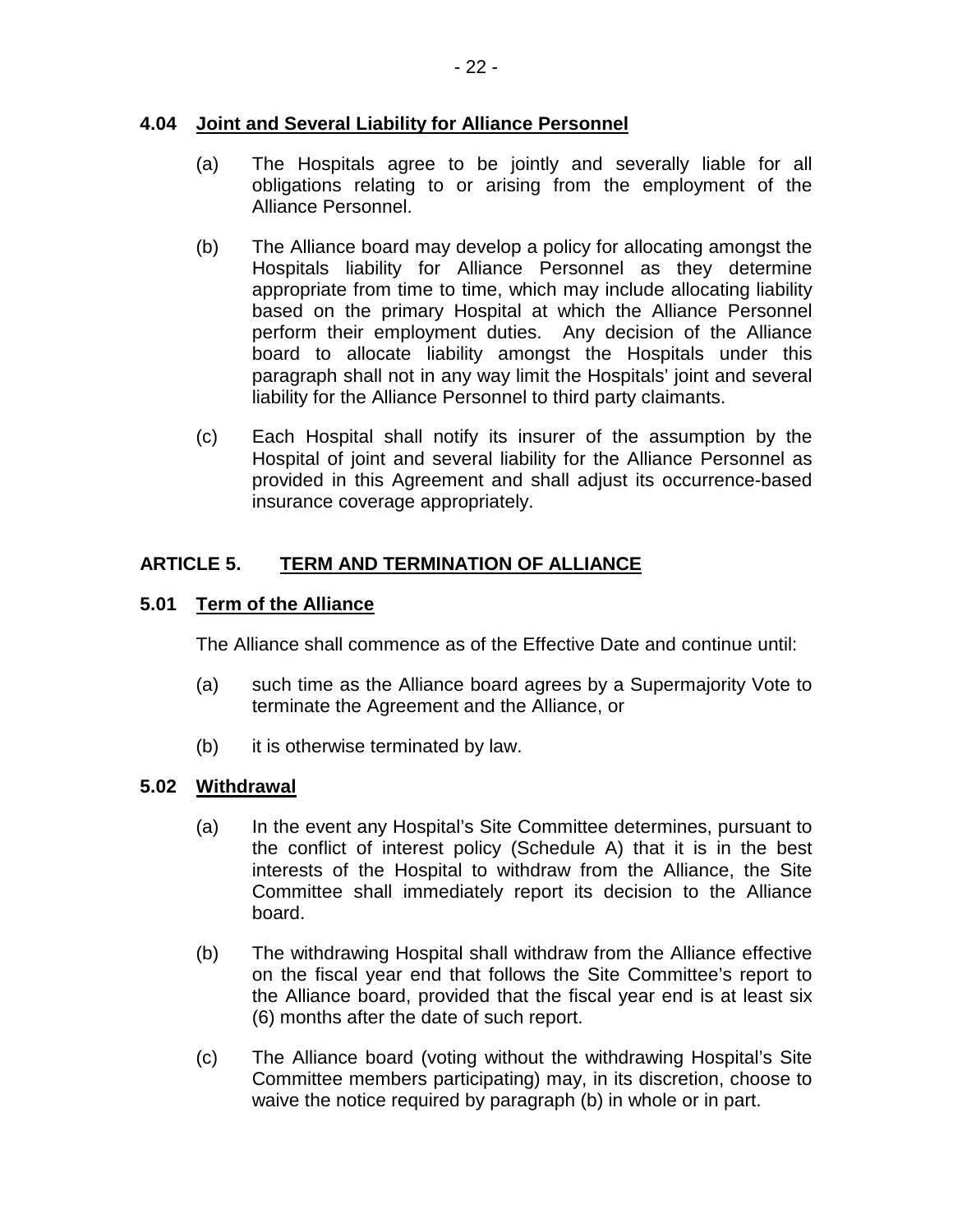### <span id="page-25-0"></span>**5.03 Required Withdrawal**

- (a) In the event that a Hospital has committed an Event of Default and the cure period, if any, specified for such default has expired, the Alliance board may determine, pursuant to the conflict of interest policy (Schedule A) to:
	- (i) require the defaulting Hospital to withdraw from the Agreement and the Alliance; or
	- (ii) waive or excuse the Event of Default, on the terms and conditions set by the Alliance board, which may include allocating liability arising from the Event of Default solely to the defaulting Hospital; or
	- (iii) immediately terminate the Agreement and the Alliance pursuant to Article 6.
- (b) In addition, a Hospital shall be required to withdraw from the Agreement and the Alliance in the event it receives a Ministry Direction.
- (c) In the event the Alliance board requires the defaulting Hospital to withdraw from the Agreement and the Alliance, the defaulting Hospital shall withdraw from the Alliance effective on the fiscal year end that follows the decision of the Alliance board, provided that the fiscal year end is at least six (6) months after the date of such decision.
- (d) The Alliance board (voting without the defaulting Hospital's Site Committee members participating) may, in its discretion, choose to waive the notice required by paragraph (b) in whole or in part.

#### <span id="page-25-1"></span>**5.04 Withdrawal Reconciliation**

- <span id="page-25-2"></span>(a) Any Hospital that withdraws from this Agreement (whether under Section 5.02 or 5.03) and from the Alliance shall be responsible for:
	- (i) its own expenses incurred relating to its withdrawal from the Alliance;
	- (ii) any costs or expenses incurred by the Alliance related to the Hospital's withdrawal from the Alliance;
	- (iii) its Percentage Interest of any existing and ongoing liabilities (including equipment loans and lines of credit) incurred by the Hospitals collectively during the period that the withdrawing Hospital was a member of the Alliance;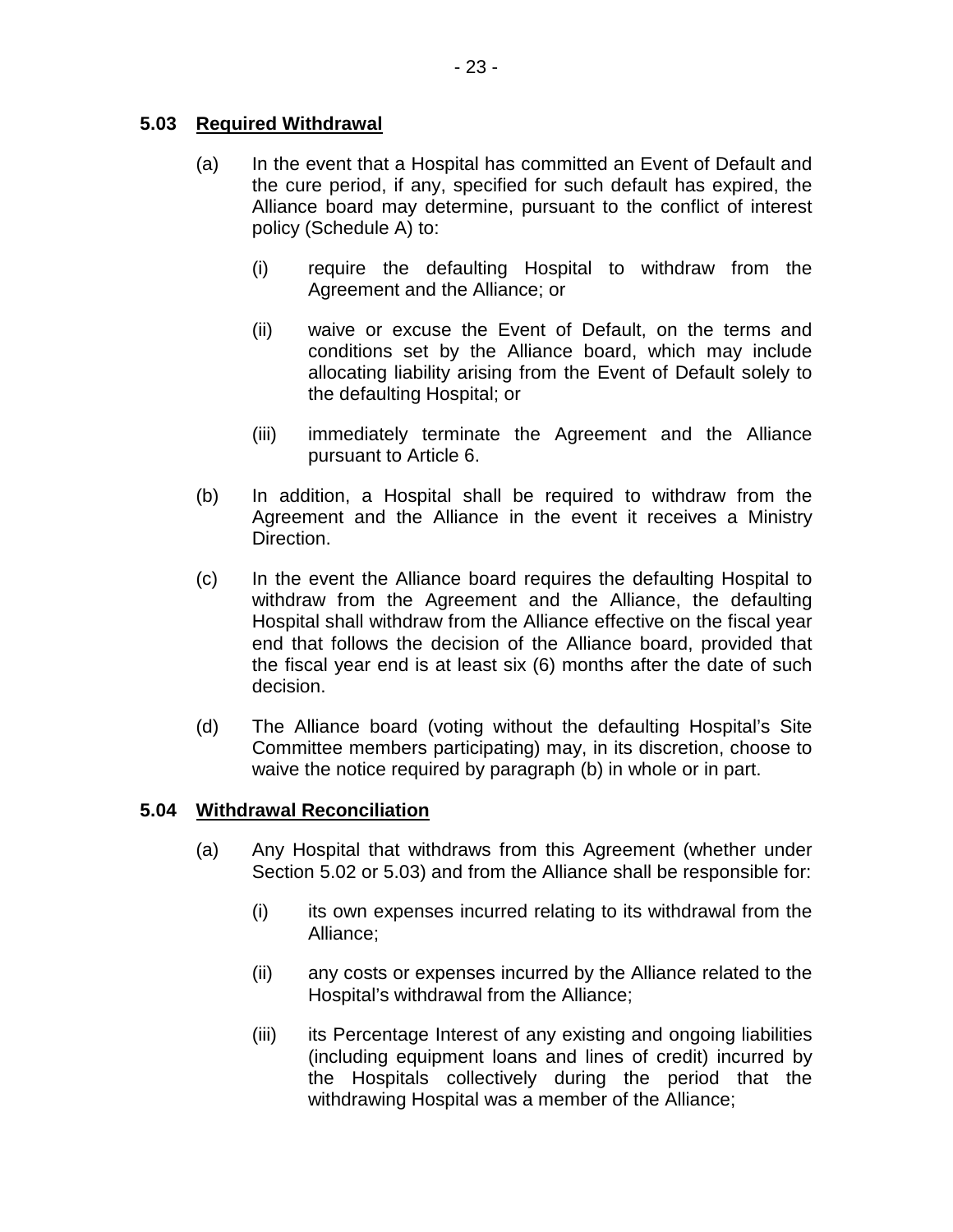- <span id="page-26-0"></span>(iv) its Percentage Interest of the ongoing (i.e., following the withdrawing Hospital's withdrawal date) obligations under contracts that have been entered into by the Alliance on behalf of the Hospitals collectively, unless the contract allows for the withdrawal of a Hospital during the contract's term; and
- (v) settling all Intercorporate Transfer Accounts and Capital Accounts.
- (b) The withdrawing Hospital shall, on withdrawal:
	- (i) be (for greater certainty) the exclusive owner of any Assets (excluding cash) or Real Property that it owned prior to the Effective Date, unless the Hospital has disposed of such Assets or Real Property;
	- (ii) be the exclusive owner of any cash on its books and its Funded Hospital Equipment;
	- (iii) be the exclusive owner of any assets or real property purchased after the Effective Date that the Alliance board has determined pursuant to Section [4.01\(d\)](#page-22-3) will be owned exclusively by the Hospital;
	- (iv) assume title to those assets or real property purchased after the Effective Date that the Alliance board determines should be taken by the withdrawing Hospital, upon payment to the other Hospitals of their Percentage Interests of the net book value of such assets or real property as reflected on the books of the respective Hospitals, together with applicable taxes;
	- (v) in consideration for its Percentage Interest of the remaining assets owned collectively by the Hospitals (including cash), be paid an amount equal to fifty percent (50%) of its Percentage Interest of the net book value of such assets as reflected on the books of respective Hospitals;
	- (vi) offer employment to those Alliance employees, as identified by the Alliance board, whose primary responsibilities are affiliated with the Hospital site, on the same terms and conditions as they were employed by the Alliance, including recognition of prior employment for all purposes, including without limitation with respect to vacation entitlement and notice of termination of employment, and assume, with respect to those Alliance Personnel to whom it offers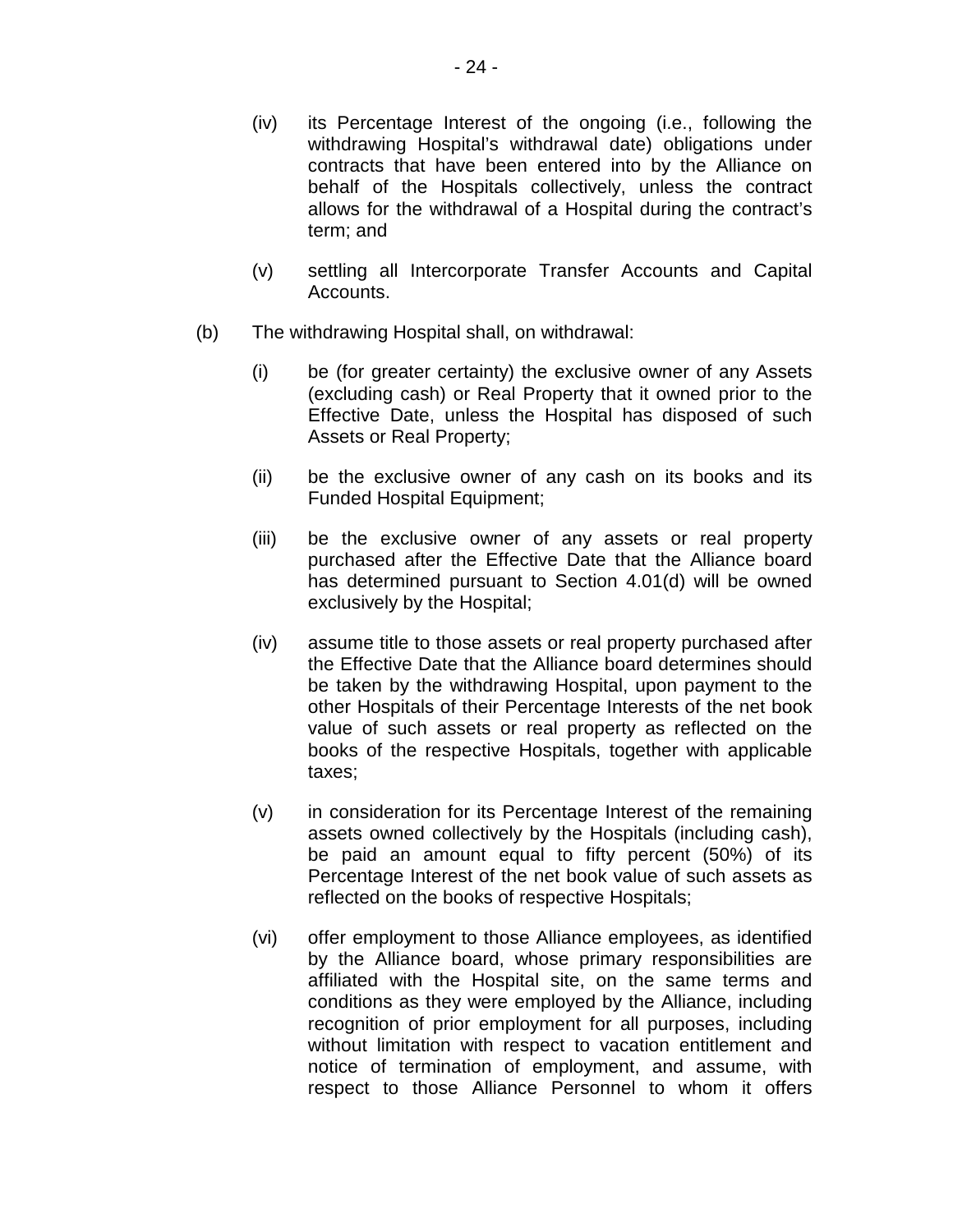employment, the obligations of the Alliance under the existing collective agreements; and

(vii) have the right to use (subject to any existing contractual or other limitations) any services or systems established or implemented by the Alliance during the period that the withdrawing Hospital was a member of the Alliance, provided that the withdrawing Hospital pays to the Alliance the fair market value of such usage, assessed by the Alliance acting reasonably, taking into account any amounts the withdrawing Hospital will have paid for its share of ongoing collective liabilities under paragraphs [\(a\)\(iii\)](#page-25-2) and  $(a)(iv)$ .

#### <span id="page-27-0"></span>**ARTICLE 6. DISSOLUTION**

### <span id="page-27-1"></span>**6.01 Agreement to Dissolve**

The Alliance may be dissolved by a Supermajority Vote of the Alliance board.

#### <span id="page-27-2"></span>**6.02 No Dissolution**

The Alliance shall not be dissolved by the bankruptcy, insolvency or receivership of a Hospital or by a binding direction of the Ministry to one of the Hospitals to amalgamate or cease its operations, as the case may be, or the admission of a new party to the Alliance in accordance with the terms of this Agreement.

### <span id="page-27-3"></span>**6.03 Distribution of Assets**

On dissolution of this Agreement, each Hospital shall:

- (a) be (for greater certainty) the exclusive owner of any Assets (excluding cash) or Real Property that it owned prior to the Effective Date, unless the Hospital has disposed of such Assets or Real Property;
- (b) be the exclusive owner of any cash on its books and its Funded Hospital Equipment;
- (c) be the exclusive owner of any assets or real property purchased after the Effective Date that the Alliance board has determined pursuant to Section [4.01\(d\)](#page-22-3) will be owned exclusively by the Hospital;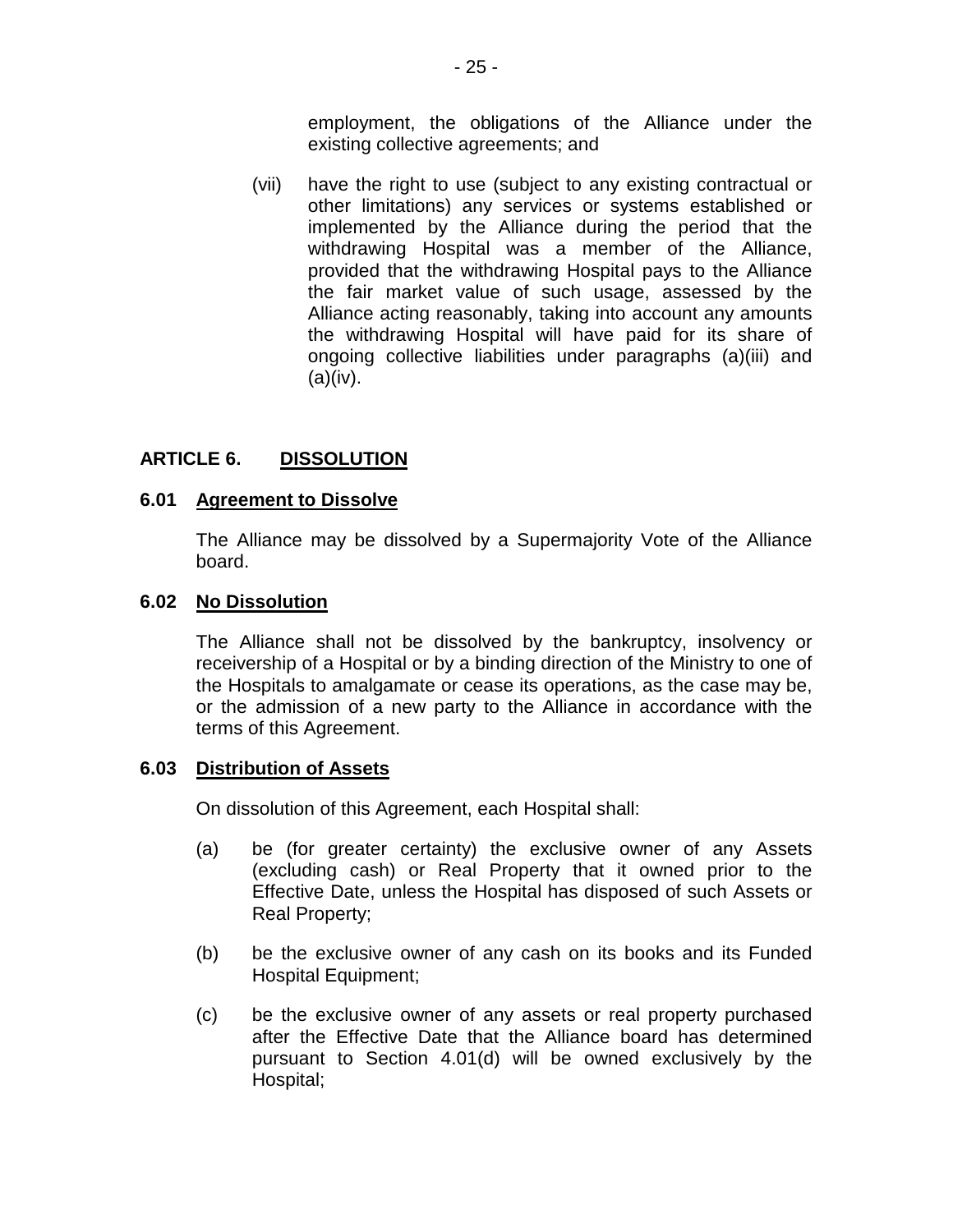- (d) assume title to those assets or real property purchased after the Effective Date that the Alliance board determines should be taken by the Hospital, upon payment to the other Hospitals of their Percentage Interests of the net book value of such assets or real property as reflected on the books of the respective Hospitals, together with applicable taxes;
- (e) in consideration for its Percentage Interest of the remaining assets owned collectively by the Hospitals that are taken by the other Hospitals at the dissolution date, be paid an amount equal to its Percentage Interest of the net book value of such assets as reflected on the books of the respective Hospitals;
- (f) be responsible for its Percentage Interest of any existing and ongoing liabilities incurred collectively by the Hospitals prior to the dissolution date, including the expenses related to the dissolution;
- (g) settle all Intercorporate Transfer Accounts and Capital Accounts;
- (h) offer employment to those Alliance Personnel identified by the Alliance board as the responsibility of that Hospital, on the same terms and conditions as they were employed by the Alliance, including recognition of prior employment for all purposes, including without limitation with respect to vacation entitlement and notice of termination of employment; and
- (i) assume, with respect to those Alliance Personnel to whom they offer employment, the obligations of the Alliance under the existing collective agreements.

### <span id="page-28-0"></span>**6.04 Renegotiation of Alliance Contracts**

The Alliance board will, prior to the dissolution, use its best efforts to negotiate with third parties an equitable distribution of the Alliance's contractual rights amongst the Hospitals, or to terminate such contracts with a minimum of termination costs to the Alliance.

#### <span id="page-28-1"></span>**ARTICLE 7. COVENANTS, REPRESENTATIONS AND WARRANTIES OF THE HOSPITALS UPON ENTERING INTO THE ALLIANCE**

#### <span id="page-28-2"></span>**7.01 Representations and Warranties with Respect to each Hospital**

Each of the Hospitals hereby represents and warrants that it:

(a) is a corporation duly incorporated and in good standing under the laws of the Province of Ontario;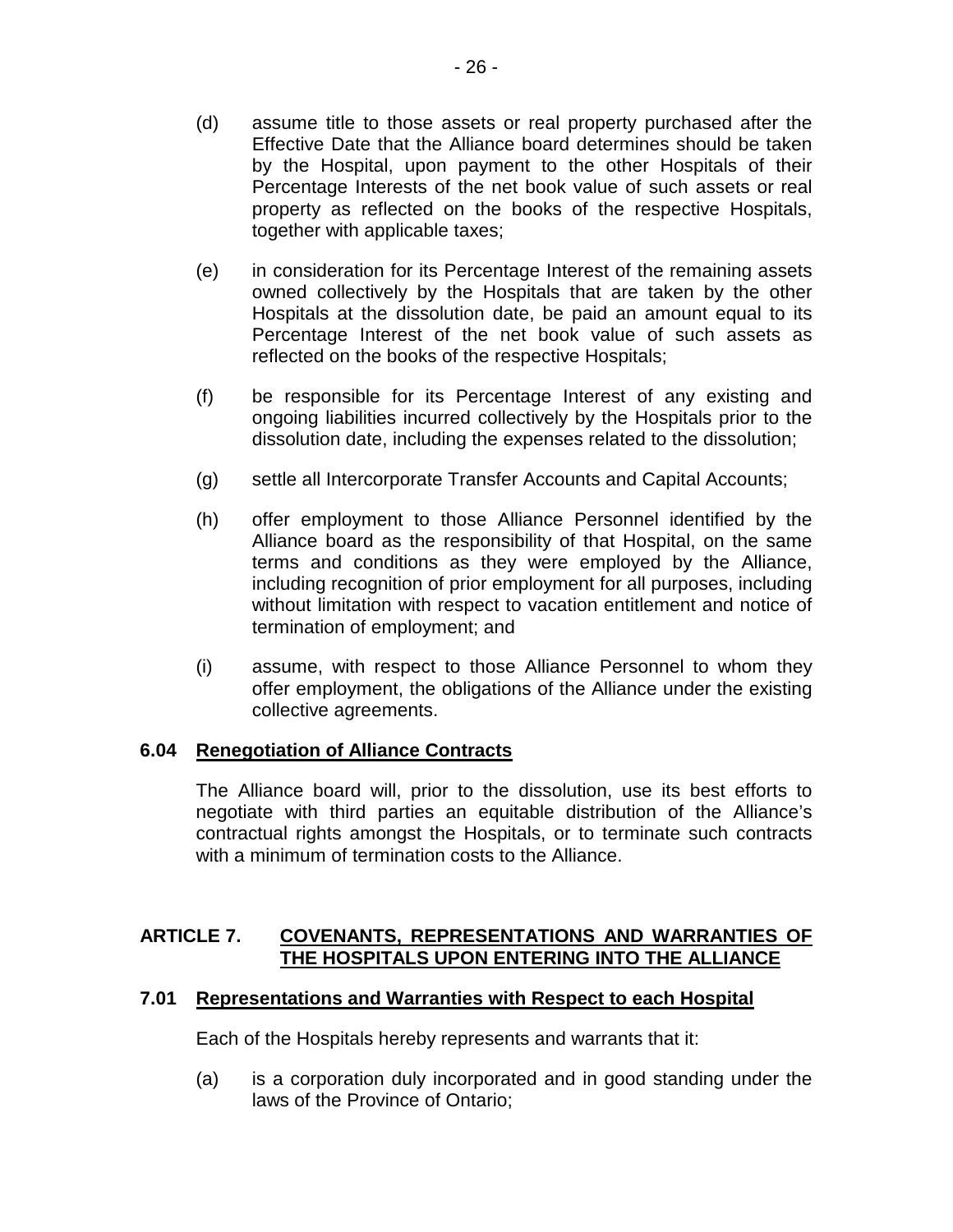- (b) is a hospital approved under the *Public Hospitals Act* (Ontario);
- (c) has the capacity and corporate authority to act as a Hospital and to perform its obligations under this Agreement (subject to the approval by the Hospital's membership of the amendments to the Hospital's by-laws that will be required to reflect the governance structure contained in this Agreement), and such obligations do not and will not conflict with or constitute a breach of its letters patent, by-laws or any agreement by which it is bound;
- (d) owns all of the assets reflected on its financial statements with good and marketable title, free and clear of any and all claims, liens or encumbrances whatsoever and of any rights or privileges capable of becoming claims, liens or encumbrances, except as identified on Schedule C, and it is entitled to grant to the other Hospitals a licence to use its assets in accordance with the terms and conditions contained in this Agreement; and
- (e) has disclosed, in its audited financial statements dated as at March 31, 2002, and all of its interim financial statements available as of the Effective Date, all of its material liabilities and obligations (accrued, absolute, contingent or otherwise) and is not in default in respect of any terms or conditions of any indebtedness or liability.

## <span id="page-29-0"></span>**7.02 Authority to Bind**

Nothing in this Agreement shall be construed to confer on any Hospital any authority or power to act for, or to undertake any obligation or responsibility on behalf of, the other Hospitals or the Alliance, except as otherwise expressly provided in this Agreement.

### <span id="page-29-1"></span>**7.03 Performance by Hospitals**

Each Hospital covenants and agrees to perform and observe all the terms and conditions of this Agreement and to execute and deliver, or cause to be executed and delivered, such instruments as may from time to time be required in order to carry out the purposes of the Alliance.

#### <span id="page-29-2"></span>**ARTICLE 8. OPERATING PLAN**

#### <span id="page-29-3"></span>**8.01 Operating Plan Approval Process**

(a) The Resources Committee of the Alliance board and the Chief Executive Officer shall submit annually to the Alliance board for approval a proposed Operating Plan for the forthcoming fiscal year, including a budget for the Alliance, which Operating Plan will identify in reasonable detail resource requirements, potential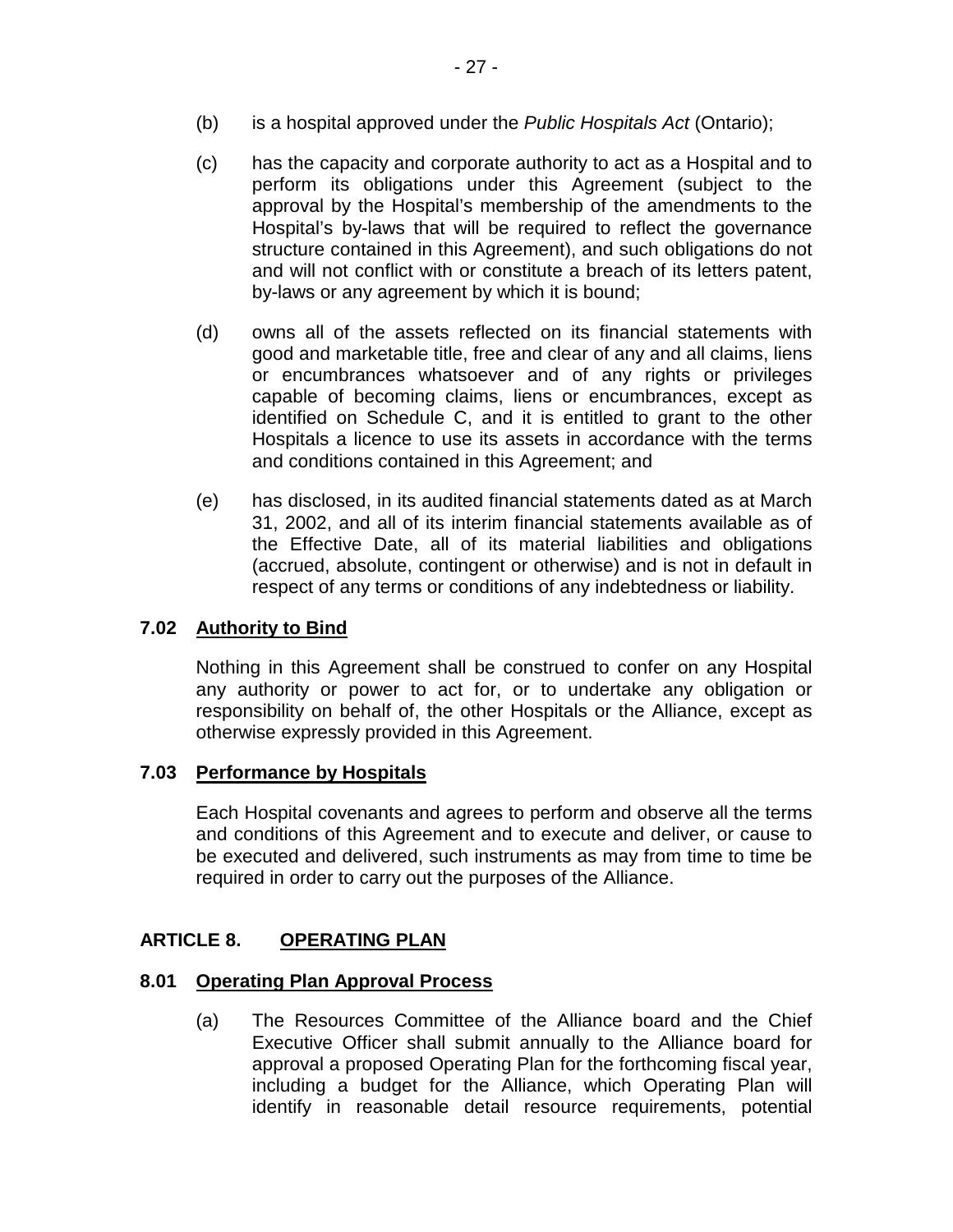revenue sources, and the potential implications of the Operating Plan on the Alliance;

- (b) The Operating Plan shall be prepared on a basis consistent with GAAP, OHRS and MIS.
- (c) The Operating Plan, when approved by the Alliance board, shall be submitted to the Ministry and DHC for review and approval. To the extent required by the Ministry, the Operating Plan will be broken down amongst the Hospitals so that each Hospital submits an individual operating plan.

#### <span id="page-30-0"></span>**ARTICLE 9. CAPITAL AND INTERCORPORATE ACCOUNTS; THIRD PARTY FINANCING**

#### <span id="page-30-1"></span>**9.01 Capital Account**

A separate capital account (the "Capital Account") for each Hospital shall be established on the books of the Alliance, which account shall show all capital amounts credited to the Hospital under this Agreement. The Capital Account will generally be a reflection of each Hospital's Percentage Interest of the Alliance's accumulated surplus and deficit, at any time.

### <span id="page-30-2"></span>**9.02 Intercorporate Transfer Account**

The Alliance shall maintain for each Hospital, in addition to its Capital Account, an account to be designated as an "Intercorporate Transfer Account", which will facilitate and record the transfers of funds between the Hospitals, including base and other operating funding received from the Ministry.

#### <span id="page-30-3"></span>**9.03 Ongoing Contributions**

Each Hospital shall be required to make available to the Alliance the aggregate funding it receives from the Ministry and all revenues related to any services provided by the Hospital, excluding endowments described in Section [4.01\(c\).](#page-22-2) Funds will be transferred from time to time between Alliance bank accounts and Hospital bank accounts based on revenues and expenditures allocated to each respective Hospital, or as directed by the Alliance board.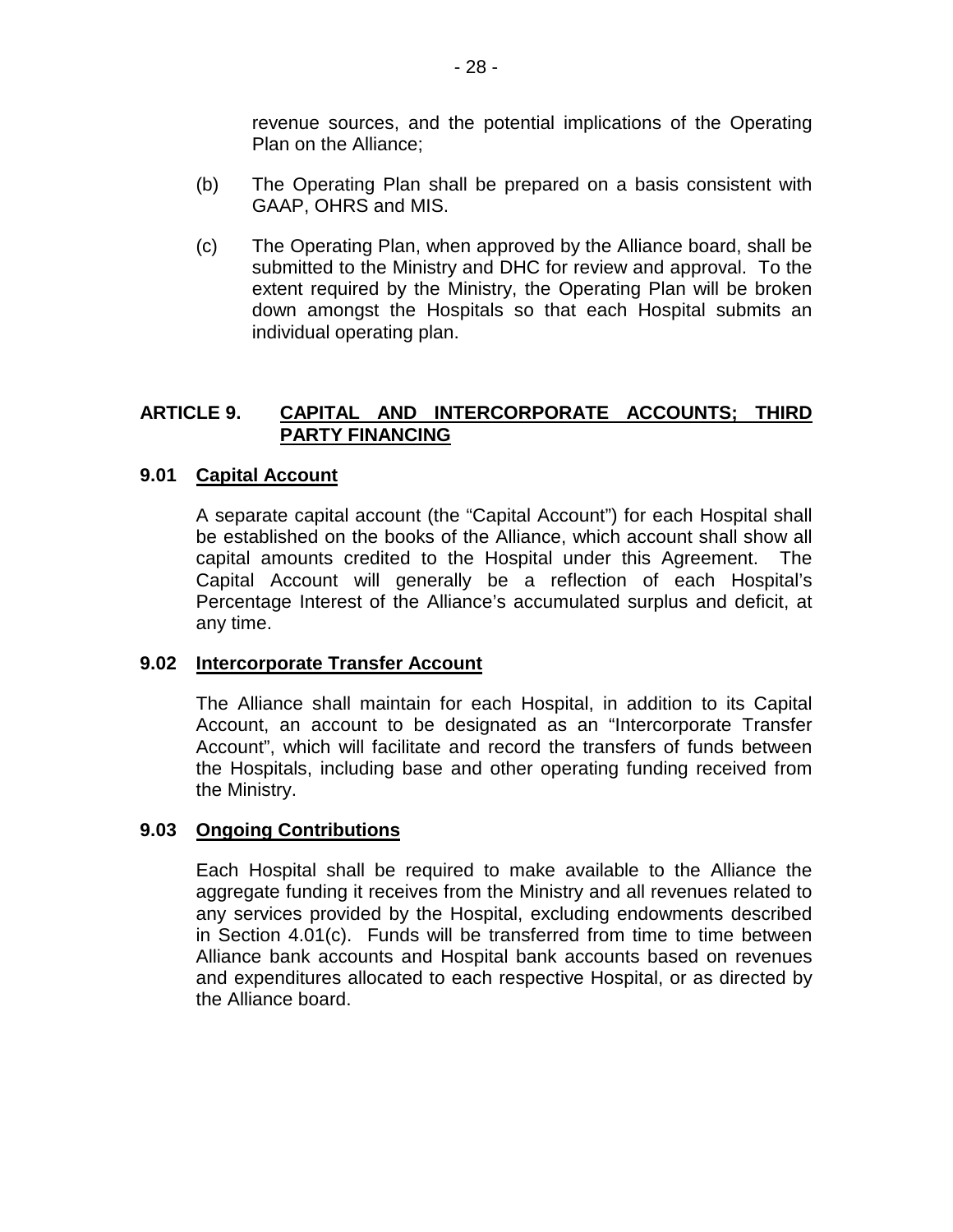#### <span id="page-31-0"></span>**9.04 Withdrawal from Capital and Capital Account Limited by this Agreement**

No Hospital shall be entitled to withdraw any part of its Capital Account or Intercorporate Transfer Account or receive any distributions from the Alliance, except as expressly provided in this Agreement.

#### <span id="page-31-1"></span>**9.05 Borrowings from Third Parties**

- (a) Any and all additional funds required from time to time for the purposes of the Alliance, other than the monies advanced by the Hospitals under Section [9.03,](#page-30-3) including, any funds required for or in respect of the Alliance's operations, shall be obtained by way of loans from the parties' banks or other lenders at commercially competitive rates.
- (b) The decision as to whether or not such funds are required, from whom the same shall be borrowed, and the terms and conditions of such borrowing shall be determined by the Alliance board. Subject to paragraph (c) below, each Hospital shall be responsible for its Percentage Interest of the borrowings. If required, each Hospital shall provide its several guarantee for its Percentage Interest of all amounts borrowed.
- (c) From time to time, the Alliance board may identify projects (such as significant capital improvement, building or renovation projects) under Section [4.01\(a\)](#page-21-3) that ought to be the responsibility of one or more Hospitals rather than the Alliance as a whole. In those circumstances, the Alliance board will determine the Hospitals' respective rights and obligations for such projects, including with respect to responsibilities relating to borrowing principal to fund the project. In any event, the Alliance would be responsible for servicing any interest costs for such borrowings.
- (d) The provisions of this Section are subject to such limitations on borrowing and providing guarantees as are contained in the Hospital's letters patent.

#### <span id="page-31-2"></span>**ARTICLE 10. ALLOCATION OF NET REVENUES (DEFICIT) OF THE HOSPITALS**

### <span id="page-31-3"></span>**10.01 Allocation of Net Revenues (Deficit) of the Hospitals**

The Hospitals will, on a collective basis, share amongst themselves the net revenues (deficit) of the Hospitals, which shall be determined by the Hospitals in accordance with GAAP, OHRS and MIS. For each Fiscal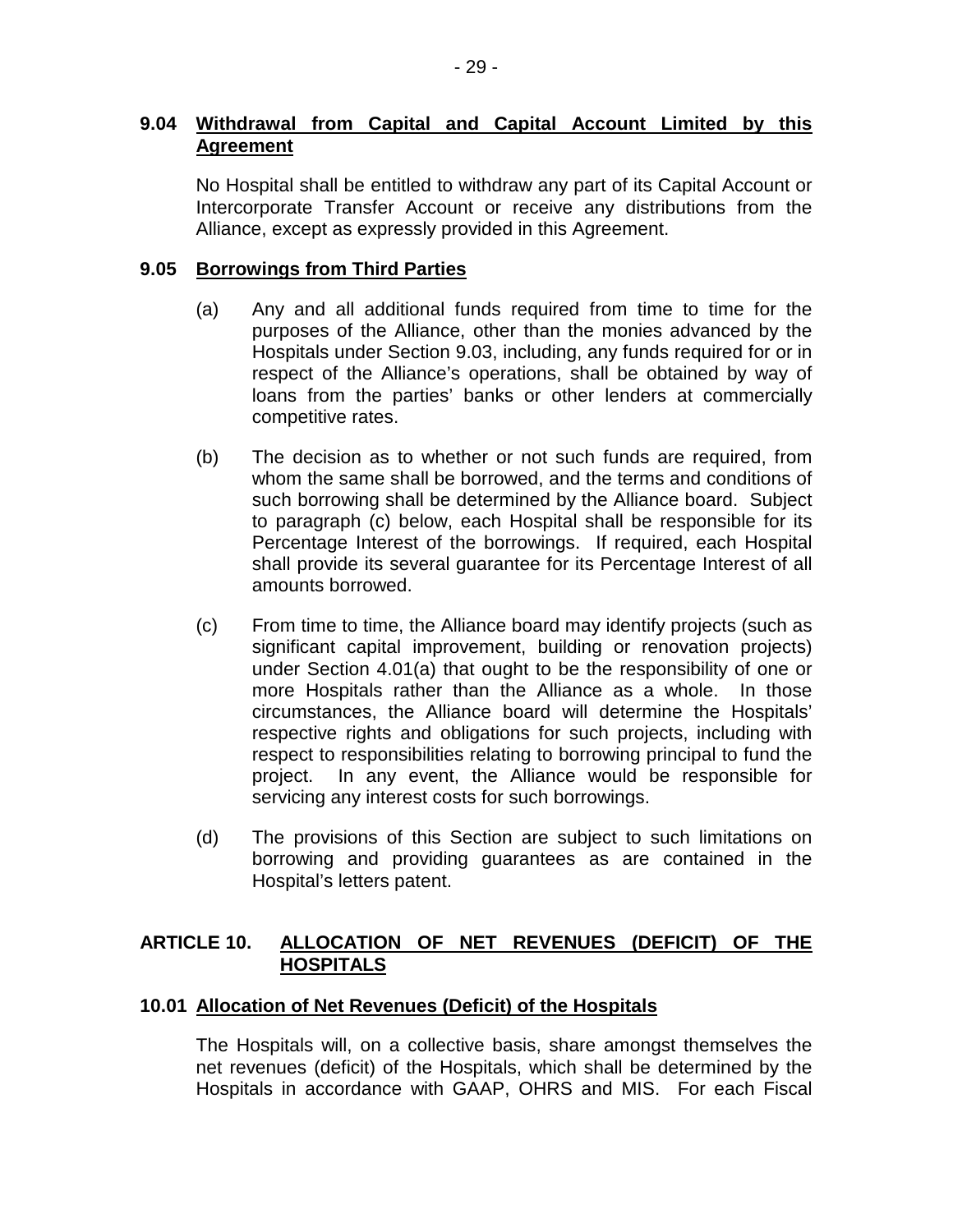Year, the aggregate net revenues (deficit) will be allocated to the Hospitals' Capital Accounts in accordance with the Percentage Interests of the Hospitals. This allocation shall cease if prohibited by the Ministry. For greater certainty, assets owned by an individual Hospital as identified in Section [4.01](#page-21-2) shall not be included in the calculation in the calculation of the Hospitals' aggregate net revenues (deficit).

#### <span id="page-32-0"></span>**ARTICLE 11. OTHER FINANCIAL AND ACCOUNTING MATTERS**

#### <span id="page-32-1"></span>**11.01 Fiscal Year**

The Fiscal Year of the Alliance shall end on the 31st day of March in each year.

#### <span id="page-32-2"></span>**11.02 Accounting Principles**

The financial books and records of the Alliance and of each Hospital shall be kept in accordance with GAAP, OHRS and MIS.

#### <span id="page-32-3"></span>**11.03 Books and Records**

Proper accounts shall be kept of all transactions of the Alliance and of each Hospital, and at the end of each fiscal year (or as soon thereafter as possible), a financial report shall be prepared showing combined financial statements, prepared in accordance with GAAP, OHRS and MIS, for the operations of the Alliance, together with the Capital and Intercorporate Transfer Accounts of each Hospital.

#### <span id="page-32-4"></span>**11.04 Operating Plan**

The Operating Plan for the Alliance in respect of each Fiscal Year shall be submitted to the Alliance board for their approval in accordance with Section [8.01.](#page-29-3)

#### <span id="page-32-5"></span>**11.05 Auditors**

The auditors of the Alliance shall be such firm of chartered accountants, with demonstrated experience in providing auditing services to multi-site health care organizations, as shall be appointed from time to time by the Alliance board.

#### <span id="page-32-6"></span>**11.06 Quarterly Operating Statements**

The Alliance board shall receive quarterly financial operating reports prepared by the Alliance's chief financial officer, together with such other financial reports as may be requested by the Alliance board.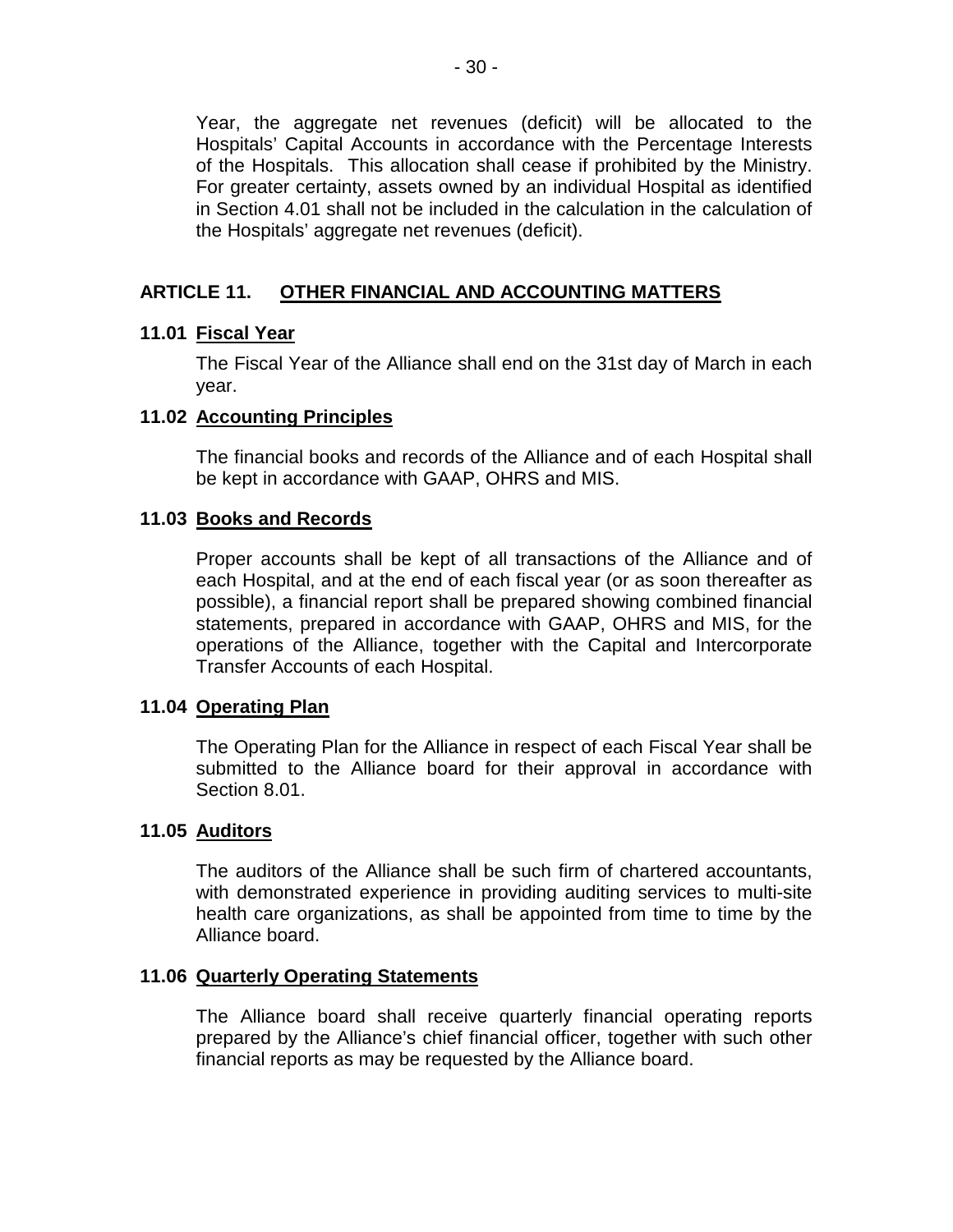# <span id="page-33-0"></span>**11.07 Annual Report**

- (a) Within one hundred and twenty (120) days after the end of each Fiscal Year of the Alliance, the Alliance board shall prepare an annual report consisting of:
	- (i) financial statements of the Alliance and of each Hospital; and
	- (ii) any additional information that Alliance board may consider necessary or advisable.
- (b) The said financial statements shall be audited by the auditors of the Alliance.

#### <span id="page-33-1"></span>**ARTICLE 12. INDEMNITY & INSURANCE**

### <span id="page-33-2"></span>**12.01 Indemnification for Unauthorized Acts**

Each Hospital shall be indemnified by the others and held harmless against and from all claims, demands, actions and rights of action which shall or may arise by virtue of anything done or omitted to be done by such other Hospitals (directly or through or by agents or other representatives) outside the scope of or in breach of the terms of this Agreement; provided that such other Hospitals shall be promptly notified of the existence of the claim, demand, action or right of action, and shall be given reasonable opportunity to participate in the defence thereof, and further provided that failure to give such notice shall not affect such other Hospitals' obligations hereunder, except to the extent of any actual prejudice to it resulting therefrom.

# <span id="page-33-3"></span>**12.02 Indemnity for Collective Liabilities**

If at any time any one of the Hospitals is required to pay or become liable for more than its Percentage Interest of the collective debts or liabilities of the Hospitals as provided for in this Agreement, that Hospital shall have, as against the other Hospitals, a right of recovery of the appropriate proportion of the payment of indemnification against such liability, and the Hospital shall have, on becoming liable for such debt, the first lien or charge on the capital and all other interest or interests of the other Hospitals in the Alliance.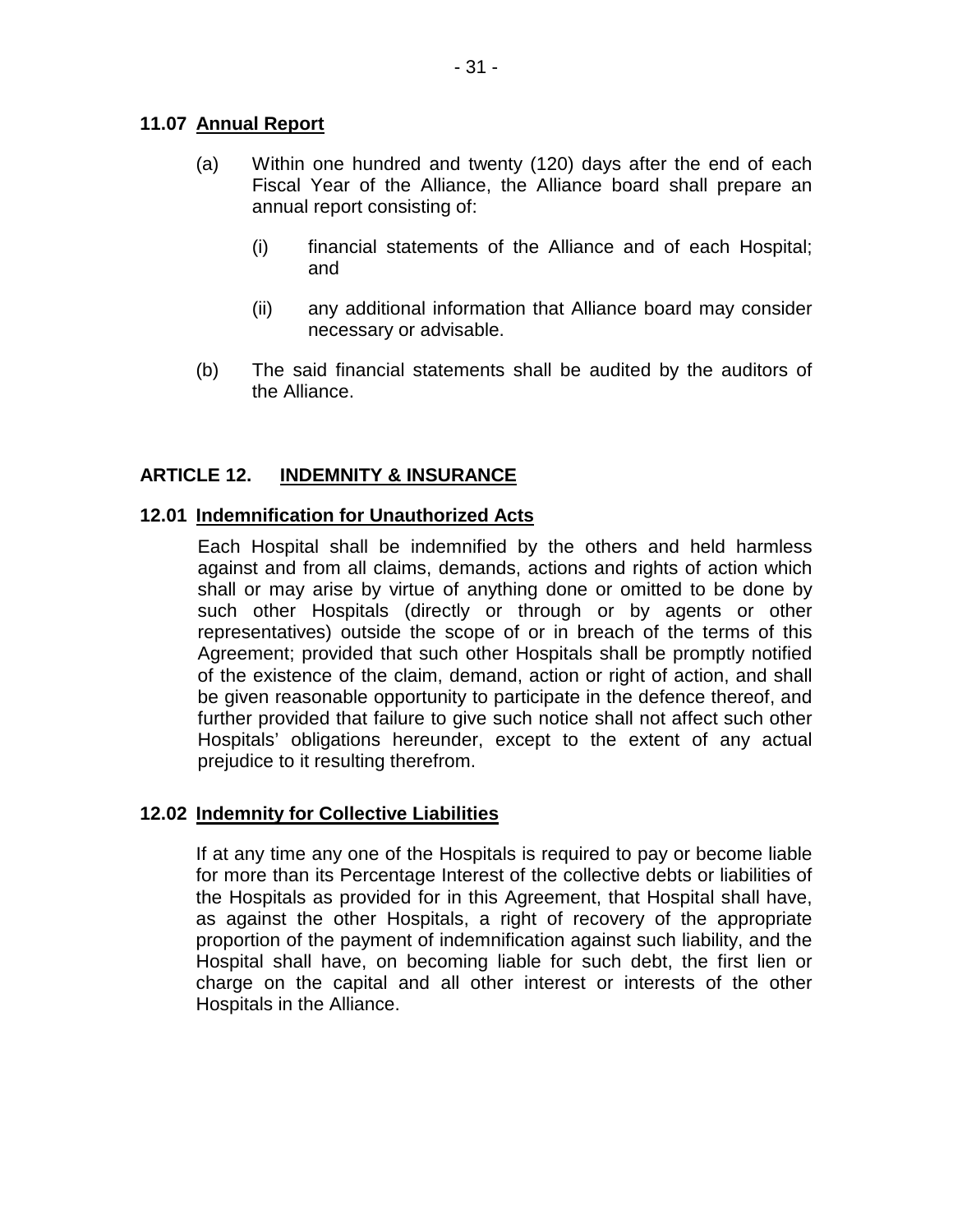#### <span id="page-34-0"></span>**ARTICLE 13. TRANSITIONAL PROVISIONS**

# <span id="page-34-1"></span>**13.01 Conduct of Hospitals Prior to Effective Date**

During the Signing Date to the Effective Date, each Hospital shall do the following:

- (a) Except as otherwise contemplated or permitted by this Agreement, each Hospital shall operate in the ordinary and normal course, at its cost.
- (b) Each Hospital shall continue in force all policies of insurance maintained by it in respect of its operations, Assets and Real Property.

### <span id="page-34-2"></span>**13.02 Transition Provisions**

During the period from the Signing Date until the Effective Date, a Hospital:

- (a) may enter into contracts, agreements or leases in the ordinary course which have a term of less than one (1) year;
- (b) shall seek the approval of the Executive Committees of the other Hospitals for any contracts, agreements or leases that it proposes to enter into that are not in the ordinary course or that have a term of one (1) year or more;
- (c) shall not impose any restrictions on the use of its existing funds; and
- (d) shall defer, where possible, the purchase of capital equipment until after the Effective Date; where not possible, the Hospital shall seek the approval of the Executive Committees of the other Hospitals prior to entering into capital equipment commitments prior to the Effective Date.

#### <span id="page-34-3"></span>**13.03 Conditions to Closing**

The obligation of each Hospital to join the Alliance on the Effective Date shall be subject to the satisfaction of, or compliance with, at or before the Effective Date, each of the following conditions precedent:

(a) All of the representations and warranties made by each of the other Hospitals shall be true and correct as at the Effective Date and with the same effect as if made at and as of the Effective Date. Each Hospital shall deliver a certificate of an authorized officer of that Hospital certifying that the representations and warranties given by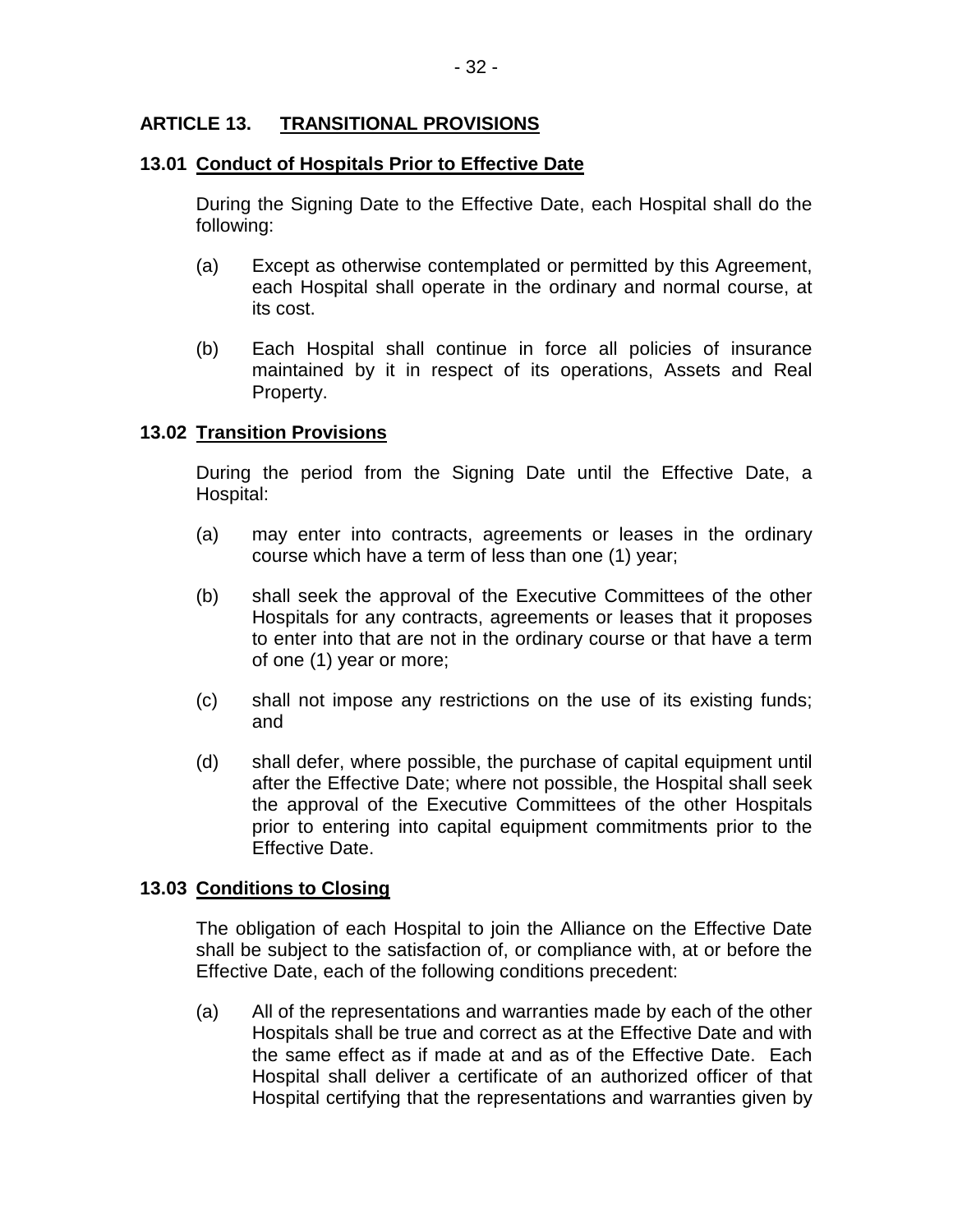it under this Agreement are true, correct and accurate as at the Effective Date.

- (b) Each Hospital shall have performed or complied with all of its obligations, covenants and agreements hereunder requiring performance or compliance on or before the Effective Date, including obtaining the approval of its membership to the amendments to the Hospital's by-laws that will be required to reflect the governance structure contained in this Agreement.
- (c) Each Hospital shall have received a due diligence report on the other Hospital's financial status, liabilities (and potential liabilities), Assets and Real Property and endowments and trust funds, updated to within thirty (30) days prior to the Effective Date.

#### <span id="page-35-0"></span>**ARTICLE 14. GENERAL CONTRACT PROVISIONS**

### <span id="page-35-1"></span>**14.01 Notices**

All notices, requests, demands or other communications by the terms hereof required or permitted to be given by one party to another shall be given in writing by personal delivery or by registered mail, postage prepaid, or fax addressed to the other parties or delivered to such other parties as follows:

(a) to Clinton at:

98 Shipley Street Clinton, Ontario N0M 1L0

Attention: Chief Executive Officer

Fax No.: (519) 482-5960 Tel No.: (519) 482-3447

(b) to St. Marys at:

267 Queen Street West P. O. Box 940 St. Marys, Ontario N4X 1B6

Attention: Chief Executive Officer

Fax No.: (519) 284-4631 Tel No.: (519) 284-1332 (3) x. 305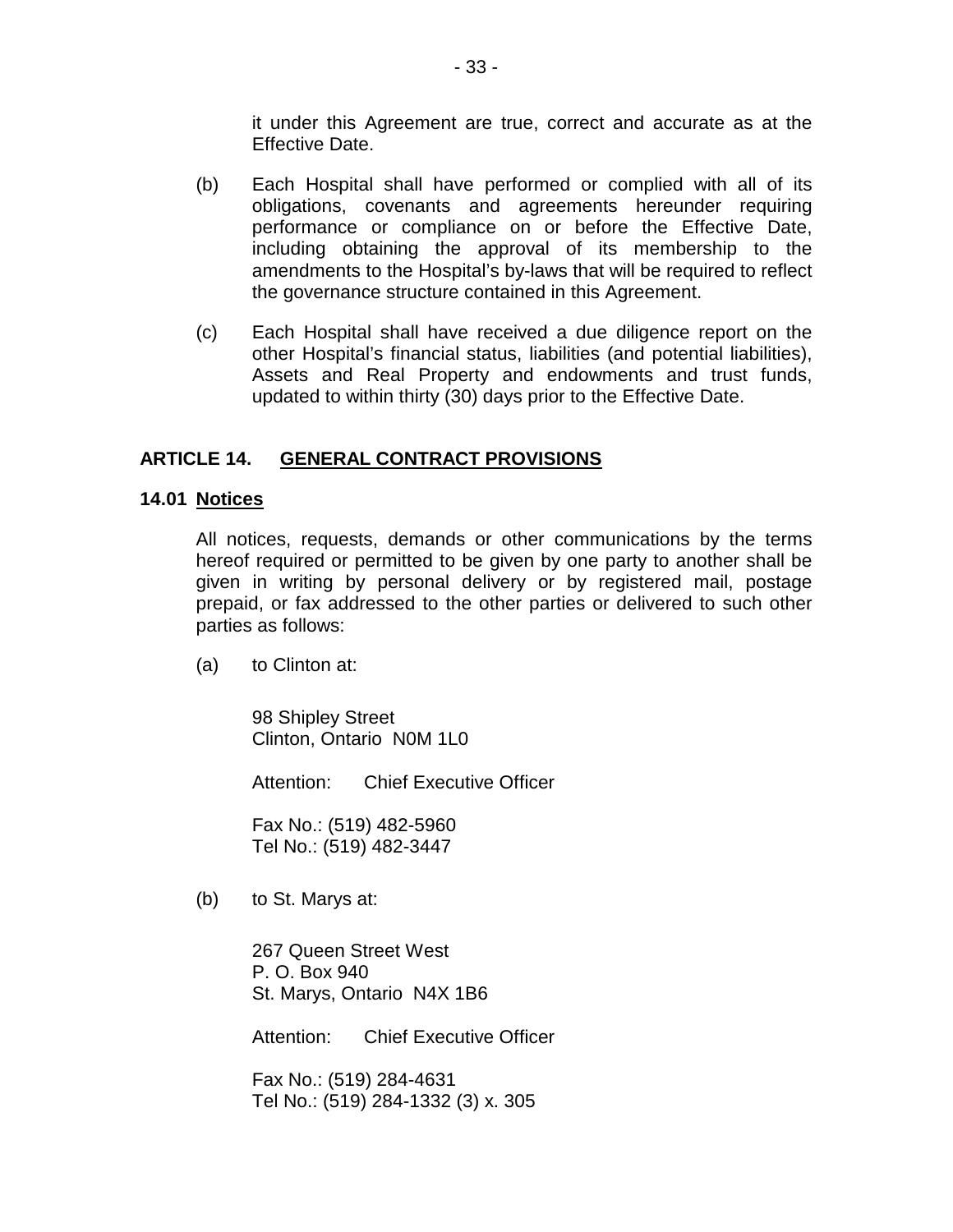(c) to Seaforth at:

Box 99-24 Centennial Drive Seaforth, Ontario N0K 1W0

Attention: Chief Executive Officer

Fax No.: (519) 527-2665 Tel No.: (519) 527-1650 ext. 221

(d) to Stratford at:

46 General Hospital Drive Stratford, Ontario N5A 2Y6

Attention: Chief Executive Officer

Fax No.: (519) 271-7137 Tel No.: (519) 272-8202

or at such other address as may be given by any of them to the others in writing from time to time, and such notices, requests, demands, acceptances and other communications shall be deemed to have been received when delivered, or if faxed, the next Business Day, or if mailed, on the fifth (5th) Business Day after the mailing thereof; provided that in the event of a strike or other interruption in the normal delivery of mail after the mailing of any notice, request, demand, acceptance or other communication hereunder but before the deemed receipt thereof as provided herein, such notice, request, demand, acceptance or other communication shall not be deemed to be received by the party for whom the same is intended unless the same is delivered to such party as contemplated herein.

#### <span id="page-36-0"></span>**14.02 Gender and Number**

Words importing the singular number only shall include the plural, and vice versa, and words importing the masculine gender shall include the feminine gender and neuter gender.

#### <span id="page-36-1"></span>**14.03 Table of Contents and Headings**

The division of this Agreement into Articles and sections and the Article and section headings and the Table of Contents preceding are for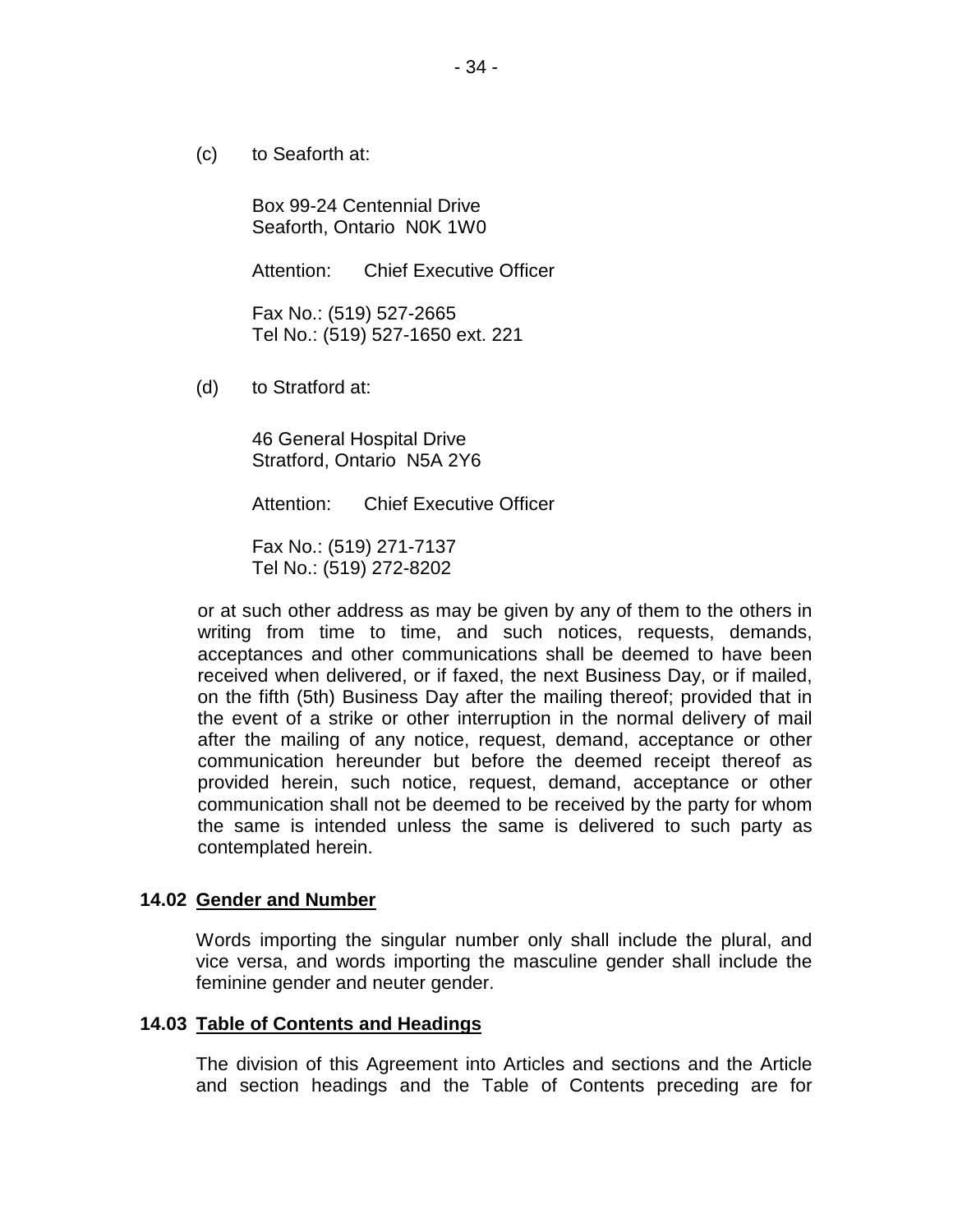convenience of reference only and shall not affect the interpretation or construction of this Agreement.

### <span id="page-37-0"></span>**14.04 Calculation of Time Periods**

When calculating the period of time within which or following which any act is to be done or step taken pursuant to this Agreement, the date upon which the period commences shall be excluded. If the last day of such period is a non-business day, the period in question shall end on the next business day.

### <span id="page-37-1"></span>**14.05 Applicable Law**

This Agreement shall be governed by the laws of the Province of Ontario and the laws of Canada applicable therein. The courts of the Province of Ontario shall have jurisdiction to entertain any action arising under this Agreement or any other agreement, document or instrument contemplated herein and the parties hereby accept and irrevocably submit to the jurisdiction of the said courts and acknowledge their competence and agree to be bound by any judgement thereof.

#### <span id="page-37-2"></span>**14.06 Severable**

If any provision of this Agreement shall be held to be invalid, illegal or unenforceable, the validity, legality and enforceability of the remaining provisions of this Agreement shall not in any way be affected or impaired thereby and such invalid, illegal or unenforceable provision shall be severable from the remainder of this Agreement.

#### <span id="page-37-3"></span>**14.07 Counterparts**

This Agreement may be executed in several counterparts, each of which so executed shall be deemed to be an original and such counterparts together shall constitute one and the same agreement and notwithstanding their date of execution, shall be deemed to be executed and amended on the dates written above.

### <span id="page-37-4"></span>**14.08 Entire Agreement**

This Agreement, including Schedules A through C, constitutes the entire Agreement between the parties relating to the Alliance and supersedes all prior agreements, understandings, negotiations and discussions, whether oral or written, among the parties with respect thereto.

#### <span id="page-37-5"></span>**14.09 Amendments**

No amendment or modification of this Agreement shall be binding unless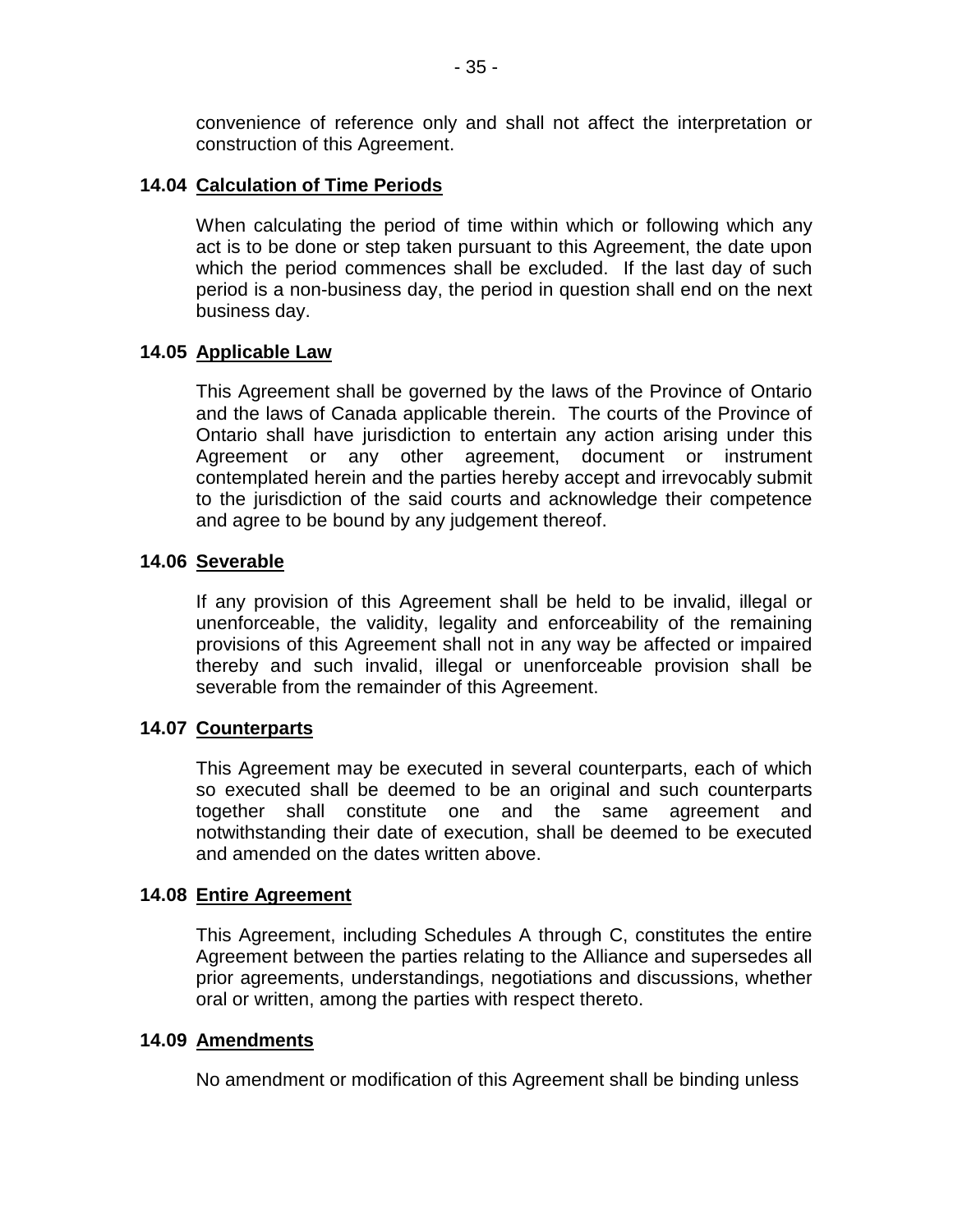(b) in writing and signed by the parties.

# <span id="page-38-0"></span>**14.10 Waiver**

No waiver by a party to this Agreement of any breach of any of the provisions of this Agreement by any other party to this Agreement shall take effect or be binding upon the party unless in writing and signed by such party. Unless otherwise provided therein, such waiver shall not limit or affect the rights of the party with respect to any other breach.

### <span id="page-38-1"></span>**14.11 Successors and Assigns**

This Agreement shall enure to the benefit of and be binding upon the parties hereto and their respective heirs, executors, administrators, successors and assigns.

IN WITNESS WHEREOF this Agreement has been executed by the Hospitals as of the Effective Date.

## **THE CLINTON PUBLIC HOSPITAL**

Per:

Per:

## **ST. MARYS MEMORIAL HOSPITAL**

Per: New York (1999) 2014

| Per: |  |
|------|--|
|------|--|

# **SEAFORTH COMMUNITY HOSPITAL**

Per: when the contract of the contract of the contract of the contract of the contract of the contract of the contract of the contract of the contract of the contract of the contract of the contract of the contract of the

Per: when the contract of the contract of the contract of the contract of the contract of the contract of the contract of the contract of the contract of the contract of the contract of the contract of the contract of the

## **STRATFORD GENERAL HOSPITAL**

Per: when the contract of the contract of the contract of the contract of the contract of the contract of the contract of the contract of the contract of the contract of the contract of the contract of the contract of the

Per: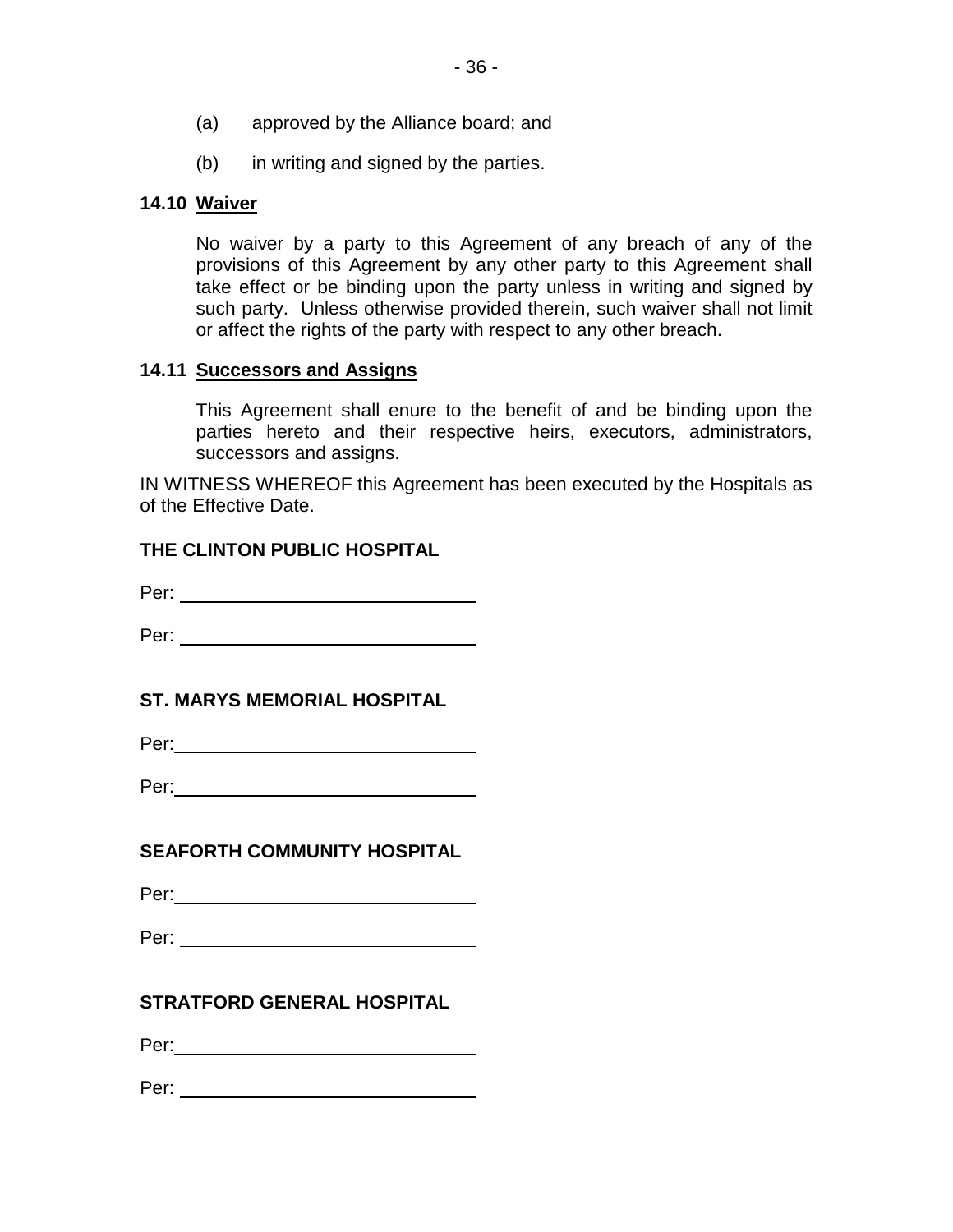#### **Schedule A Conflict of Interest Policy for Alliance Board**

#### **1. Site Committees**

- (a) There will be an ad hoc Site Committee for each Hospital, which shall convene only when a conflict of interest (as defined in Section 3.06 of the Alliance Agreement) is identified.
- (b) The Site Committee shall consist of three (3) directors of the Alliance board who live in or closest to the community in which the affected Hospital is located. If there are more than three (3) directors qualified to serve on the Site Committee, there will be a random draw to determine which three (3) directors will serve on the Site Committee.

## **2. Advice of Local Advisory Committee to Withdraw**

- (a) In the event a Hospital's local advisory committee advises the Alliance board that, in its opinion, after due consideration, the Hospital should withdraw from the Alliance, the Site Committee for that Hospital will be struck.
- (b) The Site Committee will consider the advice of the local advisory committee, undertaking such consultations and investigations as it deems necessary to determine the advisability of such advice, including:
	- (i) conducting information and discussion sessions with the local community; and
	- (ii) consulting with key stakeholders that would be affected by the Hospital's withdrawal, including the local advisory committees of the other Hospitals, Rural and Northern Hospital Network #10, the Ministry and the DHC.
- (c) The Site Committee, when considering the advice received from the local advisory committee and the others who have been consulted, shall specifically consider:
	- (i) whether the purposes of Alliance, as stated in the Alliance Agreement, are being achieved;
	- (ii) whether the principles of the Alliance, as stated in the Alliance Agreement, are being honoured;
	- (iii) whether the goals of the Alliance, as set from time to time by the Alliance board, are being achieved;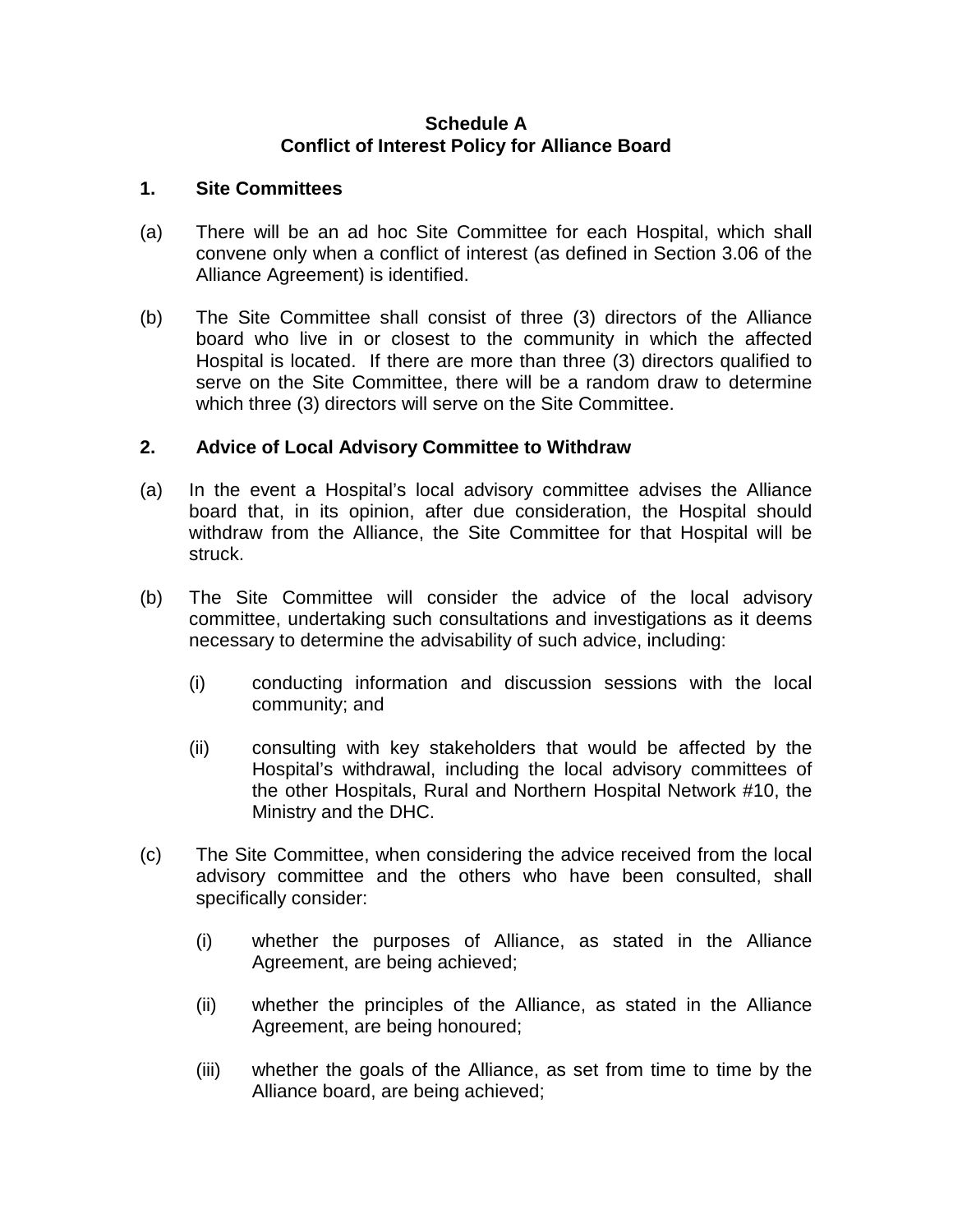- (iv) whether the Alliance has had an adverse negative impact on health care services provided to the Hospital's local community, taking into account the nature, scope and level of health care services provided by similar hospitals to similar communities;
- (v) what reasonable alternatives to the Alliance may be available to the Hospital, including potential alliances with other area hospitals; and
- (vi) ultimately, is it in the best interests of the community served by the Hospital that the Hospital withdraw from the Alliance.
- (d) The Site Committee, considering the findings of its consultations, investigations and deliberations, will vote on whether the advice of the local advisory committee to withdraw from the Alliance should be followed. This vote must be held within six (6) months of the date of the local advisory committee's advice to the Alliance board. The determination of a majority of the Site Committee members will be binding on the Alliance board, with the Site Committee being deemed an Executive Committee of the Hospital.
- (e) Any dealings relating to the reconciliation of the withdrawing Hospital under Section 5.04 of the Alliance Agreement shall be conducted between the Site Committee (on behalf of the withdrawing Hospital) and the remainder of the Alliance board.

#### **3. Hospital has committed Event of Default**

- (a) In the event a Hospital commits an Event of Default under the Alliance Agreement, the Site Committee for that defaulting Hospital shall be struck. Any notices of default to be sent to the defaulting Hospital, in accordance with the Alliance Agreement, shall be delivered by the Alliance board (meeting without the defaulting Hospital's Site Committee) to such Site Committee. All communications to the defaulting Hospital relating to the Event of Default shall be with the defaulting Hospital's Site Committee.
- (b) The defaulting Hospital's Site Committee shall have the responsibility to remedy (or cause to be remedied) the default, if possible, as required under the Alliance Agreement.
- (c) In the event the default is not remedied to the satisfaction of the Alliance board, the Alliance board shall meet to determine what actions the Alliance will take with respect to the Event of Default, including considering whether the defaulting Hospital shall be required to withdraw from the Alliance.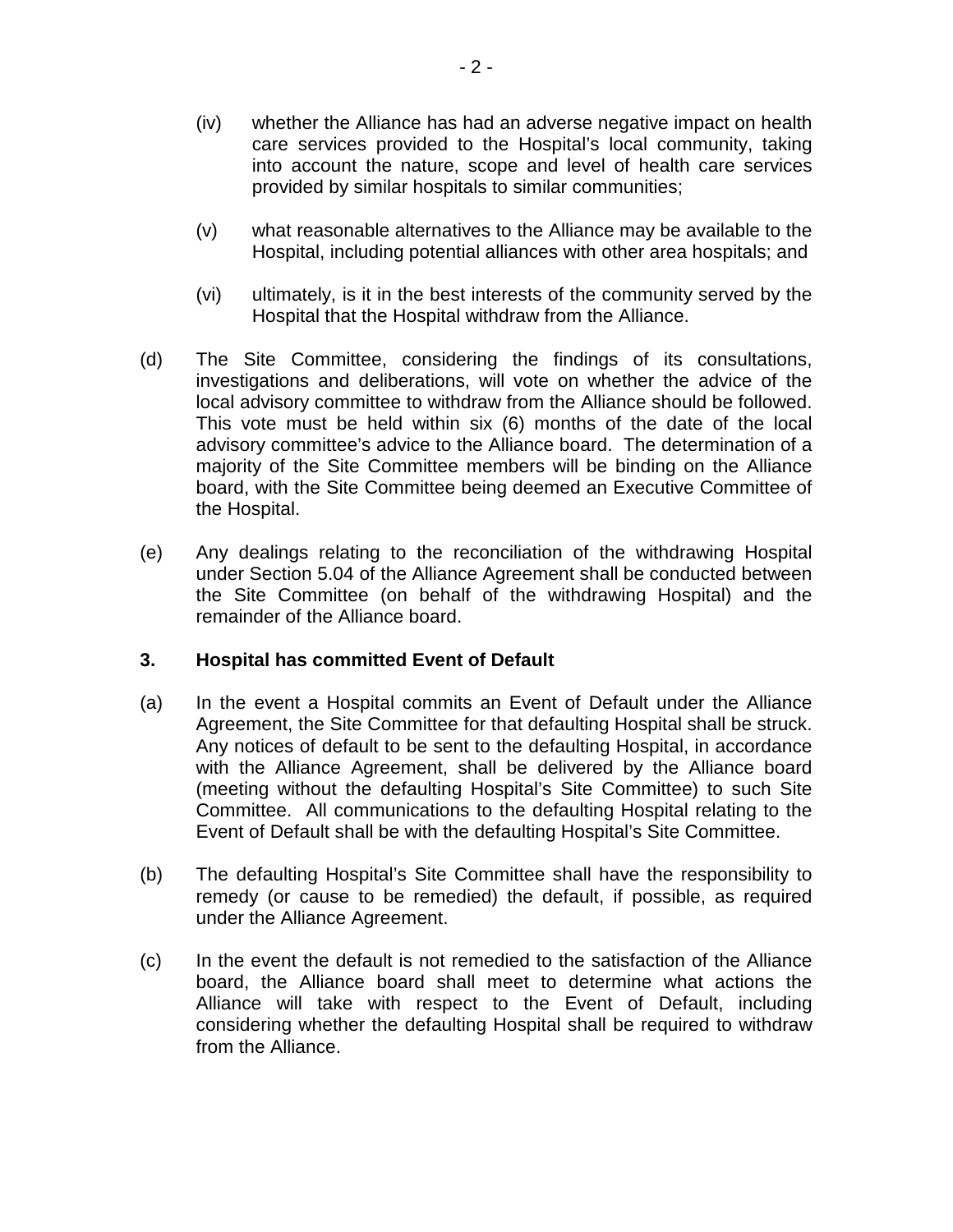- (d) All deliberations and decisions made by the Alliance board with respect to the defaulting Hospital shall be made without the participation of that Hospital's Site Committee members.
- (e) Any dealings relating to the reconciliation of the withdrawing Hospital under Section 5.04 of the Alliance Agreement shall be conducted between the Site Committee (on behalf of the withdrawing Hospital) and the remainder of the Alliance board.

### **4. Ministry Direction to a Hospital**

- (a) In the event a Hospital receives a Ministry Direction (as defined in the Alliance Agreement), the Site Committee for that defaulting Hospital shall be struck. Any notices of default to be sent to the defaulting Hospital, in accordance with the Alliance Agreement, shall be delivered by the Alliance board (meeting without the defaulting Hospital's Site Committee) to such Site Committee. All communications to the defaulting Hospital relating to the Event of Default shall be with the defaulting Hospital's Site Committee.
- (b) Any dealings relating to the reconciliation of the withdrawing Hospital under Section 5.04 of the Alliance Agreement shall be conducted between the Site Committee (on behalf of the withdrawing Hospital) and the remainder of the Alliance board.

## **5. Event of Insolvency beyond Control of Alliance**

- (a) Where an Event of Insolvency with respect to a particular Hospital has occurred that is beyond the control of the Alliance board (such as the appointment of a receiver by a creditor), the Site Committee for that defaulting Hospital shall be struck. Any notices of default to be sent to the defaulting Hospital, in accordance with the Alliance Agreement, shall be delivered by the Alliance board (meeting without the defaulting Hospital's Site Committee) to such Site Committee. All communications to the defaulting Hospital relating to the Event of Default shall be with the defaulting Hospital's Site Committee.
- (b) The defaulting Hospital's Site Committee shall have the responsibility to remedy (or cause to be remedied) the default, if possible, as required under the Alliance Agreement.
- (c) In the event the default is not remedied to the satisfaction of the Alliance board, the Alliance board shall meet to determine what actions the Alliance will take with respect to the Event of Default, including considering whether the defaulting Hospital shall be required to withdraw from the Alliance.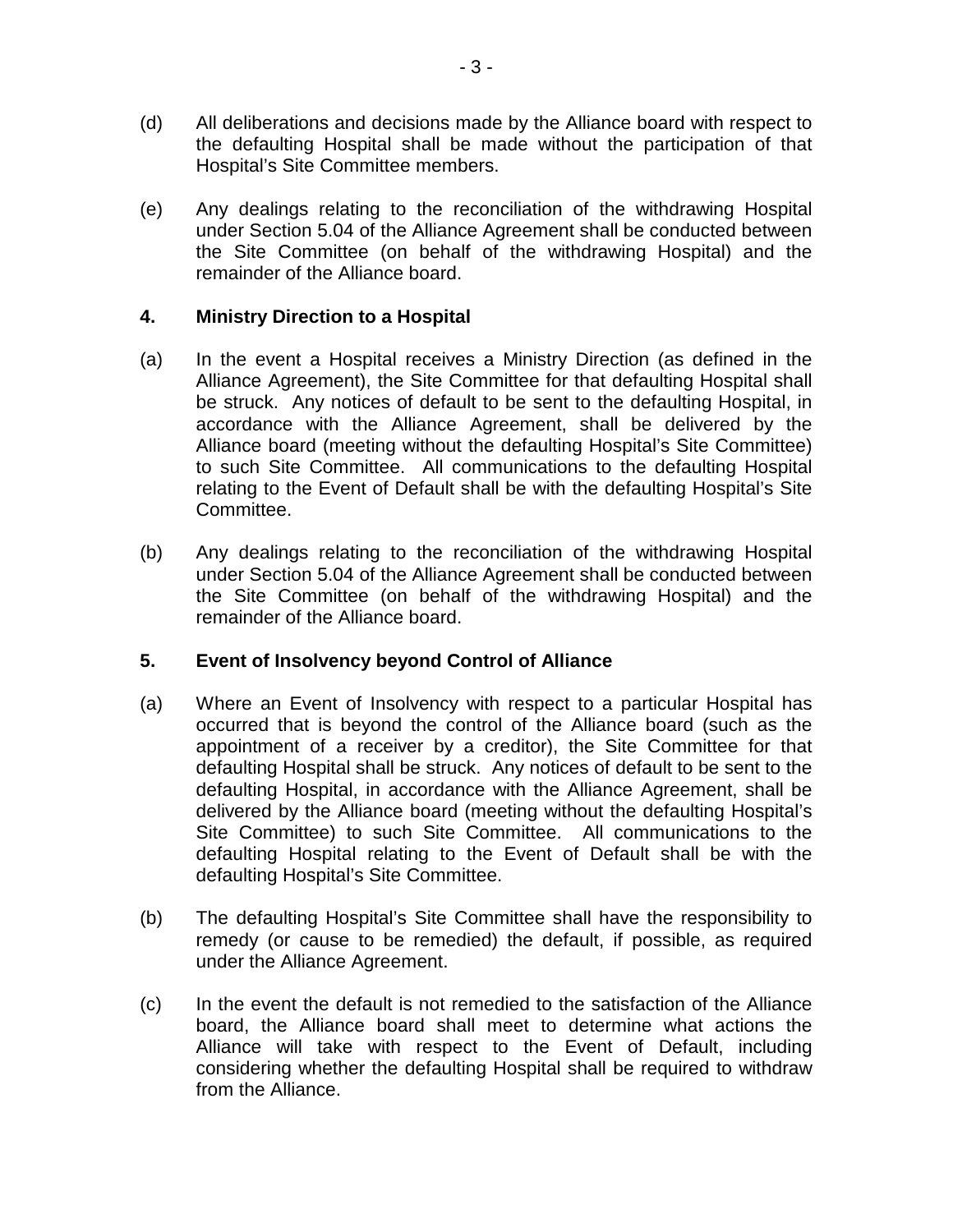- (d) All deliberations and decisions made by the Alliance board with respect to the defaulting Hospital shall be made without the participation of that Hospital's Site Committee members.
- (e) Any dealings relating to the reconciliation of the withdrawing Hospital under Section 5.04 of the Alliance Agreement shall be conducted between the Site Committee (on behalf of the withdrawing Hospital) and the remainder of the Alliance board.

### **6. Event of Insolvency within Control of Alliance**

- (a) Where the Alliance board determines that it may be necessary or advisable for one Hospital to voluntarily commit an Event of Insolvency, (such as an application to dissolve the Hospital or a petition to make an assignment for the benefit of creditors), the Site Committee for that Hospital shall be struck.
- (b) After appropriate investigation and consultation with professional advisors, the Site Committee shall determine whether it is in the best interests of the Hospital to commit an Event of Insolvency. Any such decision shall be made within six (6) months of the Site Committee being struck. The determination of a majority of the Site Committee members will be binding on the Alliance board, with the Site Committee being deemed an Executive Committee of the Hospital. Such decision will be reported immediately to the Alliance board.
- (c) Any notices of default to be sent to the defaulting Hospital, in accordance with the Alliance Agreement, shall be delivered by the Alliance board (meeting without the defaulting Hospital's Site Committee) to such Site Committee. All communications to the defaulting Hospital relating to the Event of Default shall be with the defaulting Hospital's Site Committee.
- (d) The defaulting Hospital's Site Committee shall have the responsibility to remedy (or cause to be remedied) the default, if possible, as required under the Alliance Agreement.
- (e) In the event the default is not remedied to the satisfaction of the Alliance board, the Alliance board shall meet to determine what actions the Alliance will take with respect to the Event of Default, including considering whether the defaulting Hospital shall be required to withdraw from the Alliance.
- (f) All deliberations and decisions made by the Alliance board with respect to the defaulting Hospital shall be made without the participation of that Hospital's Site Committee members.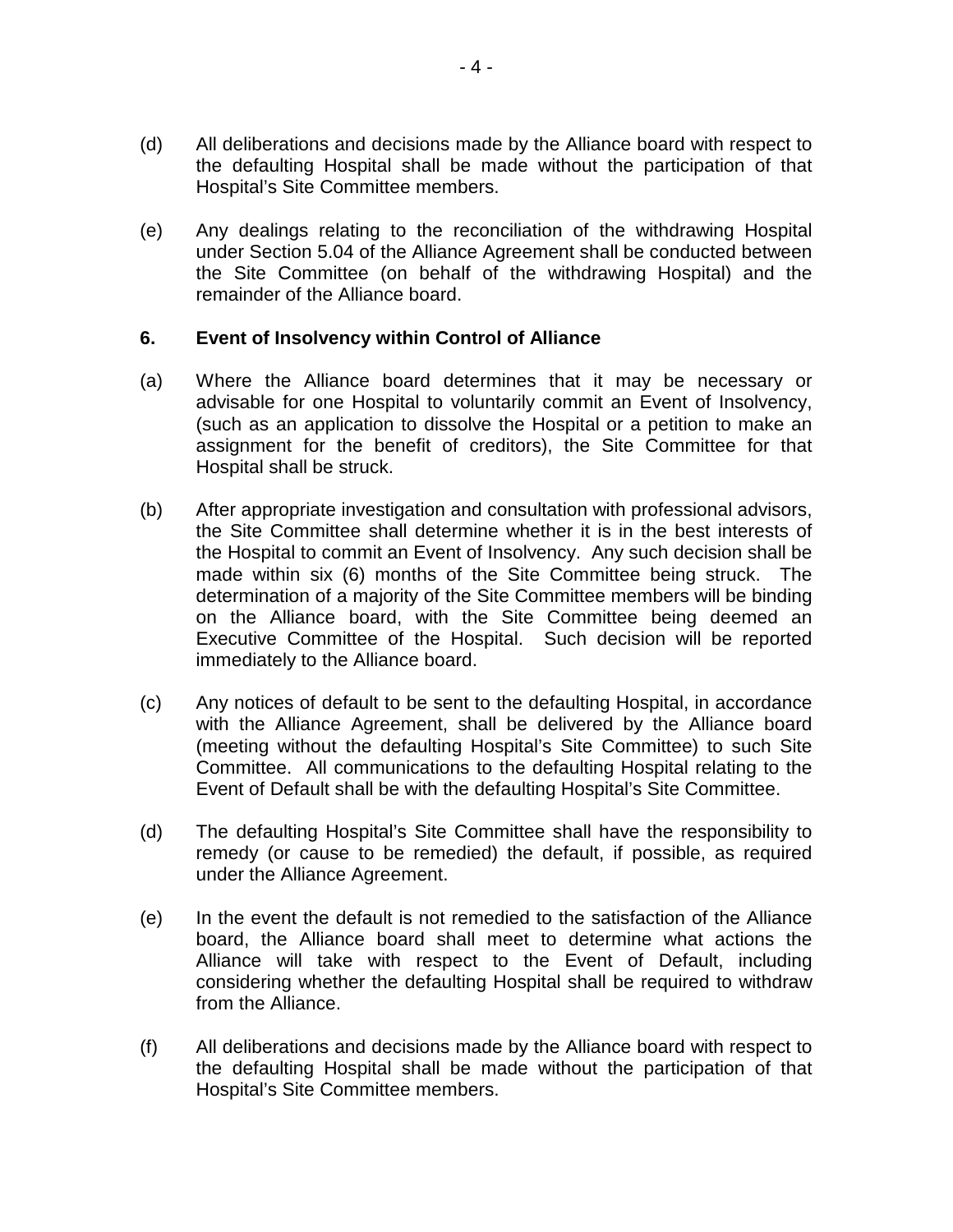(g) Any dealings relating to the reconciliation of the withdrawing Hospital under Section 5.04 of the Alliance Agreement shall be conducted between the Site Committee (on behalf of the withdrawing Hospital) and the remainder of the Alliance board.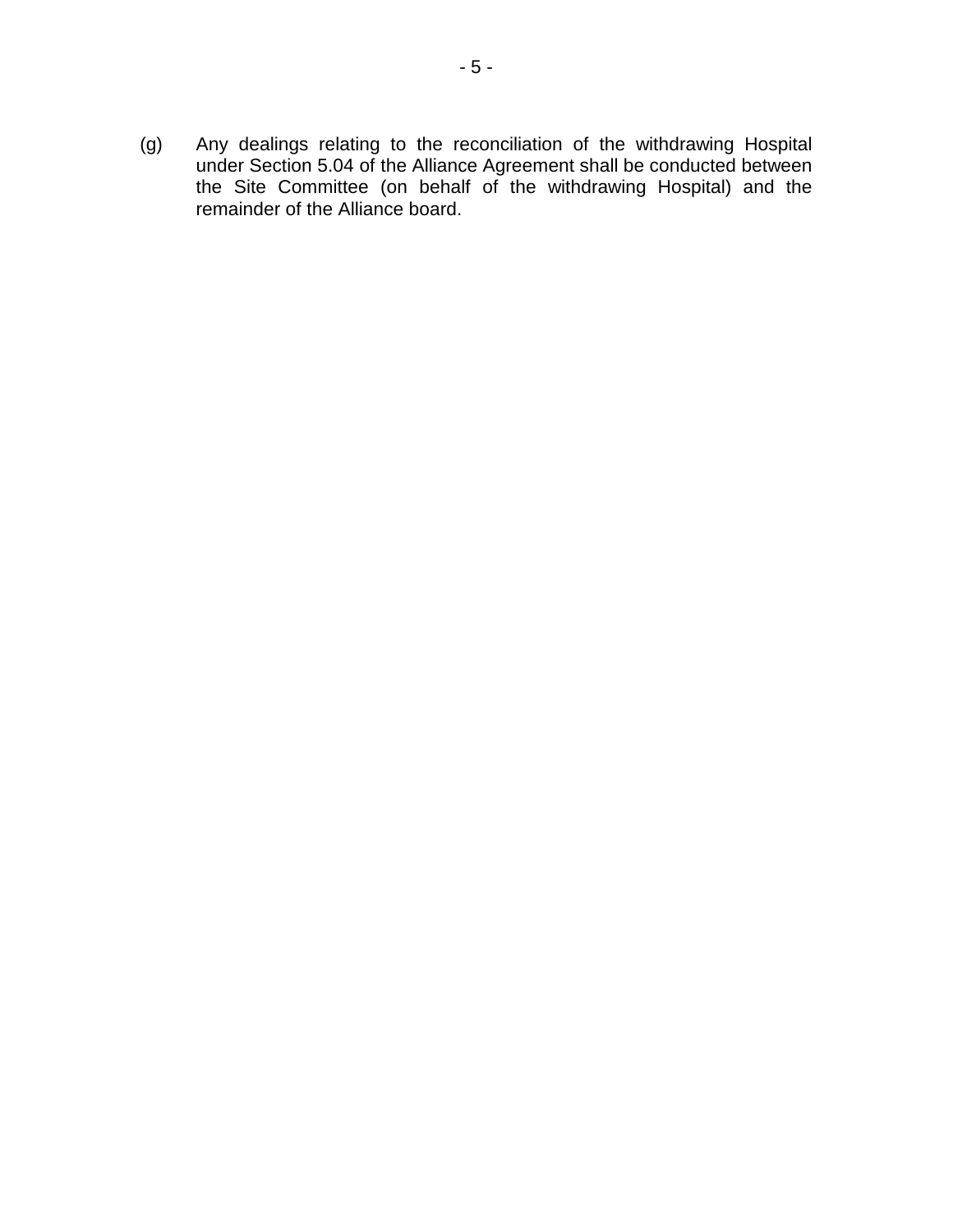### **Schedule B Endowment and Trust funds held by Hospitals on Effective Date**

1. STRATFORD GENERAL HOSPITAL (as at March 31, 2003)

The following funds have been designated by the donors as an endowment with all investment income earned designated for capital expenditures at the Stratford General Hospital site.

| <b>Turnbull Endowment</b>     |   | 5,000.00     |
|-------------------------------|---|--------------|
| <b>Larkworthy Endowment</b>   |   | \$109,000.00 |
| <b>Gilliard Endowment</b>     | S | 5,719.18     |
| <b>Total Endowment amount</b> |   | \$119,719.18 |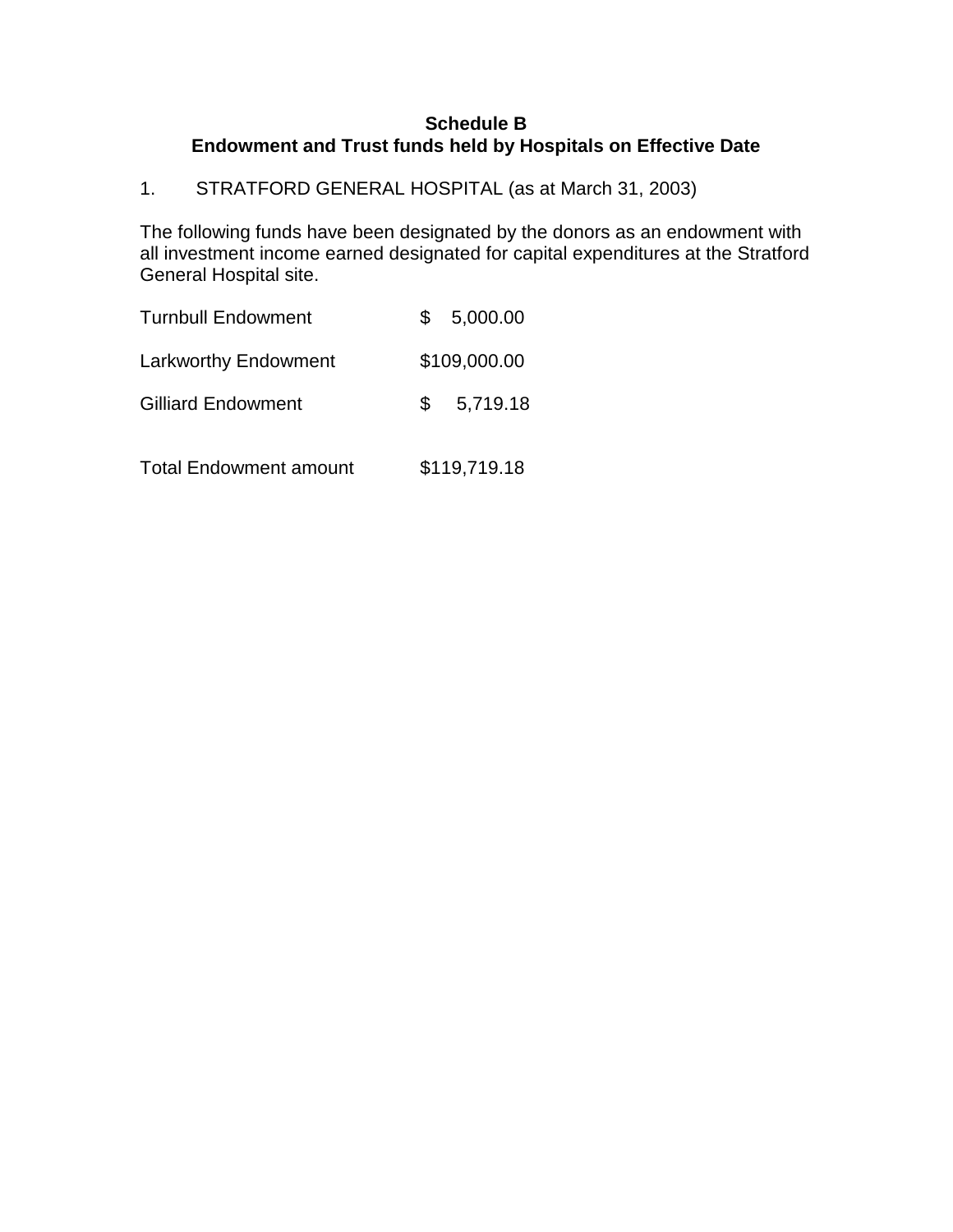# **Schedule C Liens on Assets and Real Property**

None